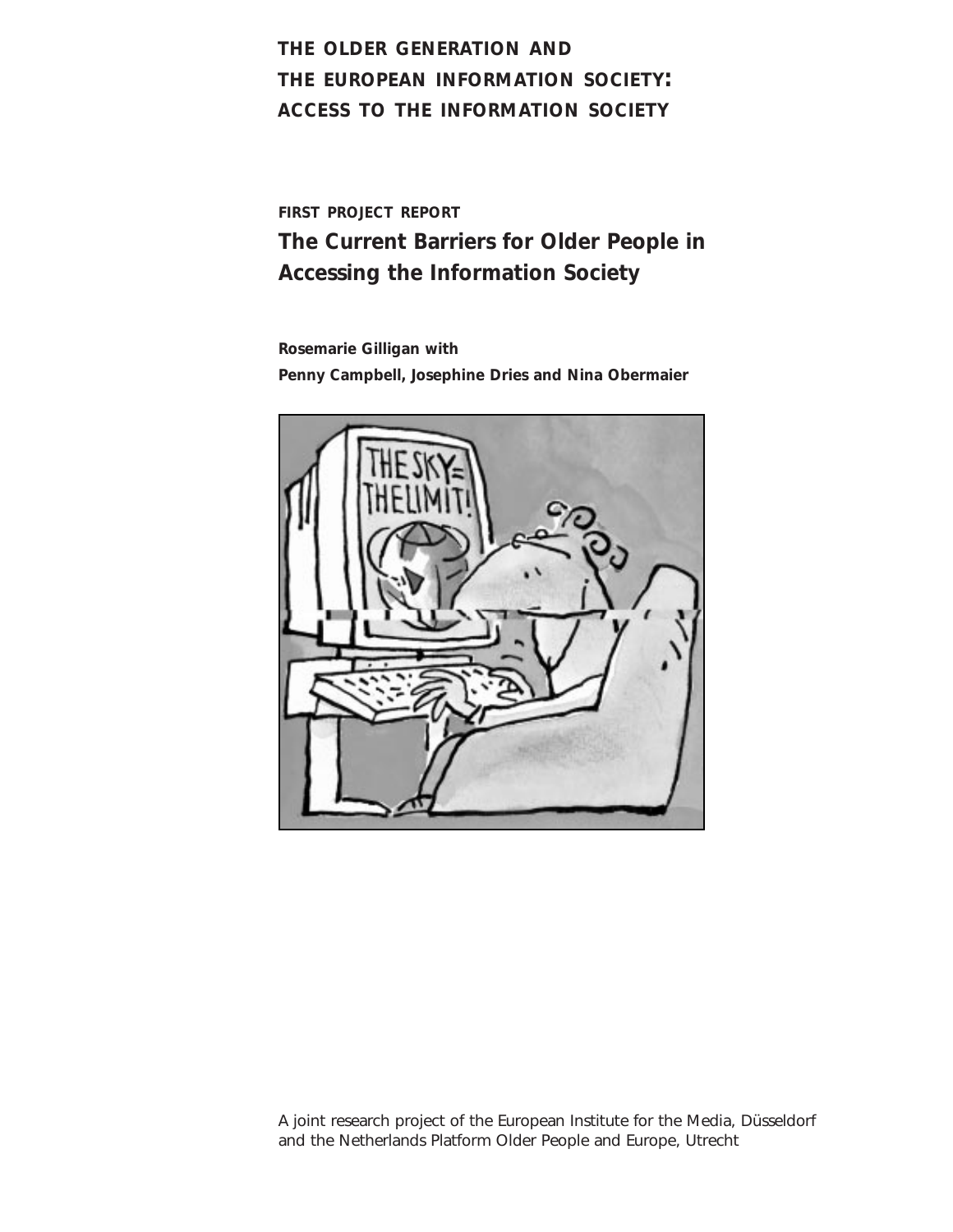# **Table of contents**

| 1. Project Description |                                                                  | 4  |
|------------------------|------------------------------------------------------------------|----|
| 2. Background          |                                                                  | 6  |
|                        | 2.1 Overview of demographic change in Europe                     | 6  |
|                        | 2.2 Overview of development of the Information Society in Europe | 8  |
|                        | 2.3 The Evolving Information Society and National and European   |    |
|                        | <b>Initiatives</b>                                               | 9  |
|                        | 2.4 Most Popular Form of Media                                   | 10 |
|                        | 2.5 Potential Benefits of ICT                                    | 11 |
| 3. Technical access    |                                                                  | 12 |
|                        | 3.1 Availability of and penetration and usage rates of the       |    |
|                        | following infrastructures:                                       | 12 |
|                        | Telecommunications networks                                      | 12 |
|                        | Mobile Telephony                                                 | 14 |
|                        | Minitel                                                          | 15 |
|                        | Cable networks                                                   | 15 |
|                        | Satellite networks                                               | 16 |
|                        | VCR/Teletext                                                     | 16 |
|                        | 3.2 Availability and usage rates of the following types of       |    |
|                        | terminal equipment:                                              | 17 |
|                        | Computers                                                        | 17 |
|                        | Televisions and other equipment                                  | 18 |
|                        | 3.3 Access to Internet Service Providers                         | 19 |
| 4. Cost barriers       |                                                                  | 23 |
|                        | 4.1 Financial situation of older people                          | 23 |
|                        | 4.2 Cost of equipment                                            | 24 |
|                        | Computers                                                        | 24 |
|                        | Lack of sufficient information                                   | 25 |
|                        | 4.3 Costs for access to technical infrastructure and special     |    |
|                        | tariffs for older people                                         | 25 |
|                        | Telecommunications                                               | 25 |
|                        | Television and Radio                                             | 27 |
|                        | Cable Television                                                 | 27 |
|                        | <b>Digital Television</b>                                        | 28 |
|                        | Internet subscription                                            | 28 |
|                        | <b>Information</b> kiosks                                        | 29 |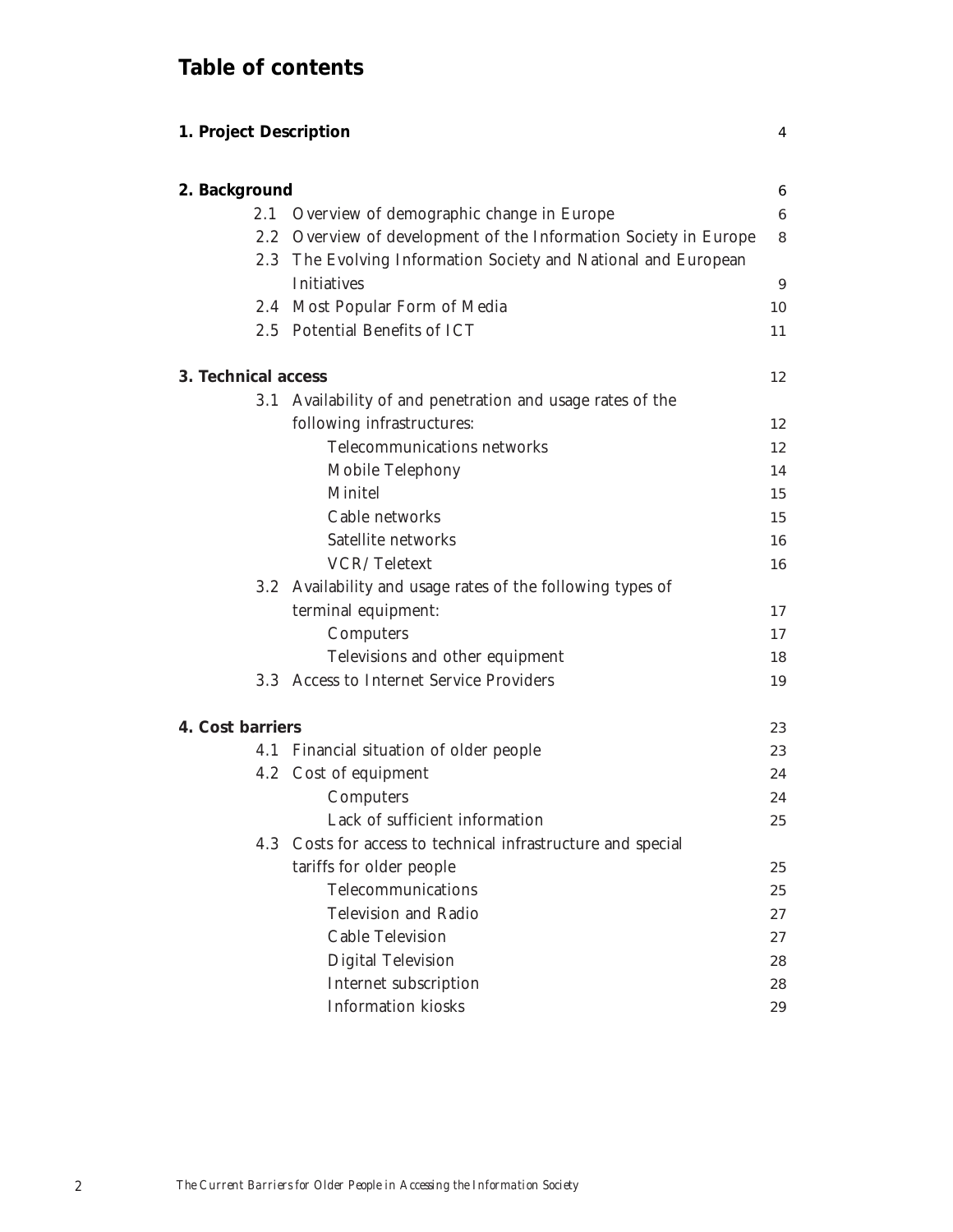|                     | 5. Media/computer literacy              | 31 |
|---------------------|-----------------------------------------|----|
| 5.1                 | <b>Educational background</b>           | 31 |
|                     | 5.2 Language barrier                    | 31 |
| 5.3                 | Attitudes of older people to ICT        | 31 |
|                     | 5.4 Technical Barriers                  | 33 |
|                     | 5.5 Gender issue                        | 34 |
|                     | 5.6 Lack of information                 | 34 |
|                     | 5.7 Raising awareness and training      | 34 |
|                     | 5.8 Initiatives to improve ICT literacy | 35 |
|                     |                                         |    |
|                     | 6. Content of new services              | 38 |
| 6.1                 | Special services for older people       | 38 |
|                     | Seniorweb                               | 38 |
|                     | <b>TURTLE Project</b>                   | 39 |
|                     | <b>HÁBITAT Project</b>                  | 39 |
|                     | <b>Minitel Services</b>                 | 40 |
|                     | Grannie's Corner project                | 40 |
|                     | University of the Third Age             | 40 |
|                     | LILL network                            | 40 |
| 7. Conclusions      |                                         | 41 |
| <b>Bibliography</b> |                                         | 44 |
| Annexes             |                                         | 49 |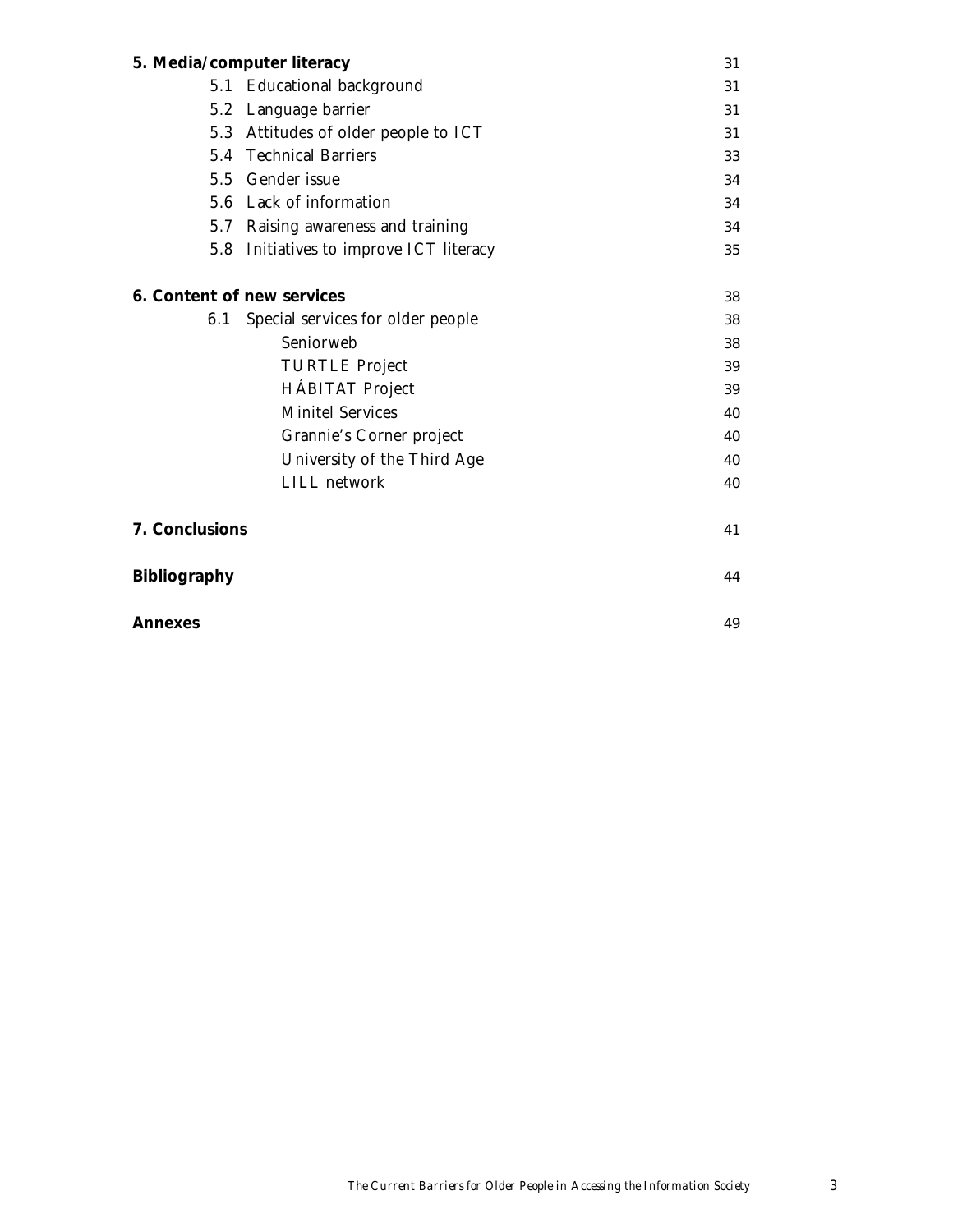# **1 Project Description**

The information society is the dawning of a multimedia world (sound, text and image) representing a radical change which some commentators have compared to the first industrial revolution'. It has been argued that this "digital revolution" will lead eventually to a knowledge-based economy<sup>2</sup>. In a practical sense, the term information society can be understood to "describe the increasing importance and involvement of computers and telecommunications in our daily lives<sup>3</sup>. ICT applications involve new services such as the Internet and electronic mail, as well as other services based on telecommunications networks such as home-banking and electronic banking, which will become available to all in the future. It also covers other services such as information kiosks and self-service terminals (for example, to purchase travel tickets).

What seems certain is that the information society, through the development of information and communication technologies (ICTs) and ICT-based services, has the potential to profoundly change the daily and professional life and leisure time of everyone. It can promote new forms of urban and rural development and improve education and health systems. It may potentially improve the quality of life of all Europeans. However, the accelerated diffusion of new technologies may also give rise to rejection and isolation.

The European Commission's Green Paper on Living and Working in the Information Society (COM(96) 389) supported an information society for all citizens and stated that: "The information society should be about people and it should be used for people and by people to unlock the power of information, not to create new or reinforce existing inequalities between the information rich and the information poor"4 .

It is against this background that the **Older Generation and the European Information Society: Access to Information Society (AOP-IS)** project with the financial support of the European Commission's Information Society Project Office (ISPO) and the Dutch Government, is examining the current situation regarding older people and access to the information society in Europe. Within the course of the project, which runs until July 1999, three reports will be published and this first report covers the current barriers for older people in accessing the information society in Europe. The report focuses principally on the group of "well" older people aged over 50. A number of other projects at European level have addressed and are addressing older people with disabilities and the information society and it was felt that this project could most usefully contribute in this area by focusing on a different target group. This report also distinguishes between those under 65 (and so possibly economically active) and retired older people aged over 65, in a way as to highlight the different barriers experienced by both groups. Income is one of the biggest barriers in accessing the evolving information society for older people and this affects in particular the age group of over 65 years.

<sup>&</sup>lt;sup>1</sup> Handbook of the European Union by Nicholas Moussis, 3rd revised edition pg. 216, 1996<br><sup>2</sup> Source: Background information on the G-7 Information Society Conference, http://www.ispo.cec.be/g7/<br><sup>3</sup> PROMISE project. This people in the emerging information society in Europe. It is funded under the European Commission's<br>Information Society Project Office (ISPO). The project home page can be found at http://www.stakes.fi.

<sup>&</sup>lt;sup>4</sup> European Commission, Living and Working in the Information Society: People First, Bulletin of the European Union, Supplement 3/96, p. 23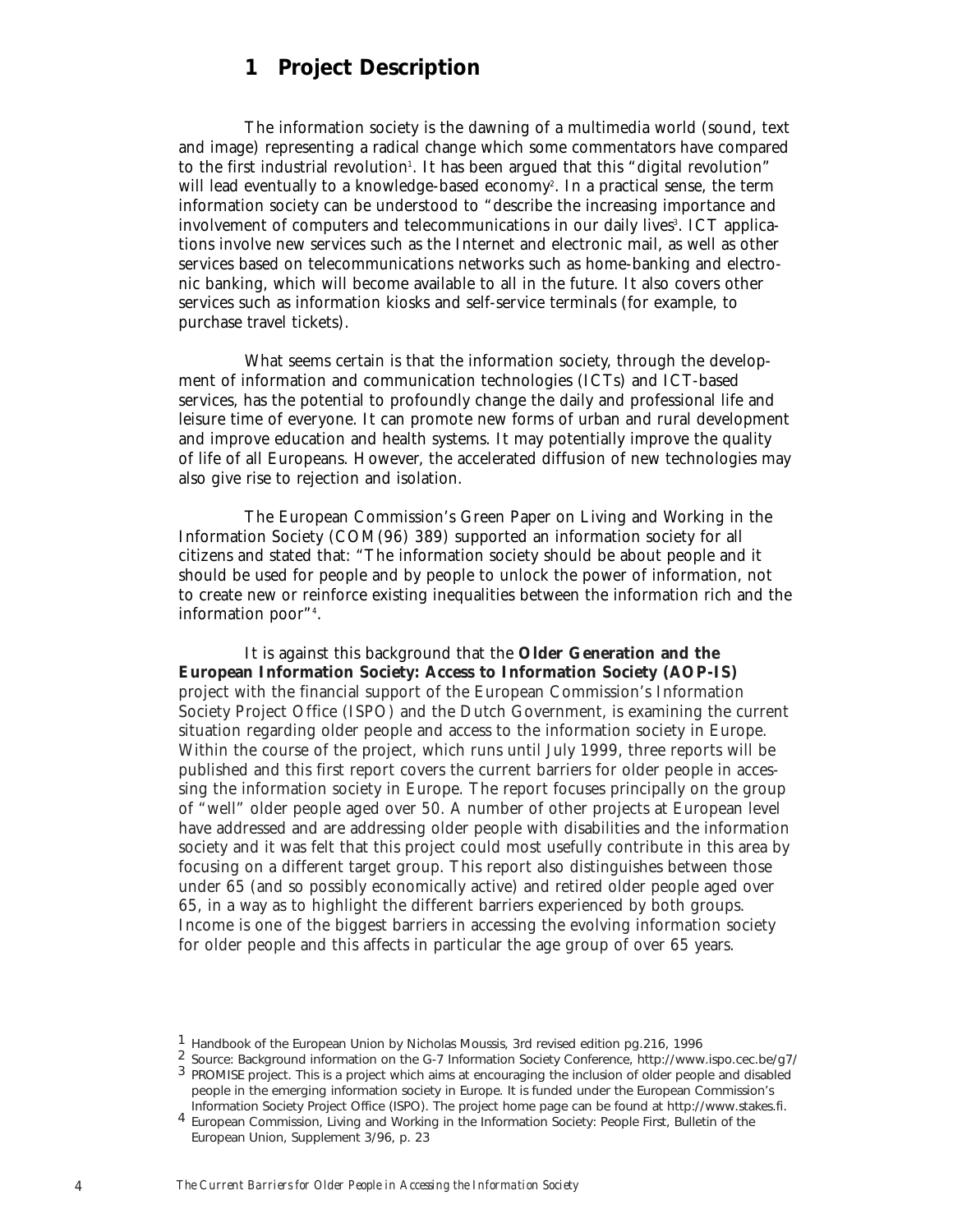Six countries were selected for this project: Germany, the Netherlands, France, the UK, Spain and Finland. Germany and the Netherlands were chosen as the project partners - the EIM (European Institute for the Media) and the NPOE (Netherlands Platform for Older People and Europe) - are based in these countries. France was considered interesting due to its experience with Minitel and the UK for its history in the field of telecommunications. Both Spain and Finland were selected as it was believed necessary to compare northern and southern European countries. A correspondent was appointed in each country, who produced a country report focusing upon the current barriers for older people in accessing the information society in their country. A copy of each of these country reports may be found on the project website<sup>5</sup>.

The country correspondents form part of an Advisory Council that has been established to guide the work of the project. The Advisory Council also includes representatives of the two project partners and of the PROMISE project<sup>6</sup> (see Annex III for full list.).

This report has been based on the findings of the six country reports and additional research has been carried out in order to provide a comparative statistical analysis of the different countries. The purpose of this report is to;

- give an overview of the demographic changes currently being experienced in the countries studied,
- describe the main developments of the information society in Europe and the participation of older people in this changing society,
- examine the technical infrastructures available in each of the countries and the general costs and special tariffs for older people in accessing these infra-structures,
- focus on the media and computer literacy levels of older people and other barriers encountered in accessing the information society,
- outline new services being offered to older people in the area of ICT,
- summarise the main conclusions and results of the study.

<sup>5</sup> http://www.eim.de/aop-is/aop-is.htm

<sup>6</sup> see footnote 3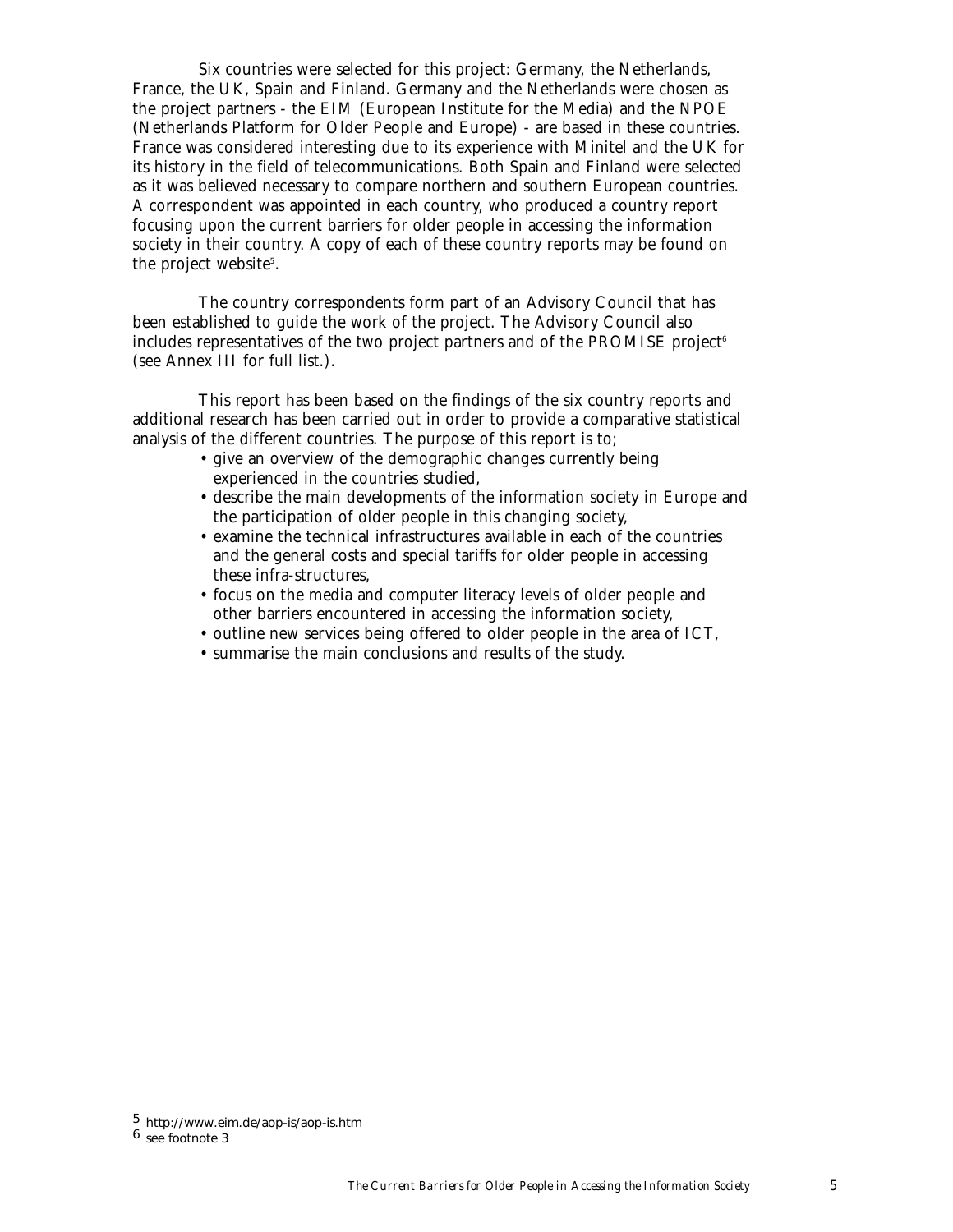# **2 Background**

#### **2.1 OVERVIEW OF DEMOGRAPHIC CHANGE IN EUROPE**

All countries reported a significant number of older people. For example in the UK almost 20% of the 58 million UK citizens are of pensionable age, that is women over 60 and men over 65 years old<sup>7</sup>. While this overall proportion is expected to remain fairly stable, the number of very old people (over 75s and over 90s) is projected to double and triple respectively, by the middle of the next century.<sup>8</sup> According to latest Population Census in Spain in 1991, there were 5,370,252 Spaniards aged 65 or over, who if added to another 6,320,177 aged 50 to 64, make up a total of 11,690,429 people. The figure below shows the general age structure of the populations of all six countries in 1997.

figure 1



Age Structure

*Source: CIA World Fact Book 1997*

Of all the countries studied the Netherlands, with a population currently consisting of 15,6 million people has the highest growth rate as can be seen in figure 2. Of the current population 4,6 million are over 50 years old and over 2 million are over 65 years old. This group will be growing to 2,1 million (13,6%) in the year 2000 and approaching  $2.5$  million people (14,9%) in 2010<sup>°</sup>.

<sup>7</sup> UK Population Trends, summer 97, table 6 <sup>8</sup> 1994-based UK Population Projections <sup>9</sup> CBS (1998) *Statistisch Jaarboek 1998.*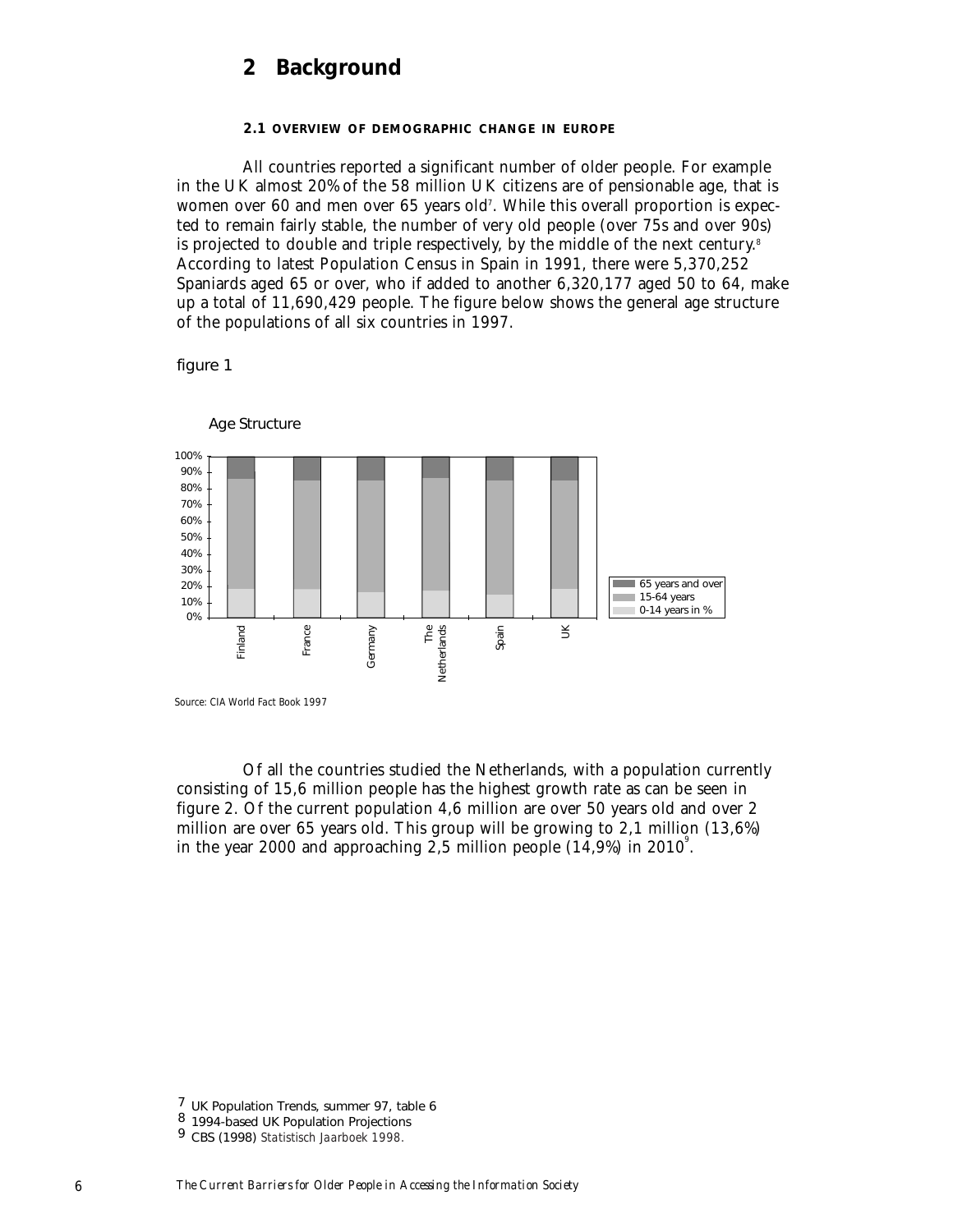figure 2

Population Growth Rate



*Source: CIA World Fact Book 1997 (est. 1997)*

In addition the Netherlands has the highest population density of the six countries<sup>10</sup>. Europe is experiencing a profound demographic change and all countries involved in the project reported that the population is ageing, as can be seen in figure 3. For example in France by the year 2010, 37% of the population will be over 50 years old.

# figure 3



Population forecast for 65+ as % of total population

In a highly populated country such as Germany where the total population

is 81.8 million<sup>11</sup>, more than  $23,250,000$  Germans are more than 50 years old, and from this age upwards female citizens are in the majority<sup>12</sup>. In 1995, 39 out of 1000

<sup>10</sup> Please refer to the country profiles in Annex I <sup>11</sup> Statistisches Jahrbuch 1997, pp 46/47, fig. 3.1.1. and 3.2 <sup>12</sup> Globus, 11.12. 1997, fig. Ua 4548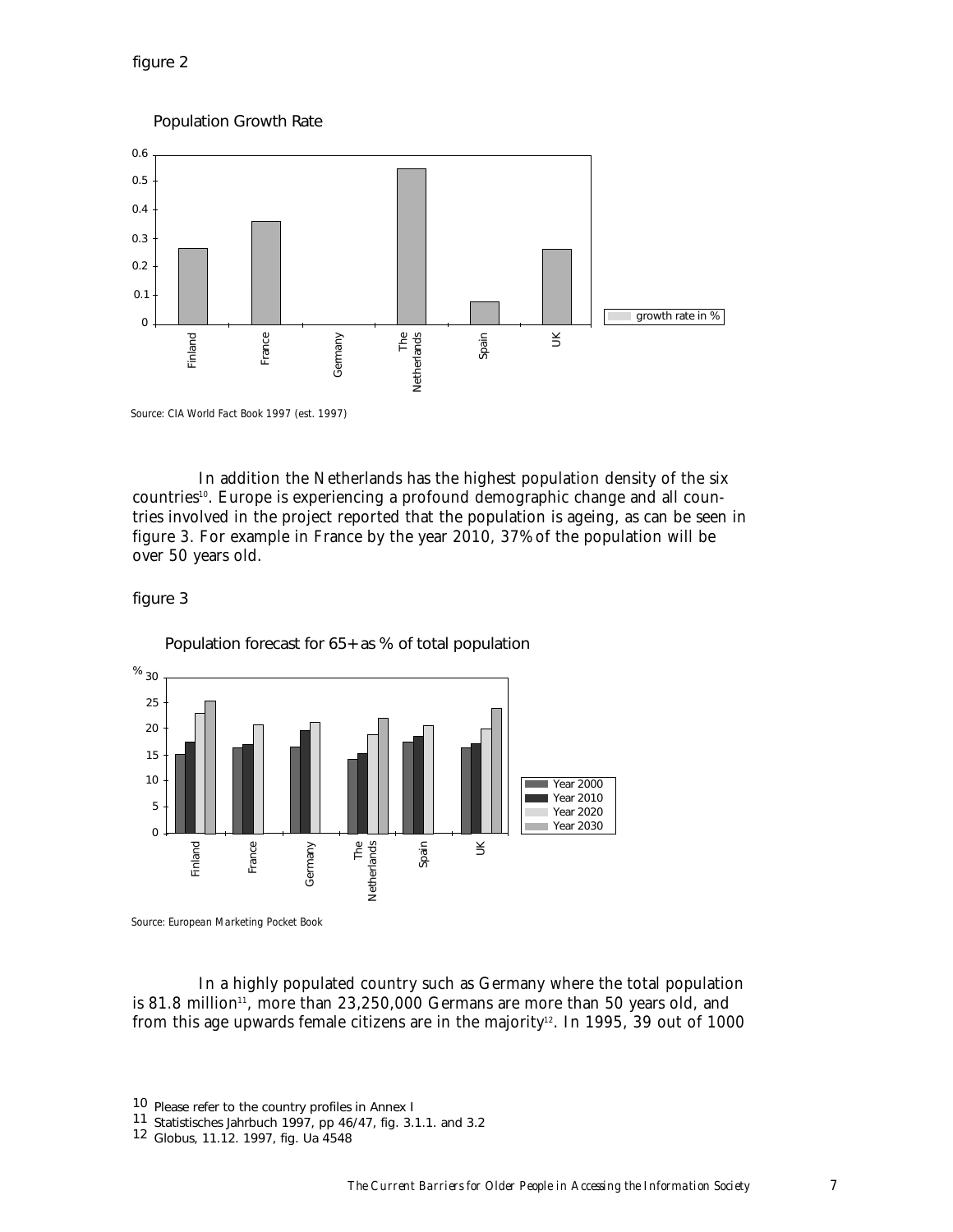Germans were more than 80 years old, and 115 out of 1000 were more than 65 years old. According to forecasts<sup>13</sup> this proportion will grow to 74 out of 1000 and 201 out of 1000 respectively by the year 2040. Even among the smaller countries in Europe such as Finland, where the population currently consists of 5,1 million people, 1,6 million of them are over 50 years old. More than 752,000 people were over 65 years of age at the end of 1997. This represents 14,7 per cent of the population. It is estimated that in 2030 approximately 26 per cent of the population in Finland will be over 65 years of age.

#### **2.2 OVERVIEW OF DEVELOPMENT OF THE INFORMATION SOCIETY IN EUROPE**

The main developments within the information society in Europe have been within the area of computer and Internet usage, as demonstrated in figures 4 and 5.

#### figure 4



Total number of PCs per 100 inhabitants - Evolution 1995 - 1997

Although there has been a huge increase in Internet usage in recent years as shown in figure 5, the profile of an Internet user is still very unrepresentative of the population as a whole; UK Internet users are usually male, 15-44 years of age and belong to the professional social class. In Finland a typical surfer is a man aged under 30 years living in the Helsinki region.

<sup>13</sup> (Source: Globus, 16.3.1998)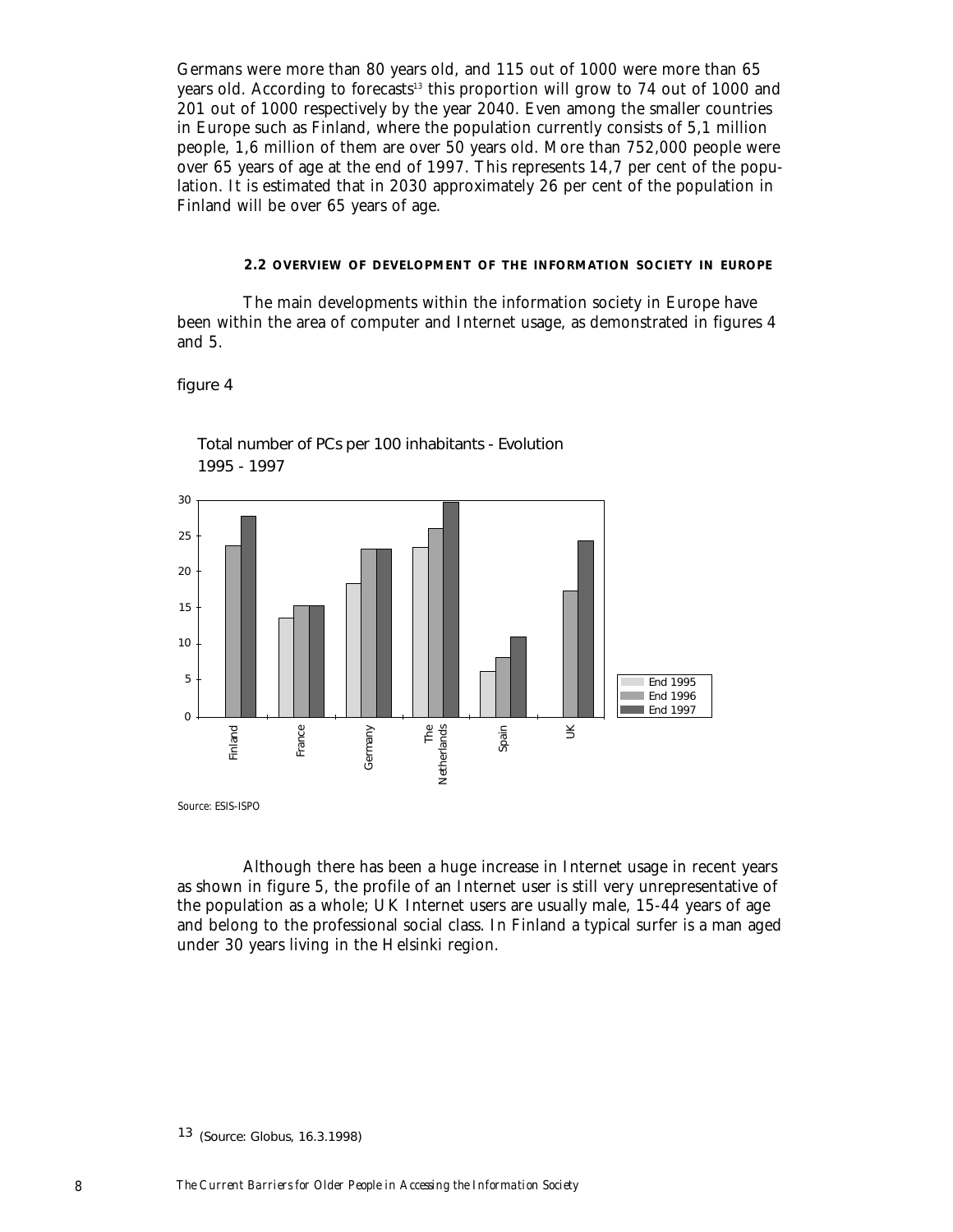

Other developments in the information society, such as the introduction of digital television in France or the dramatic increase in the use of mobile phones in Finland and the growth of ISDN lines in Germany, will be discussed in more detail in the following chapter.

#### **2.3 THE EVOLVING INFORMATION SOCIETY AND NATIONAL AND EUROPEAN INITIATIVES**

Information and communications services and equipment are increasingly becoming a crucial part of social and economic life, and older people are no exception to this. However, with particular regard to older people, the information society presents new opportunities but also potential new threats. On the one hand, there is a variety of more or less advanced applications such as alarm services, telemedicine, telecare, etc which can be vital for enabling independent living in the community and opening up new opportunities for access, participation and socioeconomic integration. On the other hand, current services and equipment still tend to aim at "the average user". It is, however, crucial that the evolving information society becomes accessible to all citizens, and this includes of course the older ones. For instance, to utilise information and services potentially available, older people must be able to select those which are relevant for their own purposes. Further, they must be able to access and then to use them. If they have any difficulties in fulfilling one of these requirements, they need to be supported in order to prevent being excluded from the emerging information society. This refers to both their personal abilities and their economic situation.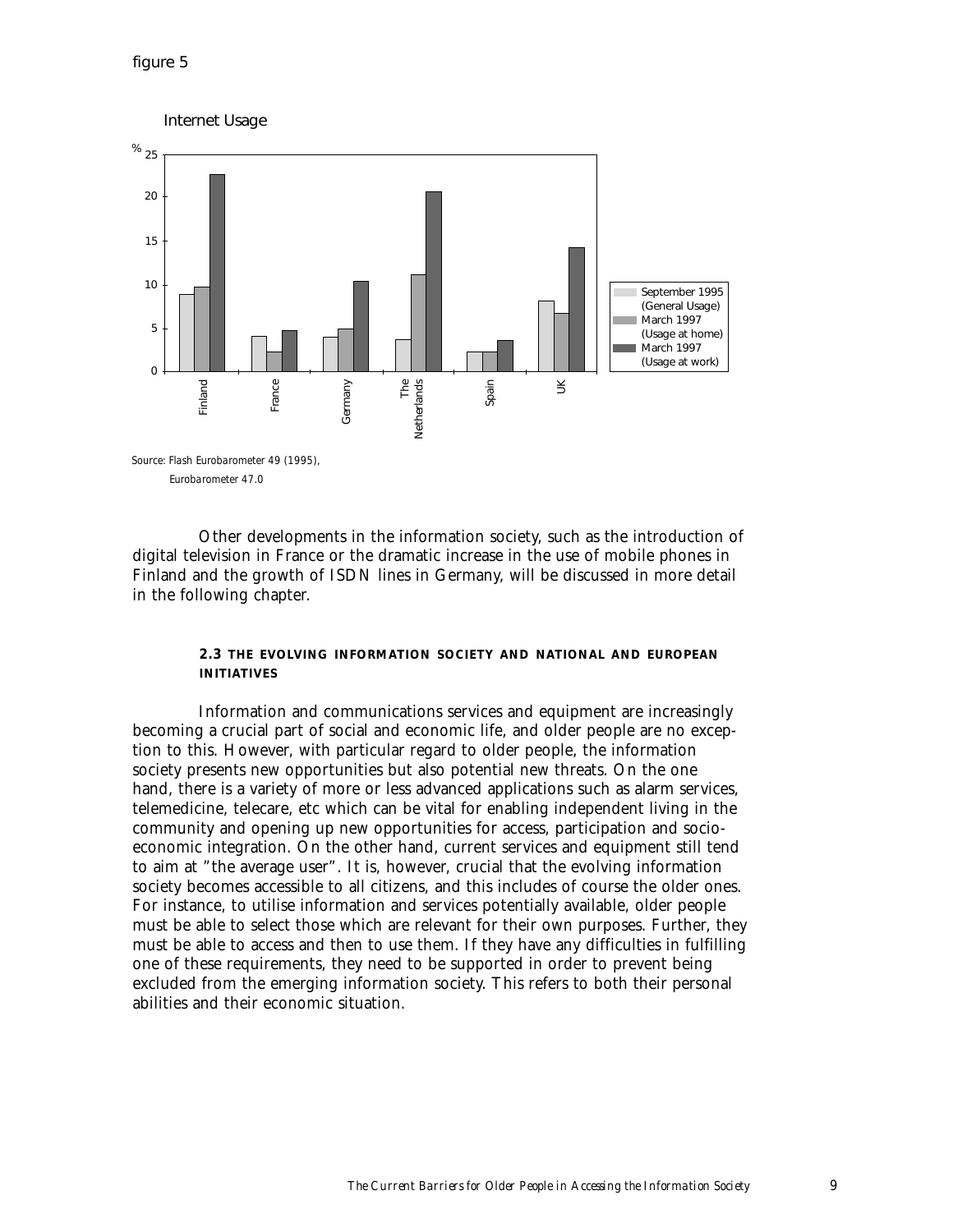The image of older people and ICT varies between the different countries, for example in France<sup>14</sup>, two conceptions of older people (at least) seem to come up against each other, and influence the French vision of "technology and ageing" in quite different ways:

- a **consumerist** vision, identifying older people as a strongly emerging market, whose specificity and purchasing behaviour need to be better understood. This vision is very recent in France.
- a '**solidarity-based**' vision, identifying older people as an increasingly fragile social group: this vision has been, in the last 20 years, the most influential in terms of the structuring of service supply, notably due to the influence of the public authorities.

To achieve successful integration and active participation of older people in the development of the information society, IT programmes have to be organised at a national and European level. National government initiatives such as "IT for All"15 in the UK and European programmes including COST A5 and  $TIDE^{16}$  that have begun to indicate some behavioural tendencies of older people in relation to ICT, will be examined in detail in the second report of this project. When the third International Congress of TIDE (Technology Initiative for the Integration of Disabled and Elderly People) took place in Helsinki at the end of June 1998, it was organised around three main themes: Accessibility and Design for All, Users' empowerment and involvement and Assistive Technology research and technological development. Mr. Jan Ekberg, the Research Professor of the projects Cost 219 bis, Include, Promise and Telematics in the use by older people, underlined at the congress the necessity of avoiding a division between those in the information society who have access to the new possibilities and are comfortable using them and those who are excluded from fully enjoying their benefits. Public access is an important means of bringing the information society to every citizen.

#### **2.4 MOST POPULAR FORM OF MEDIA**

All members of society including older people use media for a number of purposes, i.e. to obtain information, for entertainment etc. However, as revealed in the country reports traditional media remains the most popular amongst older people. The television is the most popular source of information for older people in all countries and its popularity increases with age. For example in Germany 93% of people over 69 years of age receive most of their information via television, followed by newspapers (65%), radio (42%), chatting with others (15%) and magazines  $(8\%)$ <sup>17</sup>. However there are no particular TV or radio programmes for older people and national newspapers do not have a special page for older people in Germany.

<sup>14</sup> Source: French country report pg. 5<br>15 see http://www.itforall.gov.uk<br>16 COST A5 (Scientific and technical co-operation, Ageing and Technology) is a European network of exchanges and research on ageing and technology which France joined in 1991 through the Ministry of Research. It brings together in particular the National Fund of Old Age Insurance (CNAV), the National Foundation of Gerontology (FNG) and the Research Mission of the Ministry of Social Affairs (MIRE). TIDE (Technology Initiative for the Disabled and the Older people) is a European programme of research piloted by DG XIII, whose third European congress took place in Finland at the end of June 98. <sup>17</sup> Source: Mediaperspektiven 4/98, p.190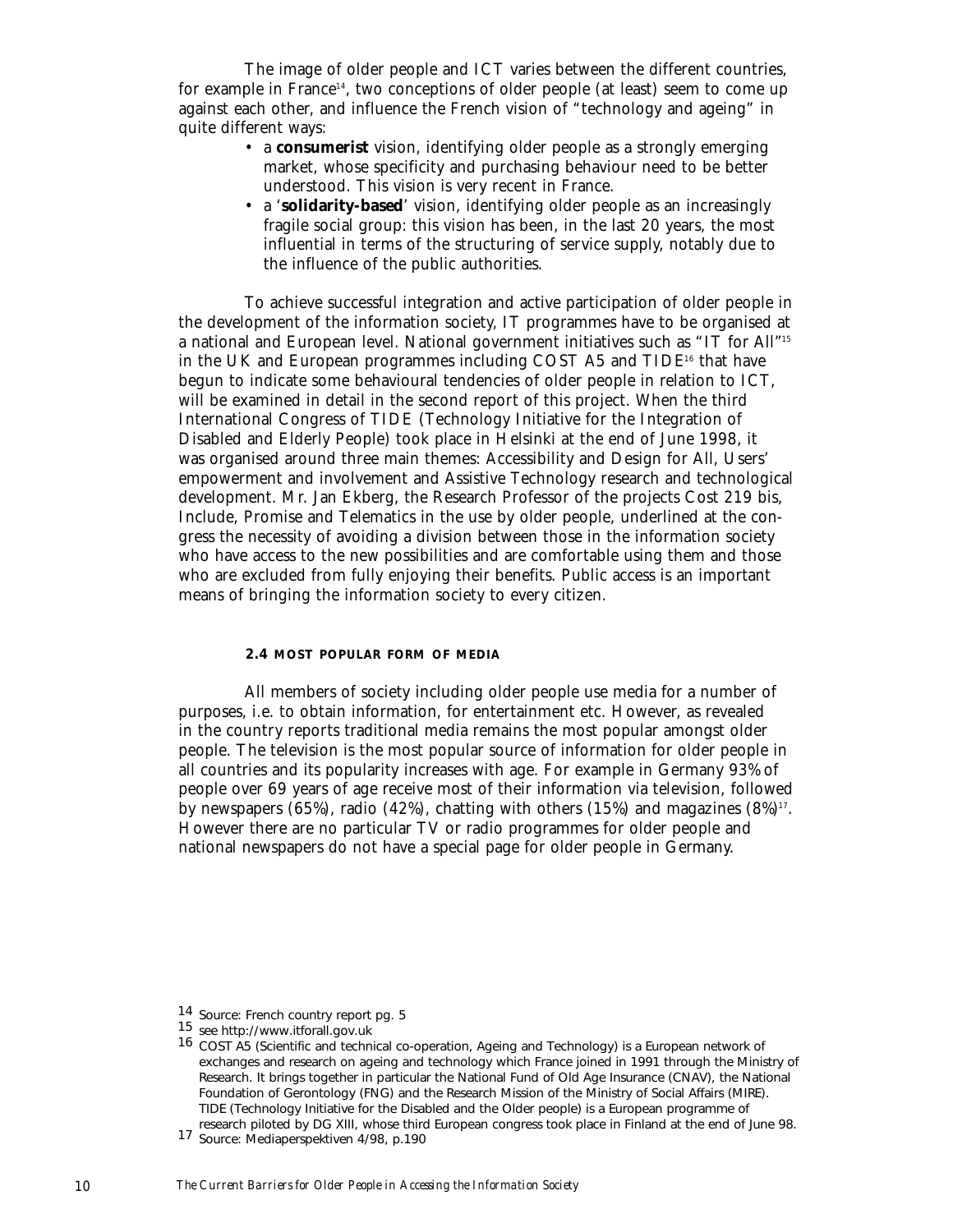The same goes for France with reference to TV programmes even though some broadcasts have a high proportion of older people in their audience, like the 19/20 evening broadcast on FR3, or the afternoon broadcasts of FR2 and TF1. It should be noted that some French communes possess local television channels, on a town or village basis. It seems that the smaller the scale of broadcast and of proximity with the inhabitants, the bigger the audience of older people. In France there is one radio station targeted at older people and it is "Radio Blue", broadcast on medium wave by Radio France, a public broadcaster. In the UK there are no dedicated TV channels targeted at older people or offering special services of relevance to older people now, but digital satellite television will offer a number of interactive services which will bring home shopping, home banking, electronic mail and public services to every connected TV set from the end of 1998.

The reasons why older people prefer traditional types of media and are less active in the emerging information society will now be examined by looking at the various barriers experienced by older people in accessing the information society in their respective countries. First of all it is necessary to look carefully at technical infrastructures as these are the backbone of the information society. Available equipment and costs incurred by older people also need to be taken into consideration. Other aspects including media and computer literacy will also be examined to determine why traditional forms of media are much more popular with older people.

#### **2.5 POTENTIAL BENEFITS OF ICT**

One of the main aims of this project is to find out what the potential benefits of ICT for older people could be. For example one possible benefit of the Internet for older people could be that it provides a new type of social world that helps to reduce loneliness, experienced by older people living alone. It may also compensate for the reduced social contact experienced by older people following retirement from the working world.

Other services, such as home security and social or medical support, can make older people feel more secure at home and support independent living in the community. ICT offers the opportunity to access an increasing amount of information without any regard to location and time. With reference to information content, older people may be interested in the same information such as news, sports etc. as other people and also in information of specific relevance to their own concerns e.g. accessibility of buildings and special transport services.

However before older people start to use ICT applications, they must be informed of the possible benefits which can be gained from these new information and communications services.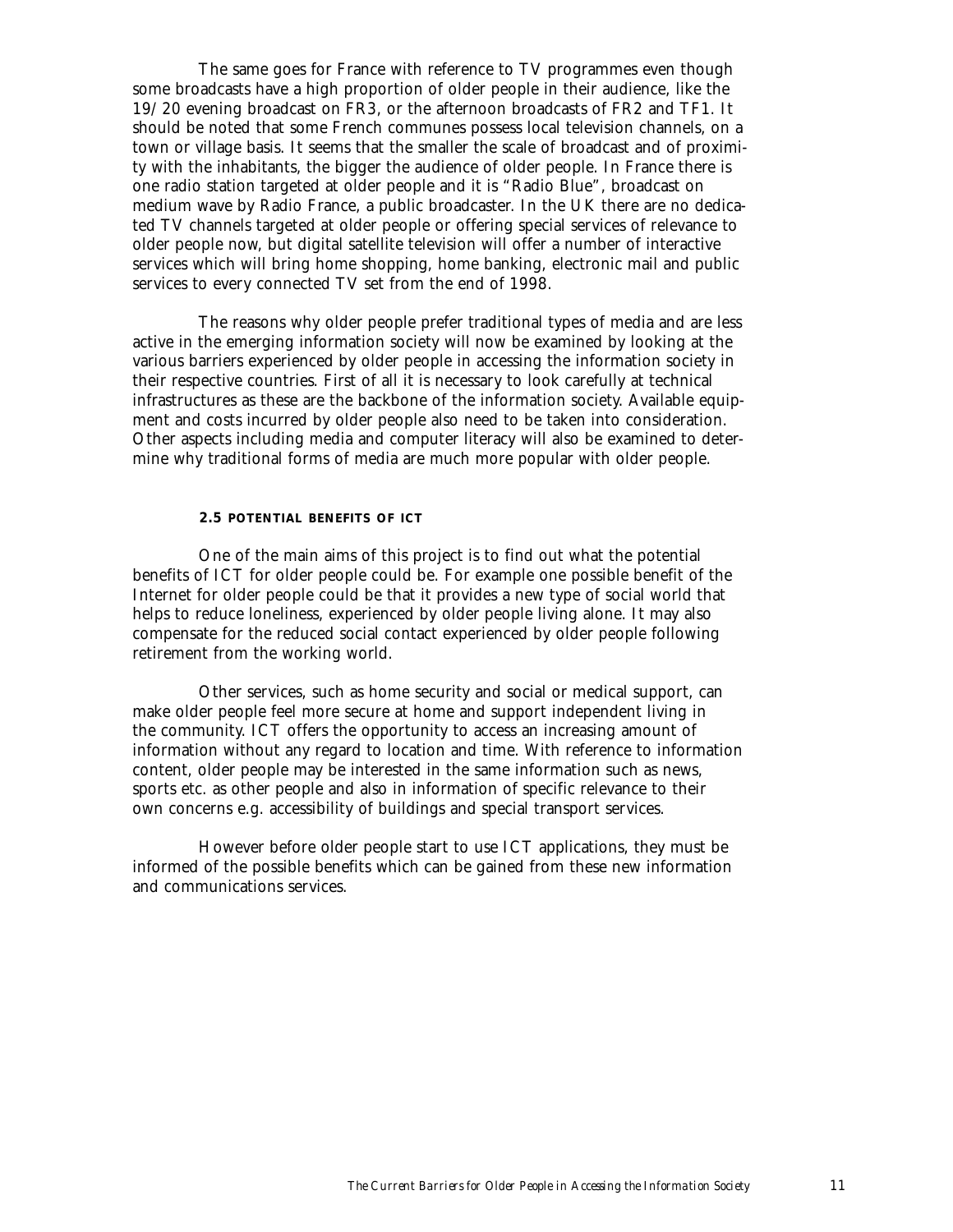# **3 Technical access**

The technical infrastructure is a key element in gaining access to the new applications of information and communication technology. There are a number of developments in the telecommunications world which will largely determine the extent to which older people will have access to the emerging information society. This concerns for instance key areas such as telecommunications infrastructure, regulation, tariffing and standardisation. Technical access to telecommunications infrastructure is a crucial precondition for participating in the developing information society, and with reference to older people access from home is of vital importance.

This chapter looks at the current spread of the technical infrastructure in the six countries of study and presents the penetration and usage rates among the older age groups. As the country reports contained very different statistical information, representing different age groups and coming from different sources, it was decided to use the Eurobarometer surveys and ESIS (European Survey of Information Society) for comparative purposes. However, these statistics are based on a survey of 1,000 or less inhabitants per country, so are not necessarily more accurate. Relevant data from the country reports has also been included. The country correspondents responsible for writing the reports commented on the difficulty of finding data relating specifically to ICT and older people in their countries as very little research has been carried out in this area to date, implying the need for more systematic data collection in the future.

#### **3.1 AVAILABILITY, PENETRATION AND USAGE RATES OF THE FOLLOWING INFRASTRUCTURES**

#### *Telecommunications networks*

The world of telecommunications offers an enormous potential for older people with communications barriers, which can be broken down by means of the adequate technological devices. In addition, telecommunications have an impact on this group's integration into an interrelated society. Of the countries covered in the report, Finland's telecoms market is the most developed in Europe with a telephone penetration rate of 96%18.

However the penetration of fixed telephony remains very high in all countries as can be seen in figure no. 6. With regard to older people the telephone remains very important, in particular for those living alone, to ensure regular social contact with relatives and friends.

The telecommunications network is proving to be a key element in the development of the overall information highway. With reference to Spain and its information technologies and older people, a special mention must be made of telecommunications, since the most widely spread services and those most largely within older people's reach are the services related to the telephone network<sup>19</sup>.

<sup>18</sup> Source: Statistics Finland

<sup>19</sup> Source: Spanish country report pg. 29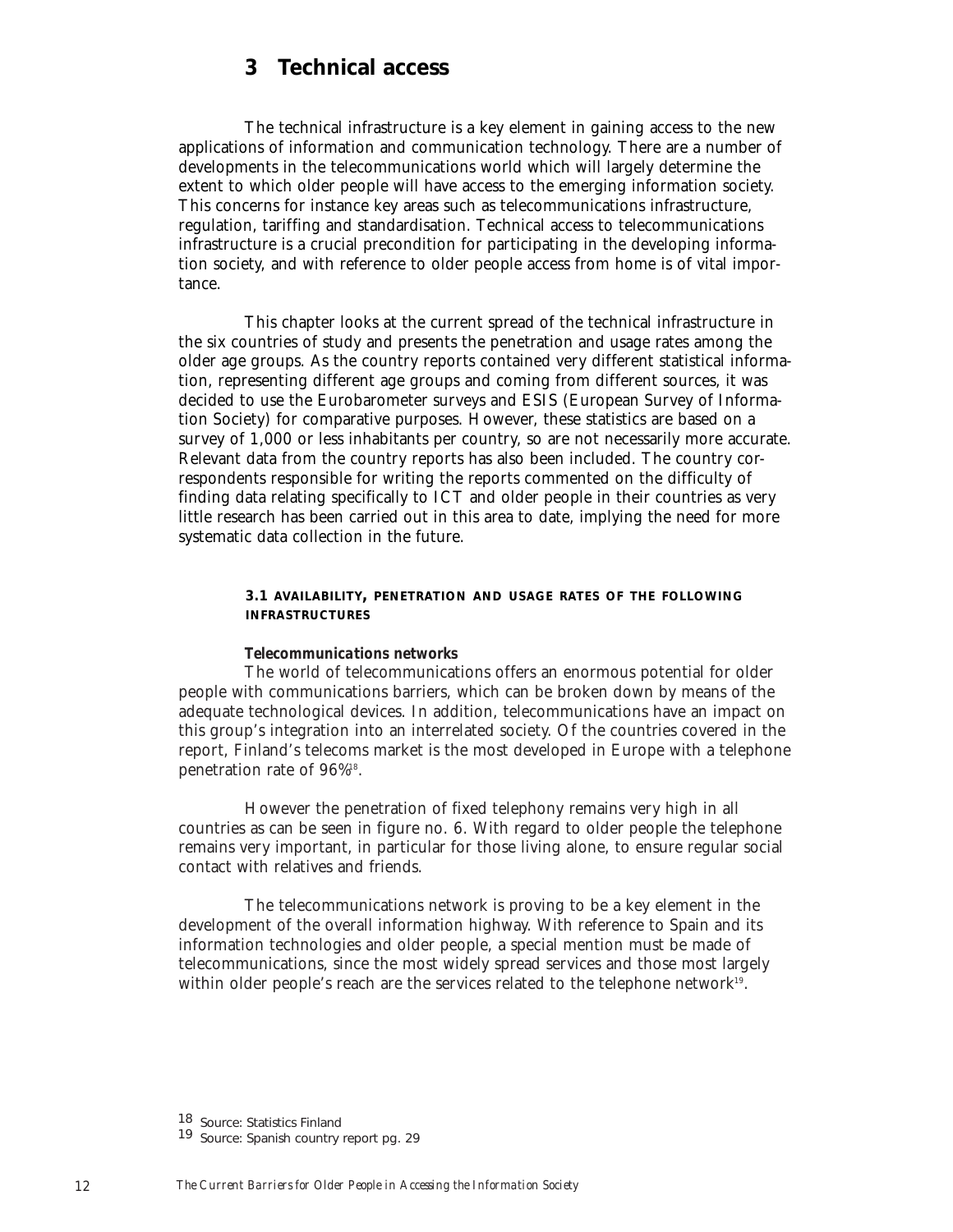

Total number of conventional lines

# Table 1 shows the telecommunications network in Spain in more detail.

table 1

| Telecommunications networks in Spain                               |            |             |                          |
|--------------------------------------------------------------------|------------|-------------|--------------------------|
|                                                                    | 1994       | 1996        | 1997                     |
| <b>Conventional lines Number</b>                                   | 14,685,400 | 15,4112,800 | $\overline{\phantom{a}}$ |
| <b>ISDN lines</b>                                                  | 5,392      | 96.040      | $\overline{\phantom{a}}$ |
| Mobile phone lines                                                 | 375,456    | 2,997,212   | 3,940,902                |
| T.No.lines/100 Inha                                                | 38.4       | 47.2        |                          |
| % of ISDN                                                          | 0.04       | 0.52        |                          |
| %mobile phone I.                                                   | 2.5        | 16.2        |                          |
| Corporate Consider Departs TV proposition ACTDA Montation Inductor |            |             |                          |

Sources: Spanish Private TV operators. ASTRA Marketing Ibérica

Telecommunications networks are developing in all countries as can be seen in figure 7. With reference to ISDN connections there has been a significant growth in recent years and in particular in Germany. The German telecoms operator, Deutsche Telekom, has encouraged and subsidised the change over from analogue telephone connections to ISDN.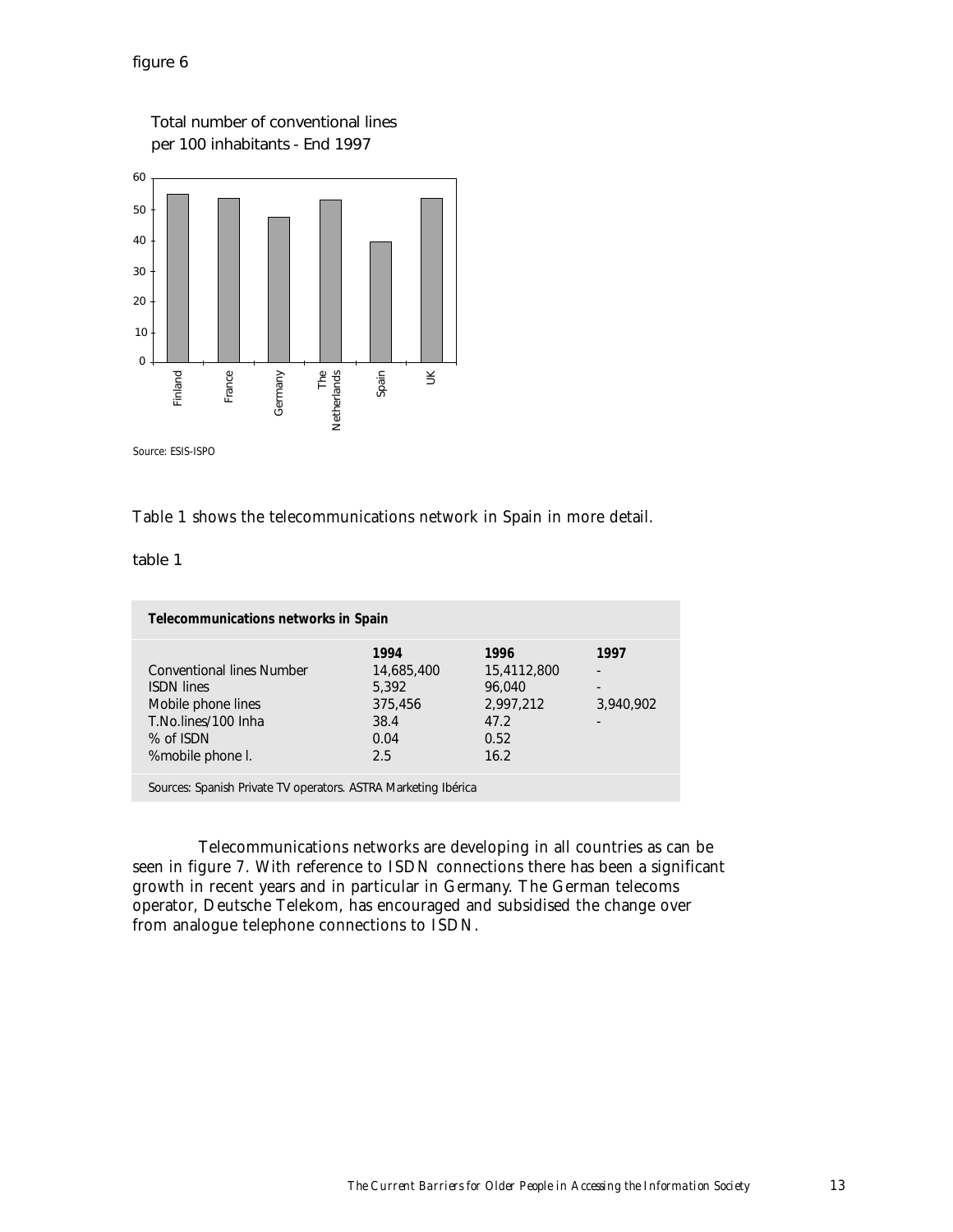

Total number of lines (conventional, ISDN, mobile per 100 inhabitants - Evolution 1994 - 1997

Since no specific data on the connection of older people to ISDN lines is available, we can only make assumptions. In most countries, ISDN lines are installed first of all in the business sector and secondly in the domestic sector for Internet purposes. Since most of the intensive Internet users are still within the 20-35 age group it may be assumed that very few of the currently installed ISDN lines are connected to older people's households. With the emergence of Euro-ISDN and the introduction of broadband communications services based on ATM (asynchronous transfer mode) more diversified basic services for electronic mail, video conferencing and multimedia services can be provided<sup>20</sup>.

### *Mobile Telephony*

All countries have experienced an increase in the use of mobile telephony in recent years, as can be seen in figure 8. No data on the penetration of mobile telephony among older people is available. However a three year survey carried out at an International Technology Exhibition by empirica GmbH in 1995, revealed that half of the respondents who were over 50 years old already used a mobile telephone. It is evident that this is a very select group, most probably business people, that is not a true representation of the general group of older people. In the Scandinavian countries and in Finland mobile telephony is much more integrated than in the rest of Europe. In Finland in 1997, 42 out of every 100 inhabitants owned a mobile phone!

<sup>20</sup> Source: http://www.ispo.cec.be/g7/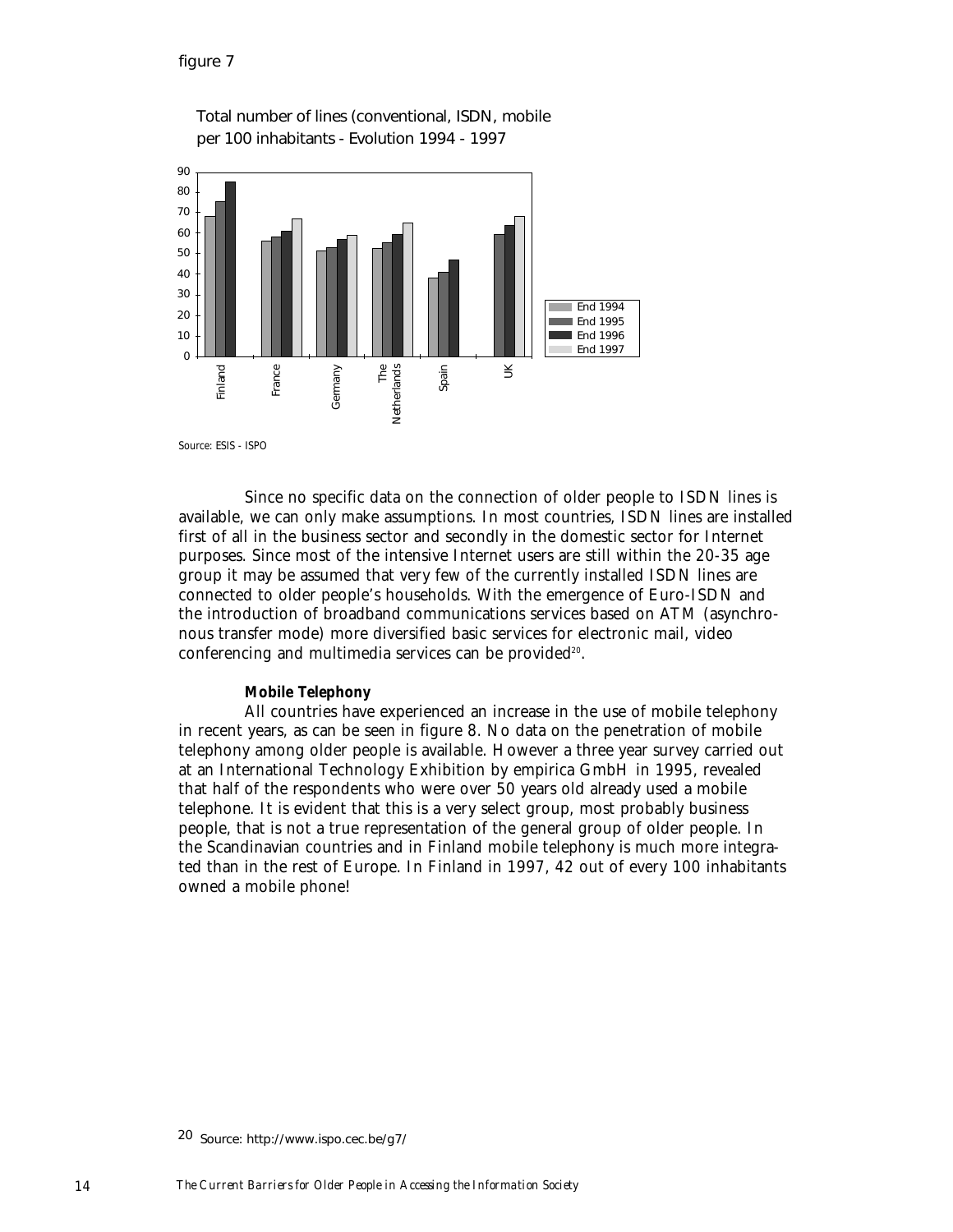

Total number of mobile phone lines per 100 inhabitants - Evolution 1994 - 1997

#### *Minitel*

The Minitel was first experimented with in France from 1982-83 and it was designed to address a large number of the French people and notably those isolated by geography or by age: free distribution via the network of the Agences France Télécom, an ergonomy close to that of the simplicity of the telephone<sup>21</sup> and a magnifier function for the visually impaired. There were 16.8 million users of the Minitel in 1996<sup>22</sup> using principally the services of local and administrative, transport, banking, mail order and weather information. Minitel services most strongly used by older people include home banking, administrative services, public service information and mail order.

If the Minitel remains the most widespread tool of access to ICT in France, representing in 1995 two times more households connected on-line than in the United States, the absence of a real industrial and marketing strategy has heavily penalised this experience. The opening to more advanced technologies such as the Internet and digital television will take place, in France, at the price of a progressive abandonment of the Minitel.

#### *Cable networks*

The highest penetration of cable connections is found in the Netherlands with a level of 94% as can be seen in figure 9. Germany has a penetration rate of 44%. With reference to older people in the 55+ age group within the six countries, the highest number of users of cable networks is in Germany, where this age group comprises  $32.1\%$ <sup>23</sup> of the total German usage of cable networks at home. However it is interesting to note that the 55+ age group in Germany also represents the highest number of users of cable networks at home for the whole country<sup>24</sup>. Spain has the lowest penetration level of cable networks out of the six countries with 3.6%, and

<sup>21</sup> The Minitel keyboard was from the beginning alphabetical and not of the 'AZERTY' type, to facilitate access for people who had never used a typewriter. <sup>22</sup> Baromètre Minitel/Audiotel Télécom 1996.

<sup>23</sup> Please refer to Eurobarometer 47.0, March 1997 in Annex II

<sup>24</sup> Source: Eurobarometer 47.0, March 1997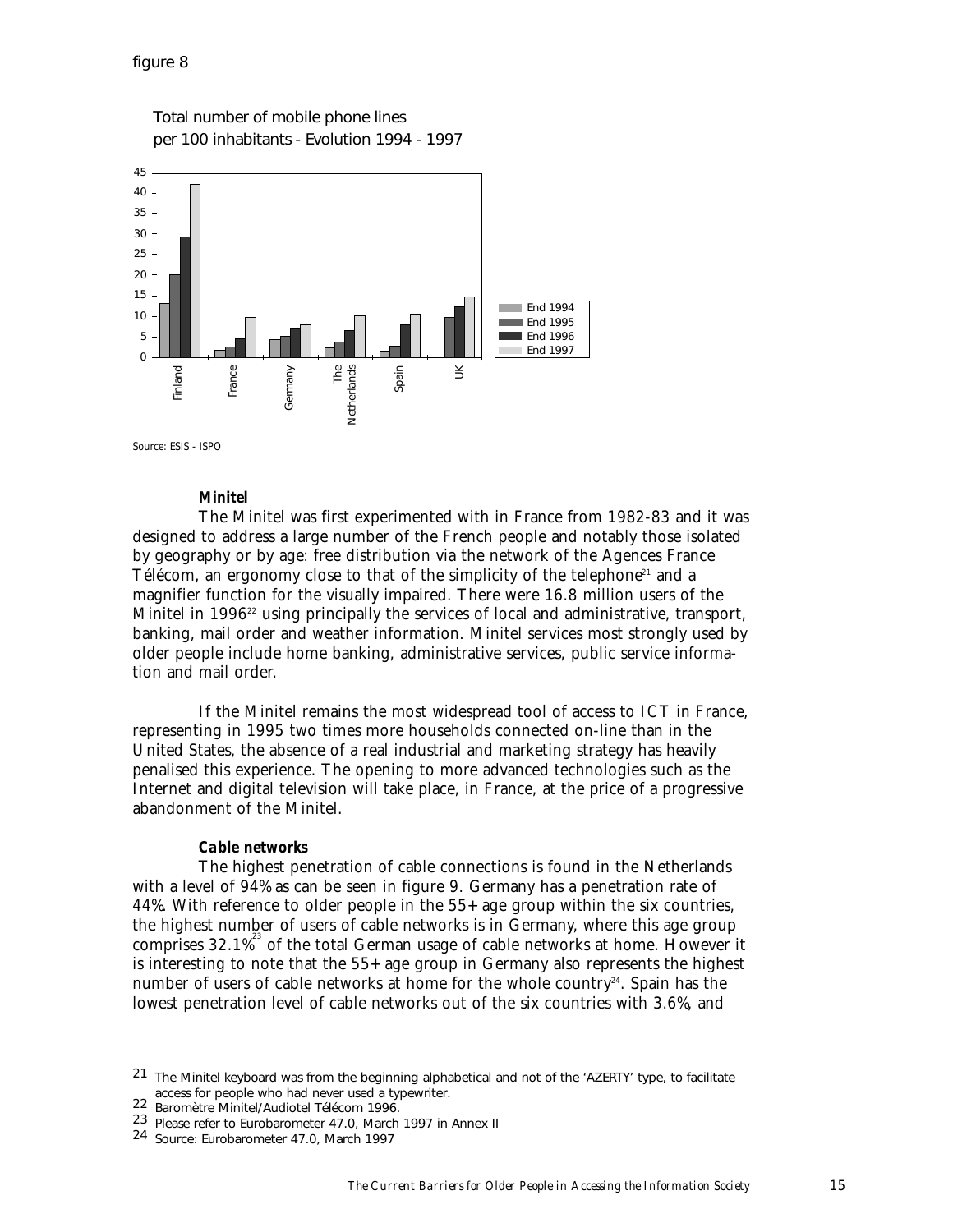18.0% of users of cable networks at home are over the age of 55 years. France has the lowest number of home users of cable networks amongst the 55+ age group with 15.5% of the total personal usage of cable networks in France.

figure 9



Cable and Satellite Television

### *Satellite networks*

The highest penetration of satellite networks is found in Germany with 27.6% and the lowest penetration is in the Netherlands with 4.7%, as presented in the figure 9 above. With reference to personal usage amongst older people in the six countries, Germany has the highest number of home users of satellite networks over 55 years, with 30.6%25 of the total home usage of satellite networks in Germany. In comparison to other age groups in Germany, the 55+ age group in East Germany represent the highest number of users with  $33.4\%$ <sup>26</sup> of the total usage of satellite dishes in East Germany. The same age group represents 27.8%27 of the total number of home users of satellite networks in West Germany. Of all the countries, Spain has the lowest level of home users of satellite networks amongst the 55+ age group with 12.7% of the total Spanish personal usage of satellite networks.

#### *VCR/Teletext*

Out of all the six countries, the highest number of older people over 55 years using a VCR at home is in the UK, with  $24.3\%$ <sup>28</sup> of the total number of home VCR users in the UK. The lowest level of VCR home users over 55 years is found in France with only 16.8% of the French national total of 74.3%. Both Finland and Germany have the highest number of teletext users at home in the older people age group with 26%29 each. Spain and France have the lowest level of teletext for personal use among the over 55 age group with 15.1% and 14.3% respectively. The EU average for teletext users at home in the 55+ age group is 38%.

<sup>25</sup> Please refer to Eurobarometer 47.0, March 1997 in Annex II

<sup>26</sup> Source: Eurobarometer 47.0, March 1997

<sup>27</sup> Source: Eurobarometer 47.0, March 1997

<sup>28</sup> Please refer to Eurobarometer 47.0, March 1997 in Annex II

<sup>29</sup> Please refer to Eurobarometer 47.0, March 1997 in Annex II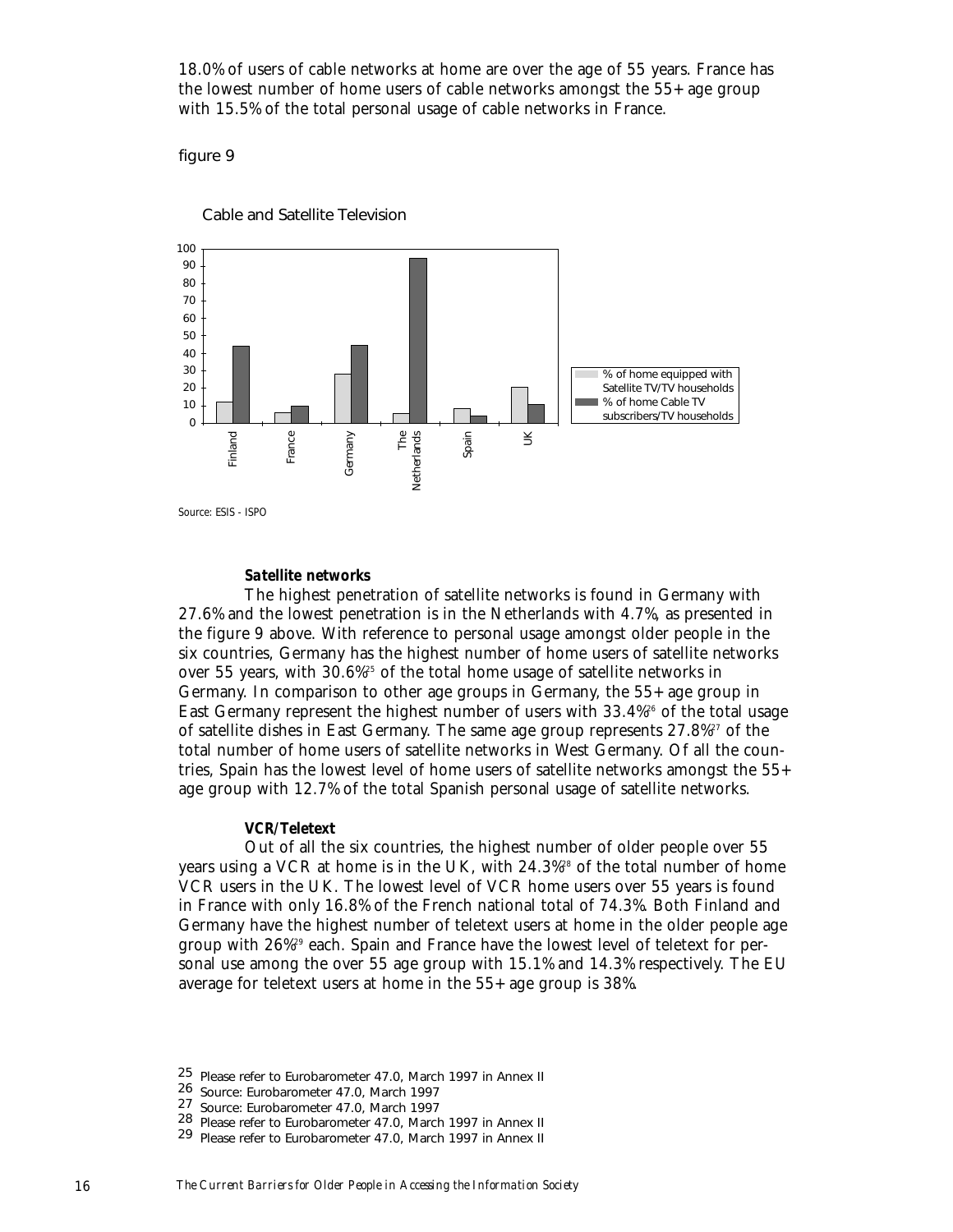### **3.2 AVAILABILITY AND USAGE RATES OF THE FOLLOWING TYPES OF TERMINAL EQUIPMENT:**

#### *Computers*

As mentioned earlier in the report, all countries have experienced a significant growth in the number of PCs. Latest figures show that the Netherlands has the highest number of PCs with a total of 29.5 per 100 inhabitants as can be seen in figure 10.

figure 10

Total number of PCs per 100 inhabitants - End 1997



With reference to all six countries, PC usage at home is the highest in the Netherlands with a national average of 53.4%<sup>30</sup>. However with reference to the over 55 years age group, the highest level of personal PC usage is found in the UK with 12.2%31 of the total UK PC usage at home. Germany and the Netherlands represent 11.4% and 10.3% respectively, for the 55+ age group of PC usage at home in each of their countries. France has the lowest level of computer usage at home amongst older people with 7.5% of the total French PC usage at home. The EU average for the 55+ age group is 11.6%.

Table 2 below shows PC usage in the UK among the different age groups according to the IT for All survey.

table 2

| PC Usage in the UK |                                                             |              |              |  |  |  |
|--------------------|-------------------------------------------------------------|--------------|--------------|--|--|--|
|                    | USAGE OF COMPUTERS ACROSS AGE GROUPS - 1996<br>ever used    | used at work | have at home |  |  |  |
| 45-54              | 40%                                                         | 23%          | 31%          |  |  |  |
| 55-64              | 28%                                                         | 6%           | 19%          |  |  |  |
| $65+$              | 15%                                                         | $\Omega$     | 14%          |  |  |  |
|                    | USAGE OF COMPUTERS ACROSS AGE GROUPS - 1997                 |              |              |  |  |  |
| 45-64              | 49%                                                         | 24%          | 38%          |  |  |  |
| $65+$              | 18%                                                         | $1\%$        | 15%          |  |  |  |
|                    | source: IT For All survey 1998 (http://www.itforall.gov.uk) |              |              |  |  |  |

30 Please refer to Eurobarometer 47.0, March 1997 in Annex II

31 Please refer to Eurobarometer 47.0, March 1997 in Annex II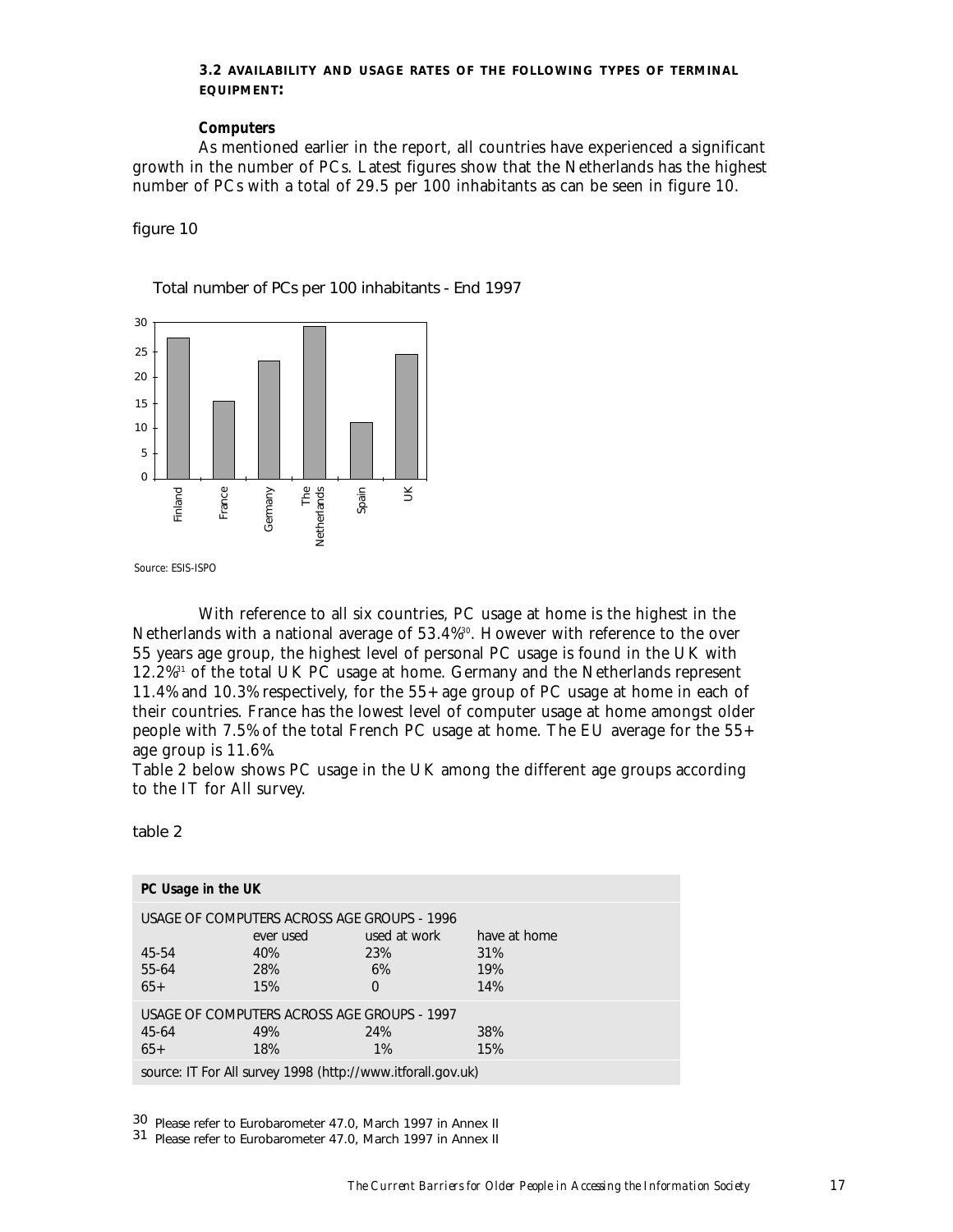The "IT for All" report in the UK highlights that over half of the 35-44 group shares their home computer with a child - an important driver of IT purchase - and so do 15% of the 45-64 computer owners. Also, working status is a crucial driver of access and interest in new technologies. The economically inactive older people who do not have much contact with children and younger generations are therefore the most difficult group to reach and interest in new technologies: the 65+ are least aware of the benefits of new technology (20% thought it is useful in their daily life), followed however by the 44-55 group (42%). These two groups also exhibited the lowest degree of interest in finding out more about new technology: 50% and 65% respectively. Clearly, fear of technology, which intensifies with age, also plays a strong part.

#### *Televisions and other equipment*

Televisions are present in almost all households with the highest national average of 99.3% in Spain and the lowest national average of 94.6% in France<sup>32</sup>. The penetration rates for older people are similar to the general population with for example in the UK 98.5% for the over 55 age group.

In the UK the following table compares ownership of telephone and television equipment for different age groups. Interestingly, this table shows that very young households are even less likely than older households to own a telephone. However, this is largely due to the fact that the youngest households tend to have no established credit history, move houses more often and therefore are less likely to own durable goods altogether.

table 3

| PC Usage in the UK                                            |                      |                      |                      |                      |                    |                                 |  |
|---------------------------------------------------------------|----------------------|----------------------|----------------------|----------------------|--------------------|---------------------------------|--|
| Ownership of telephone and television equipment in the UK     |                      |                      |                      |                      |                    |                                 |  |
| % of households with                                          | all                  | under 30             | 30-50                | 50-65                | 65-75              | $75+$                           |  |
| telephone<br>mobile phone<br>cable/satellite TV<br>television | 93<br>16<br>19<br>98 | 83<br>17<br>17<br>97 | 94<br>24<br>27<br>99 | 95<br>16<br>18<br>99 | 95<br>5<br>9<br>99 | 95<br>$\mathfrak{D}$<br>6<br>98 |  |

source: Office for National Statistics, A report on the 1996-97 Family Expenditure Survey

According to results in the Netherlands from the CINOP study as can be seen in table 4, it also appears that the more traditional technical equipment like the television and the telephone are even more present in older households than in younger ones whereas it is clearly the opposite for the newer technical applications like the VCR, a CD player and the Personal Computer.

<sup>32</sup> Source: European Marketing Pocket Book 1998, country reports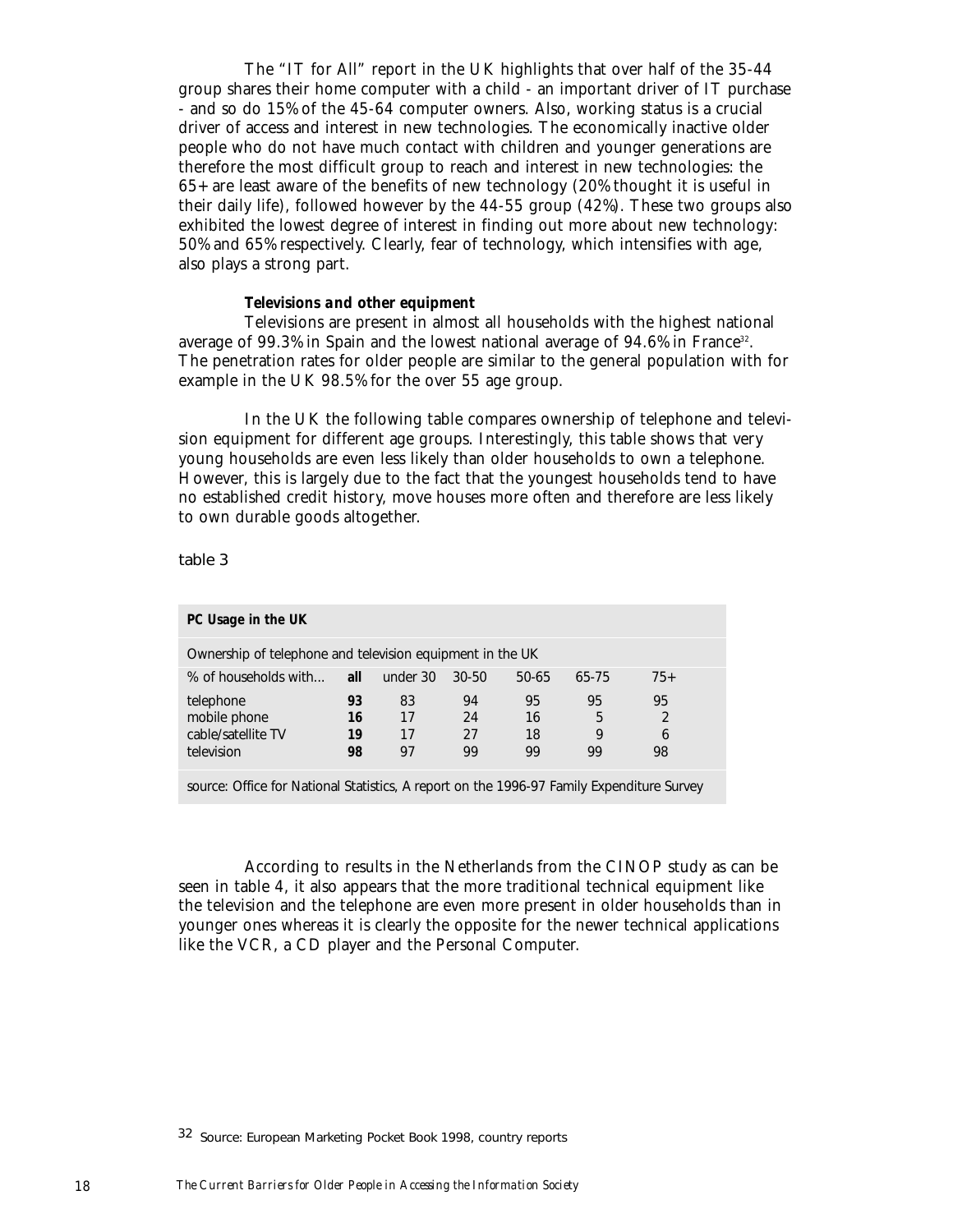|                         | $50$ | 50-56 | $57-63$ | 64-70          | 18-70 |  |
|-------------------------|------|-------|---------|----------------|-------|--|
| Audio/video             |      |       |         |                |       |  |
| TV with remote control  | 89   | 95    | 93      | 95             | 91    |  |
| CD-player               | 92   | 87    | 76      | 67             | 88    |  |
| <b>TV with Teletext</b> | 76   | 89    | 82      | 82             | 79    |  |
| Cassette player         | 85   | 82    | 72      | 68             | 82    |  |
| <b>VCR</b>              | 79   | 82    | 67      | 55             | 76    |  |
| digital radio/tuner     | 71   | 68    | 54      | 54             | 67    |  |
| <b>ICT</b>              |      |       |         |                |       |  |
| <b>PC</b>               | 53   | 46    | 27      | 18             | 47    |  |
| answering machine       | 26   | 20    | 12      | $\overline{7}$ | 23    |  |
| electronic diary        | 12   | 11    | 5       | 5              | 10    |  |
| Other equipment         |      |       |         |                |       |  |
| digital alarm clock     | 77   | 74    | 61      | 49             | 73    |  |
| microwave               | 67   | 76    | 60      | 45             | 65    |  |
| Size of sample          | 461  | 192   | 147     | 124            | 924   |  |
| Source: CINOP 1997      |      |       |         |                |       |  |

**Electronic equipment in the household, by age group (%) in the Netherlands**

#### **3.3 ACCESS TO INTERNET SERVICE PROVIDERS**

As mentioned already in the report, Internet usage has increased dramatically in Finland and the Netherlands in the last two years<sup>33</sup> and in particular in its usage at work. The Internet is the fastest growing of all ICT applications and is shaping the future of the information society. Finland has the largest number of Internet connections per capita in the world and Internet users, as a percentage of the total Finnish population, grew from 20.4% in November 1997 to 35% in May 199834. Figure 12 shows the general penetration rates of the Internet in the six countries in December 1997. To date the lowest Internet penetration rates are found in Spain and figure 11 shows the percentage of Internet users in Spain by autonomous communities.

figure 11



*Source: EGM (http://www.arroba.es/aimc/html/inter/3i.html)*

<sup>33</sup> Please refer to figure 5 in chapter 2 <sup>34</sup> Source: Nua Internet Surveys, Dublin, Ireland, http://www.nua.ie/surveys/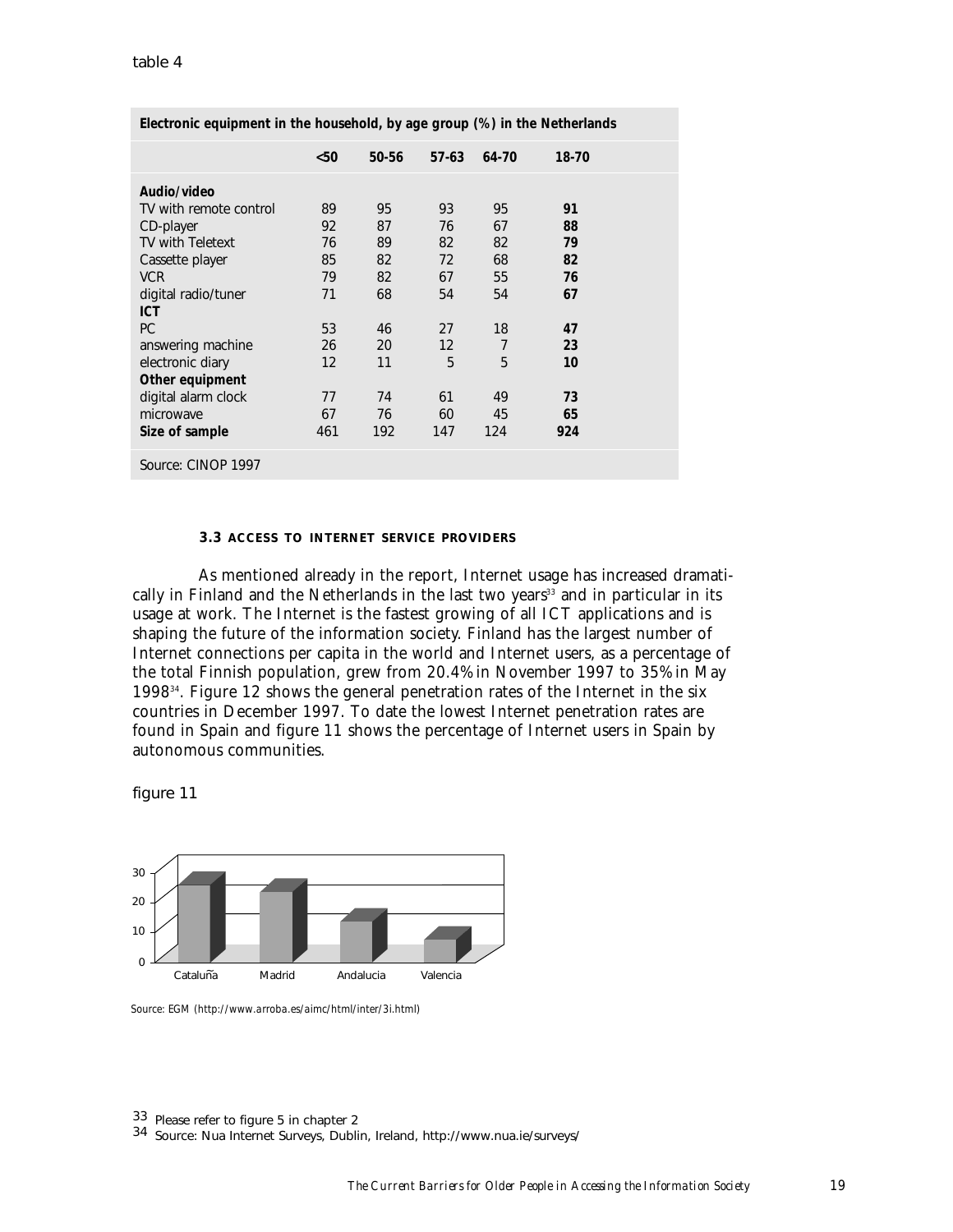Cataluña is the Spanish autonomous community with the largest number of people who have access to and are users of the Internet. It is also a pioneering region regarding training in computer applications and the provision of telematics services for older people.

figure 12



*Source: Gallup Media, NOP Research, GfK Gruppe, AIMC, NIPO. Compiled by Nua Internet Surveys* 

However the majority of Internet users are young people and older people represent the minority in all countries. Therefore it is interesting to examine older people's access to the Internet in comparison to general Internet usage and to their representation in the whole population. In 1996, Germany had the highest number of people in the 55+ age group, with 28.4% of the total population, as can be seen in figure 13 below.



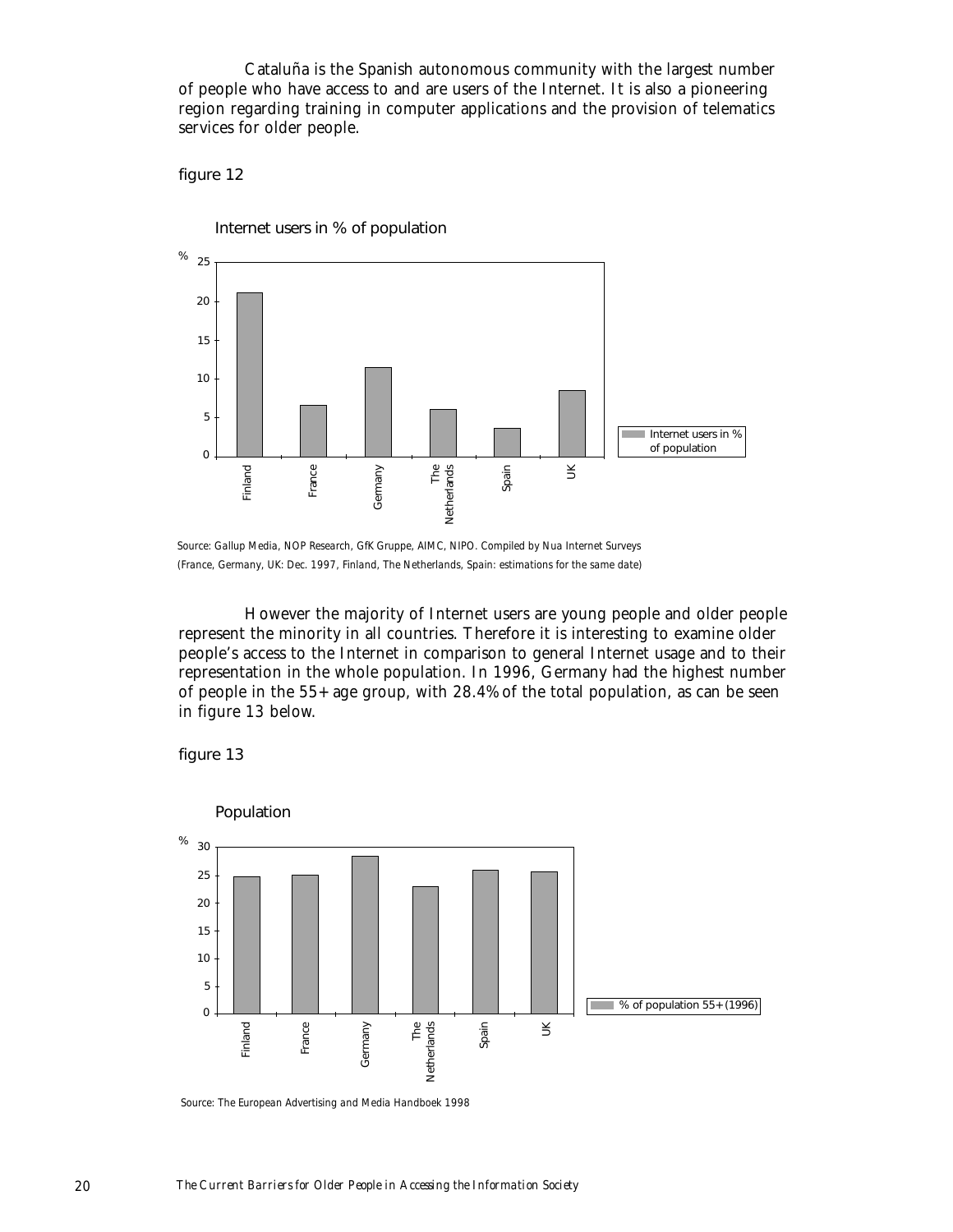Internet usage at home for the age group 55+ has been selected for the statistics, as most older people do not work or use the Internet at work. The UK has the highest number of Internet users at home as can be seen in figure 14, with the over 55 age group representing 10.9% of all Internet users.

figure 14

Internet users over 55 in % of total users



Both the Netherlands and Finland have a lower percentage of Internet users at home in the over 55 age group in comparison to the other countries as is demonstrated in figure 14. However the methodology used in the Eurobarometer survey and the number of respondents who took part in the survey, must be taken into consideration when interpreting these results.

It must also be mentioned that the vast majority of older people who do not use the Internet are not interested in learning about it as can be seen from figure 15 below.

figure 15



% of persons over 55 not using and not interested in Internet

*Source: Eurobarometer 47.0*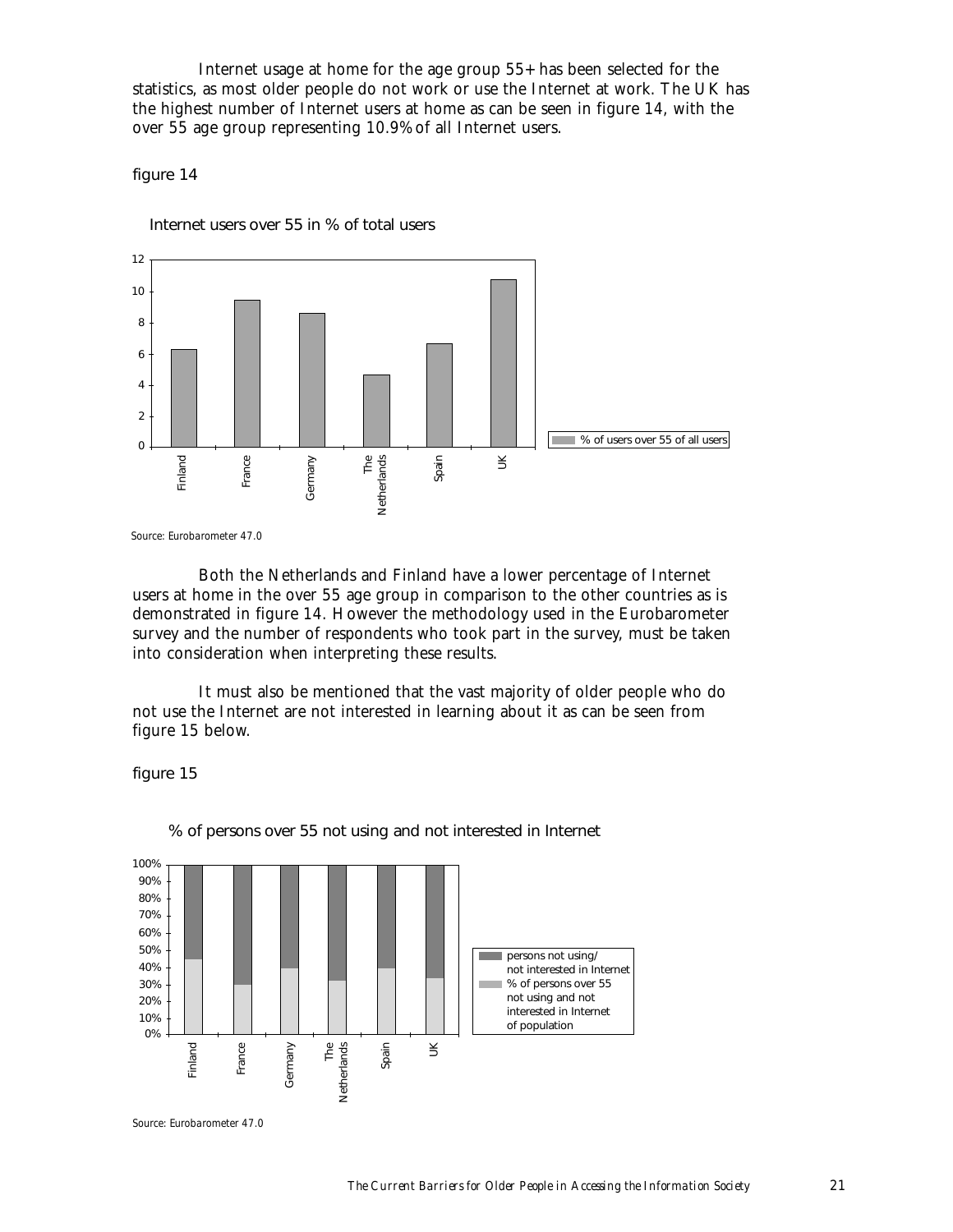Ironically it is in Finland, the world's leader in Internet connections per capita, that older people who do not use the Internet are the least interested in learning about it. Finally it is obvious that older people represent a minority of Internet users and will continue to do so in the future, unless they are better informed about the advantages of an Internet connection and how they can use it to help them in their daily lives. For example in Finland the primary reason for Finns to use the web is to gather information and the same goes for Spain as can be seen in the table below.

table 5

| Services used in Spain |        |      |  |
|------------------------|--------|------|--|
|                        | x 1000 | %    |  |
| World wide web         | 862    | 77.7 |  |
| Electronic mail        | 735    | 66.2 |  |
| File transfer          | 426    | 38.4 |  |
| <b>Others</b>          | 321    | 28.9 |  |
|                        |        |      |  |

Source: http://www.el-mundo.es/navegante/diario/98

In the UK e-mail appears to be the most popular service among all age groups, as can be seen in the table below.

table 6

| Internet usage by age, gender in the UK |                 |          |          |                                               |          |                       |                    |                  |              |  |
|-----------------------------------------|-----------------|----------|----------|-----------------------------------------------|----------|-----------------------|--------------------|------------------|--------------|--|
| e-mail<br>internet                      | all<br>23<br>18 | 38<br>38 | 31<br>24 | 18-24 25-34 35-44 45-54 55-64 65+<br>31<br>23 | 23<br>14 | 13<br>12 <sup>1</sup> | 5<br>$\mathcal{D}$ | male<br>28<br>24 | female<br>18 |  |
| 1007                                    |                 |          |          |                                               |          |                       |                    |                  |              |  |

source: NOP survey for IBM, 1997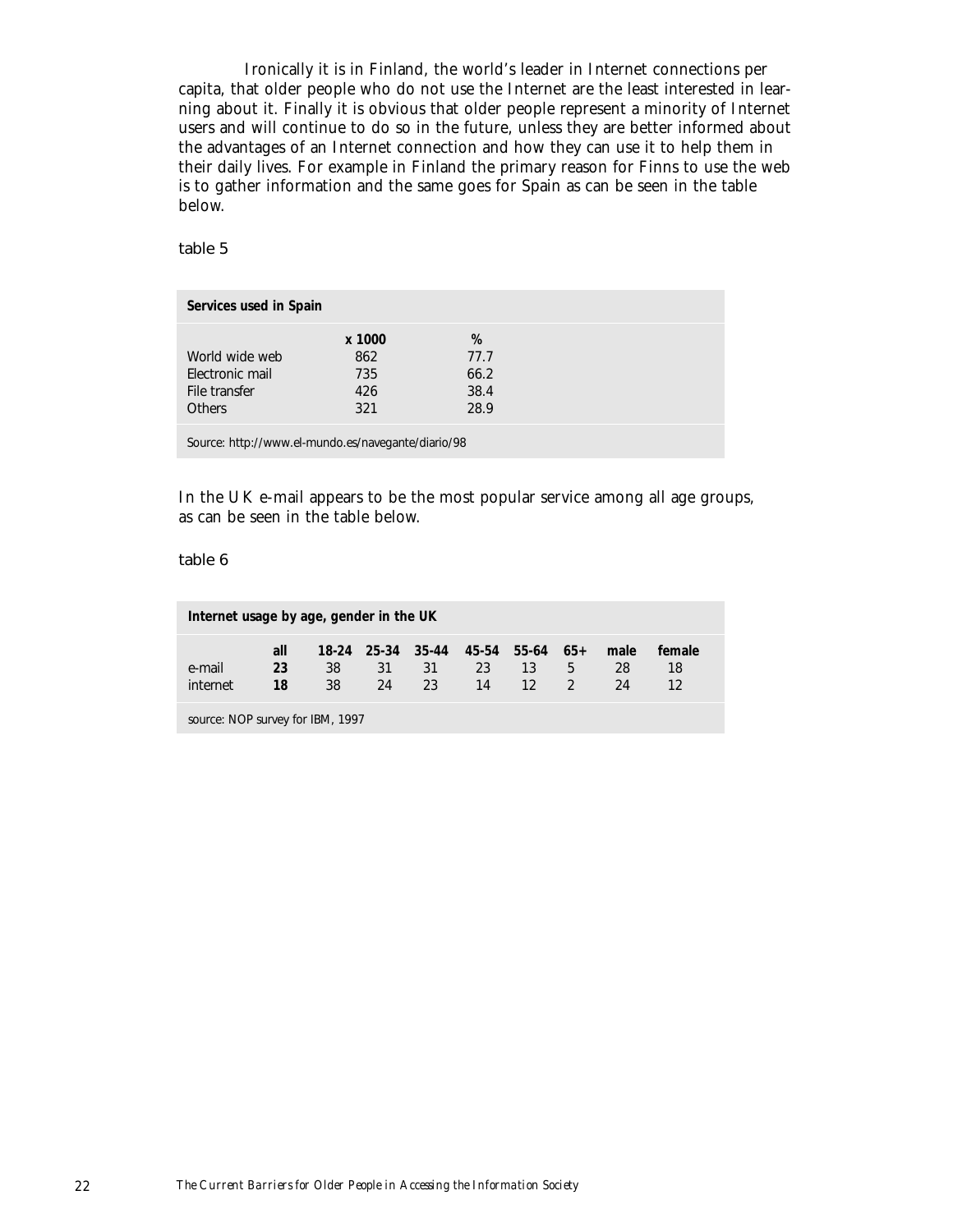# **4 Cost barriers**

#### **4.1 FINANCIAL SITUATION OF OLDER PEOPLE**

As this report focuses on people over 50 years of age, it is necessary to emphasise that there is a difference between active older people who are still working and in a position to buy ICTs due to their affluency, and older people who are over 65 years and after retirement are relying on state pensions to meet their daily financial needs.

The level of income of older people in Europe is very different. For many years in most countries retirement has meant a step back in income. Nowadays several developments have improved the financial position of many older people and has established a large group of well off older people. However at the same time there still remains a substantial group of older people, often older women, who live by themselves on an income level which can be described as close to poverty. As research<sup>35</sup> by Oftel and the Policy Studies Institute in the UK showed income is by far the single most significant barrier to ownership of information and communications technologies, it is important that the financial situation of older people is taken into account when examining the current barriers experienced in accessing the information society in Europe. Figure 16 below shows the GDP per capita for each of the six countries, and this gives a brief outline of the economic situation in each of the six countries. For more detailed information, please refer to the country profiles in Annex I.

figure 16



GDP per capita

Retired people living on state pensions tend to be one of the poorest groups in society in some countries, for example in the UK. They spend the greatest part of their income on accommodation and food as is the case in the UK and Germany. The following are a few examples of state pensions received in the various

35 Oftel Market Research (1994). *Households without a telephone,* London. Policy Studies Institute (1995). *To telephone ownership.*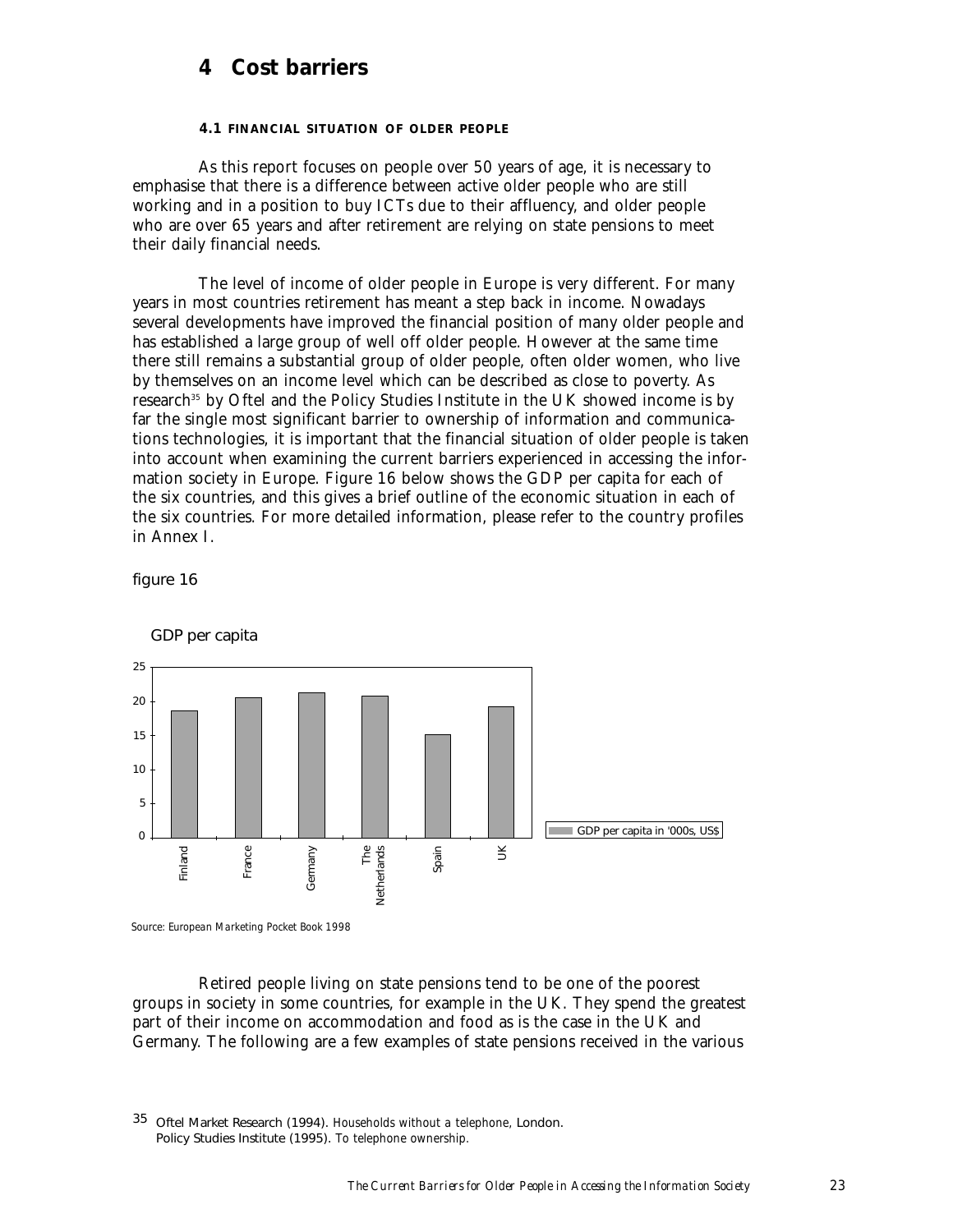countries and how there exist inequalities based on age and gender. Retired Britons who live on the very basic state pension in 1998 get ECU 101-110 ( $\pounds 68.80 -$ £75.00) a week; roughly 20% of the UK average weekly earnings<sup>36</sup>. In Finland there are continuing differences in living standards among pensioners, and the primary inequalities are based on age and gender and, naturally, the interaction between the two. On the one hand there are inequalities in income between the recently retired and older age groups. On the other hand women are more likely to live longer and are less likely to have full pension contribution records in employment and therefore, they are more likely than men to be poor in old age. In Spain the legal retirement age is 65 both for men and women and over half of retired Spanish people earn ECU 327.9 (55,000 PTA)/month<sup>37</sup> or less. As they get older, their income is reduced and there are striking differences according to gender, with women being in the lowest income levels<sup>38</sup>.

In Germany older people who are not employed usually get their income through a pension, and individual pension-rates differ considerably. In 1996, approximately one third of all pensioners had a monthly pension at the level of ECU 1,065 (DM 2100). It is interesting to note that women tend to get somewhat lower pensions than men39. The average pension (calculated for an average earner who has paid his or her fee to the public insurance scheme for 45 years) in 1997 was at the level of ECU 1,001 (DM 1,975) in West Germany and ECU 853.1 (DM 1,683) in East Germany. Thus, East German pensioners receive on average approximately 85% of the income which is available to a West German pensioner.

#### **4.2 COST OF EQUIPMENT**

#### *Computers*

The cost factor is therefore recognised in all countries as a major barrier for older people in accessing new information and communication technologies. Before purchasing or using a new application older people will have to be well informed about the benefits that they will derive from it. For instance for an Internet connection; even though the costs in particular for the hardware, a computer and modem, have decreased considerably in the last ten years, the upgrading of PCs and the adding on of innovative applications has made the price of an up-to-date PC remain at around ECU 1,500. The evaluation of a series of Internet courses for older people in Rotterdam (TOER) identified the costs of hardware, telephone and on-line account as an important reason for not buying an Internet PC.

In response to this problem, Seniorweb in the Netherlands has offered for some time a special PC package for older people. The PC was at a reasonable price and included delivery and installation at home. A customer service contract was included to cover the first year after purchase. This type of offer overcomes the barrier of actually having to go to a computer outlet, where marketing and services are mainly aimed at younger people. However, in spite of the large interest raised by the Seniorweb offer it was discontinued because of fast changes in computer prices.

The ageing organisation Age Concern Liverpool in the UK has received funding through the National Lottery to develop an Active Age Centre<sup>40</sup>. The lottery grant is for ECU 874,739 (£592,000) and the centre will feature a Friendly

<sup>36</sup> Labour Market Trends, May 1997, table 5.6<br>37 data relative to 1993<br>38 Fundación Caja de Madrid

<sup>39</sup> see Globus, 27.10.1997, fig. Nc 4457<br>40 Source: UK country report pg. 26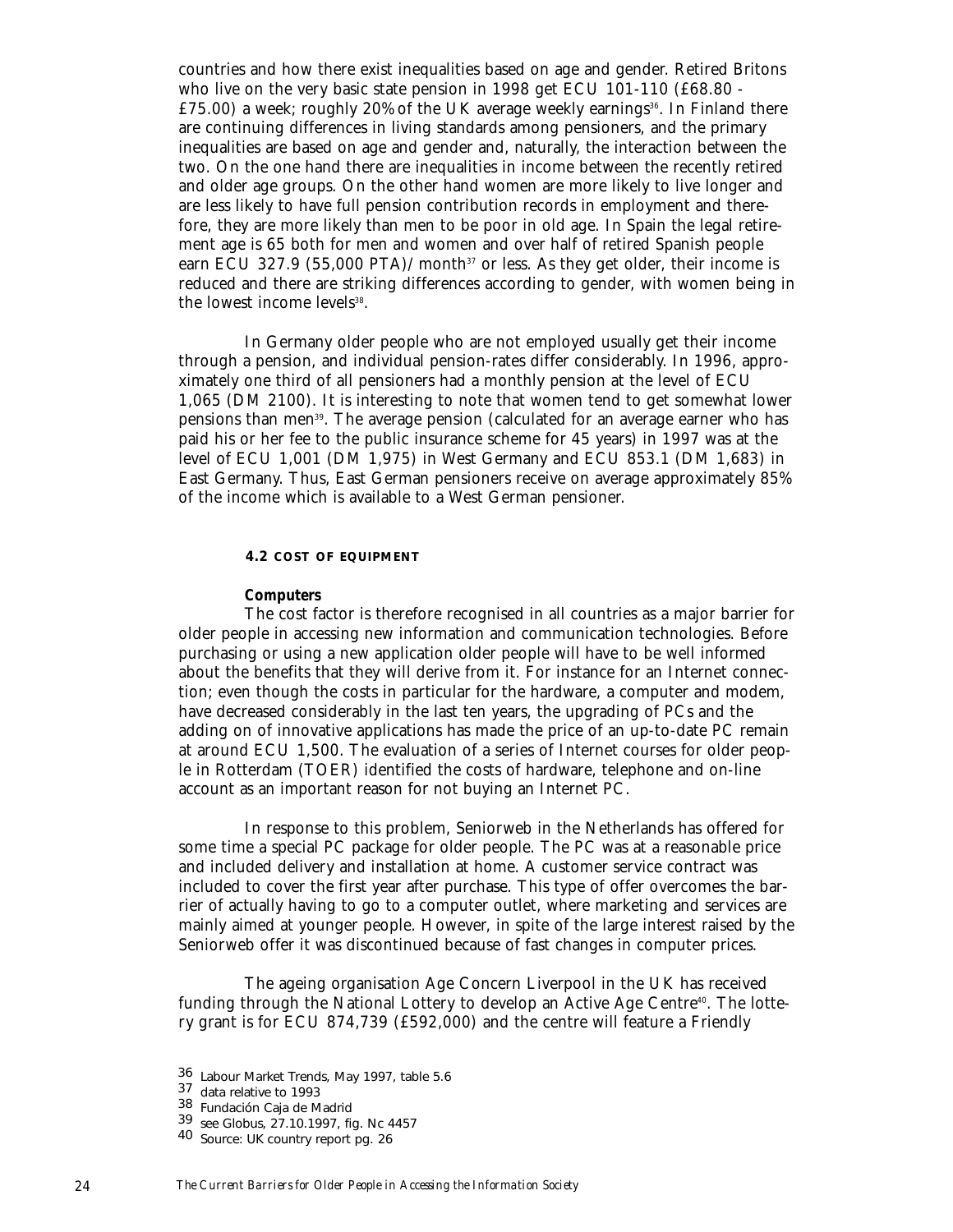Information Technology Suite with 15 computers where older people can gain computer skills in a friendly atmosphere. The centre will also benefit from other funding and from an in-kind donation of land from the city council.

#### *Lack of sufficient information*

As already mentioned there is a growing number of well off older people. In many cases this specific group could afford to buy new equipment, but are often hesitant about doing so, as is shown by a recent CINOP<sup>41</sup> study in the Netherlands. The results found that 10% of people who indicated not wanting to use a computer in the future did this for cost reasons which was the third highest deterrent to computer use. (First was knowing no application of use 43%, second was for reasons of difficulty in use 19%).

Therefore it is not only the cost of the equipment but also a lack of information when purchasing new equipment, that presents a barrier to older people in accessing the information society. Older people need to be well informed about the advantages of new services for example an Internet connection. Then if older people recognise the benefits and learn to value the services, then the price that has to be paid for access becomes comparatively low.

In comparison, in the United States far more older people have obtained an Internet connection than in Europe. Microsoft<sup>42</sup> estimates that about 18% of people over 55 now use the Internet and this is mainly due to the e-mail application. The rapid growth of e-mail among the younger generation has also given older people an insight into this new tool for very efficient and cheap communications. Research into older people and the information society in the USA will be carried out during the course of this project, and the results will be published in a later report.

# **4.3 COSTS FOR ACCESS TO TECHNICAL INFRASTRUCTURE AND SPECIAL TARIFFS FOR OLDER PEOPLE**

#### *Telecommunications*

There are only a few opportunities for older people to get special tariffs in accessing information and communication technology, and they are all in the area of telecommunications. Some of these offers are not particularly aimed at older people but usage studies then show that in reality many older people make use of them.

The telecommunications market in Europe has been officially liberalised in full since 1 January 1998, and this should be an advantage to the consumer in the future, with a reduction in telecommunications prices anticipated. As the MART study states: "Reductions in telecommunications, terminal and service prices can all be significant forces in driving the market"43 and here they are referring to special reductions for older and disabled people.

Figure 17 shows telephone costs for private users where a price index for an average telecommunications charge bundle (calculated with purchasing power parities) has been calculated for different countries. Germany has been given an index value of 100. Although in Spain Telefónica offers the lowest rates in Europe for local calls, its international calls are much more expensive and as a result its

<sup>41</sup> Doets, C. & Huisman, T. (1997). Digitale vaardigheden. De stand van zaken in Nederland. CINOP;

<sup>&#</sup>x27;s Hertogenbosch. <sup>42</sup> Microsoft survey 1997 <sup>43</sup> MART, report 4.1 pg.46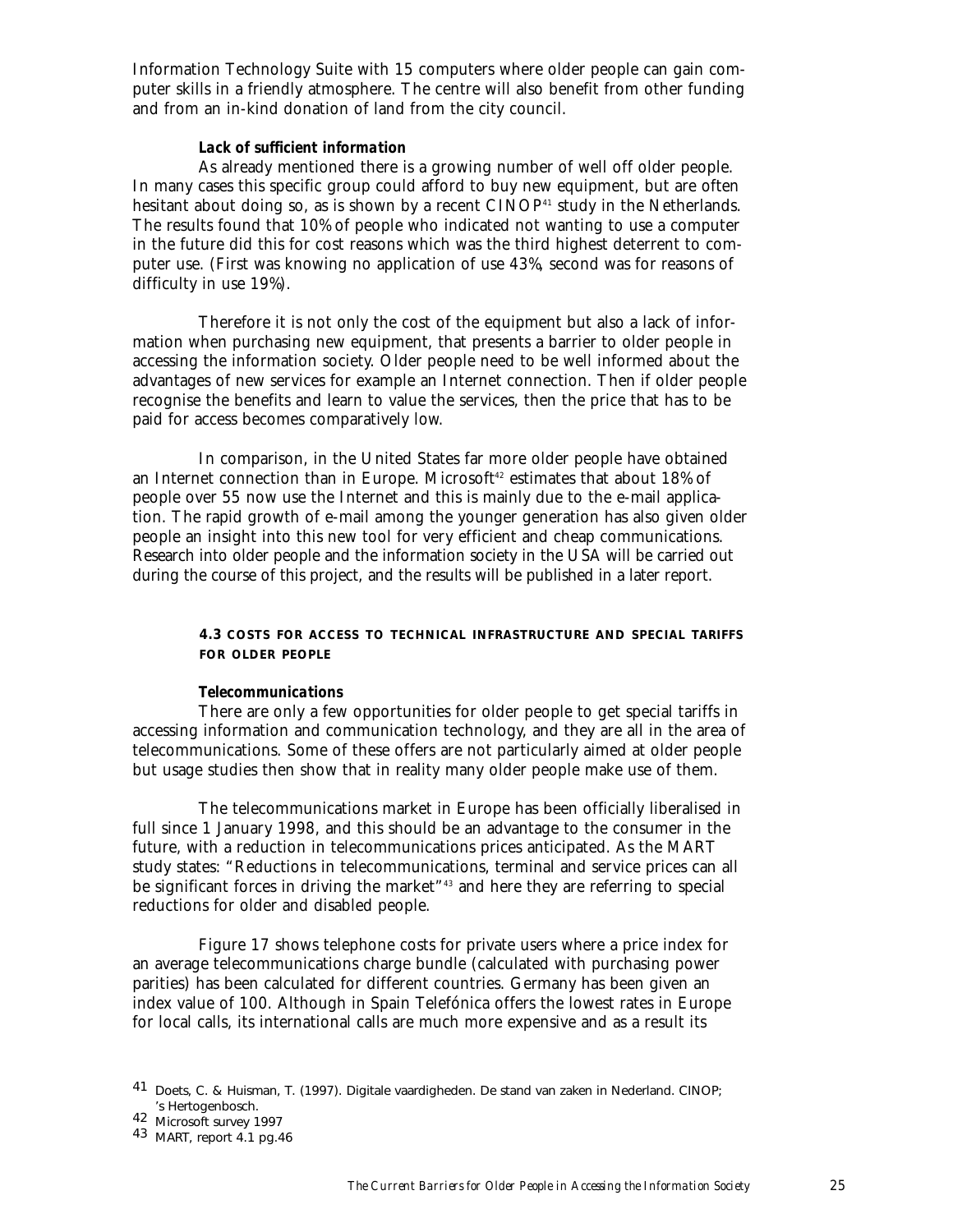telecommunications services for private users are among the most expensive in Europe. Telecommunications prices in Finland are considerably below the average for industrialised countries, as can be seen in figure 17. Finally in the Netherlands private users can access telecommunications services at the lowest price out of all the six countries.

figure 17

Telephone costs for private users



Source: Globus, 19.1.1998

The UK and the Netherlands offer special tariffs for older people and Germany offers social tariffs which are of benefit to older people. For example Deutsche Telekom has introduced a 'Social Tariff' which gives people from the lowest income range a telephone connection for only 40% of the normal monthly rate of ECU 12 (DM 24,50).

Oftel, the telecommunications regulatory body in the UK, has encouraged telecom operators in Britain, to introduce policies to keep low income users on their networks, and this often includes older people. British Telecom (BT) in the UK offers a number of special service and discounts for disabled people and households with payment difficulties. Older people in the UK are also likely to benefit from these services. For instance, a low cost 'incoming call only' connection would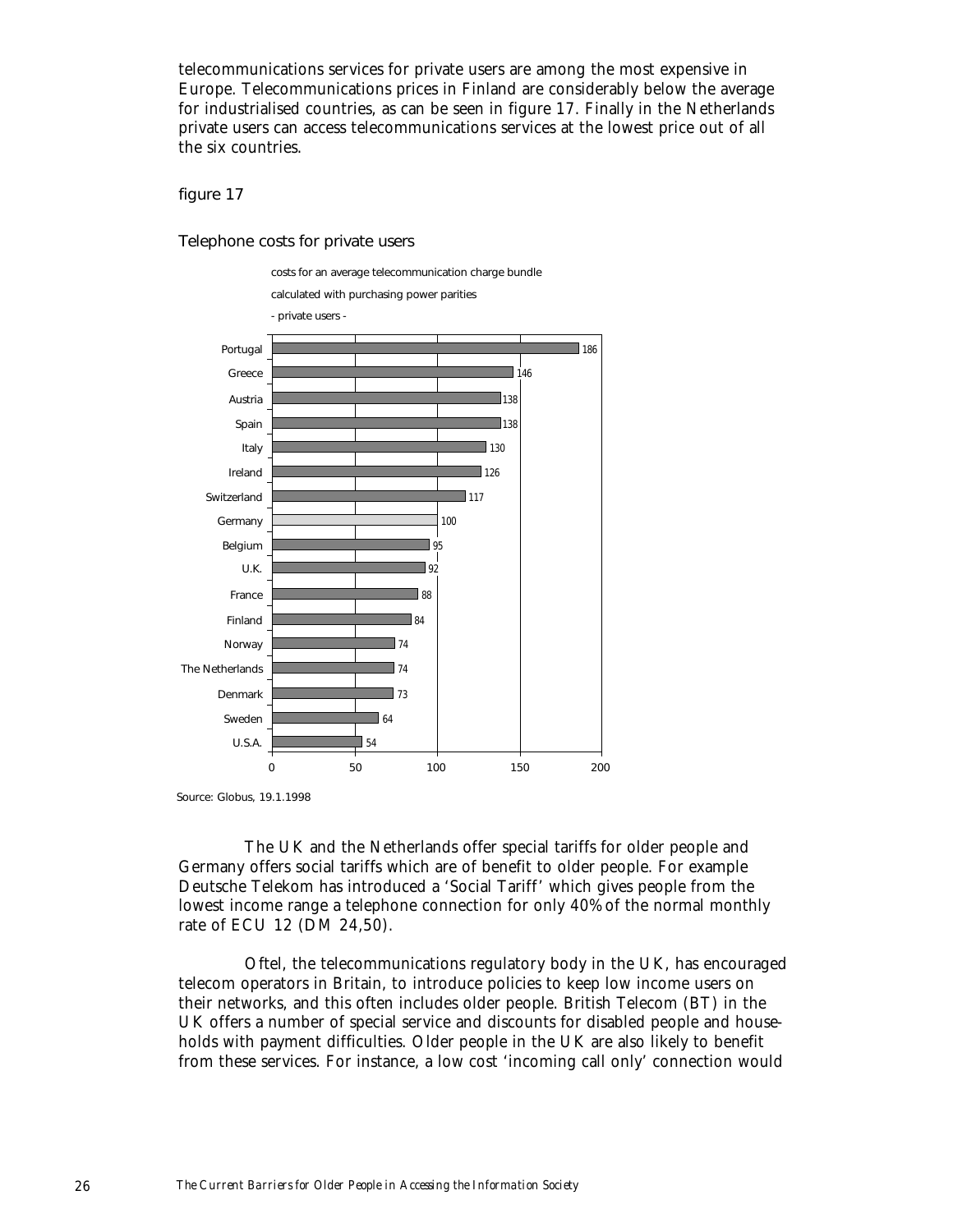cost only ECU 14 for the connection fee and ECU 13.6 for quarterly rentals, and could save people from giving up their connection to save money. Apart from this there is a *light user scheme* for people who call for less than ECU 16 per quarter. Users of text phones get a reduction of 60% off their call charges. Especially for older and disabled customers BT runs a *Protected Services* scheme where participants are not disadvantaged when unpaid bills are due because of, for example, a prolonged hospital stay.

In the Netherlands the subscription costs for telephone connections are divided into three categories. Older people who keep their telephone connection and who will be contacted mainly by others, may opt for the possibility where the monthly subscription fee is low whereas the units are a little more expensive. In this way older people can save money.

#### *Television and Radio*

There are no special tariffs for older people in reference to television and radio licence fees, except in Spain where there are no licence fees at all, as can be seen in the figure 18 below.

figure 18



Out of all the six countries Germany has the most expensive television and radio licence fees.

#### *Cable Television*

Figure 19 presents the cable television pricing for basic services in the six countries. Germany provides the cheapest services with US\$ 7.44 per month and Finland is the most expensive for a cable television subscriber. However in Finland the prices range from US\$ 23.1 to US\$ 82.5 for a basic service per month $44$  for connected households, depending on the amount of individual households connected and whether it is in an apartment building.

<sup>44</sup> Source: OECD Communications Outlook 1997, pg. 130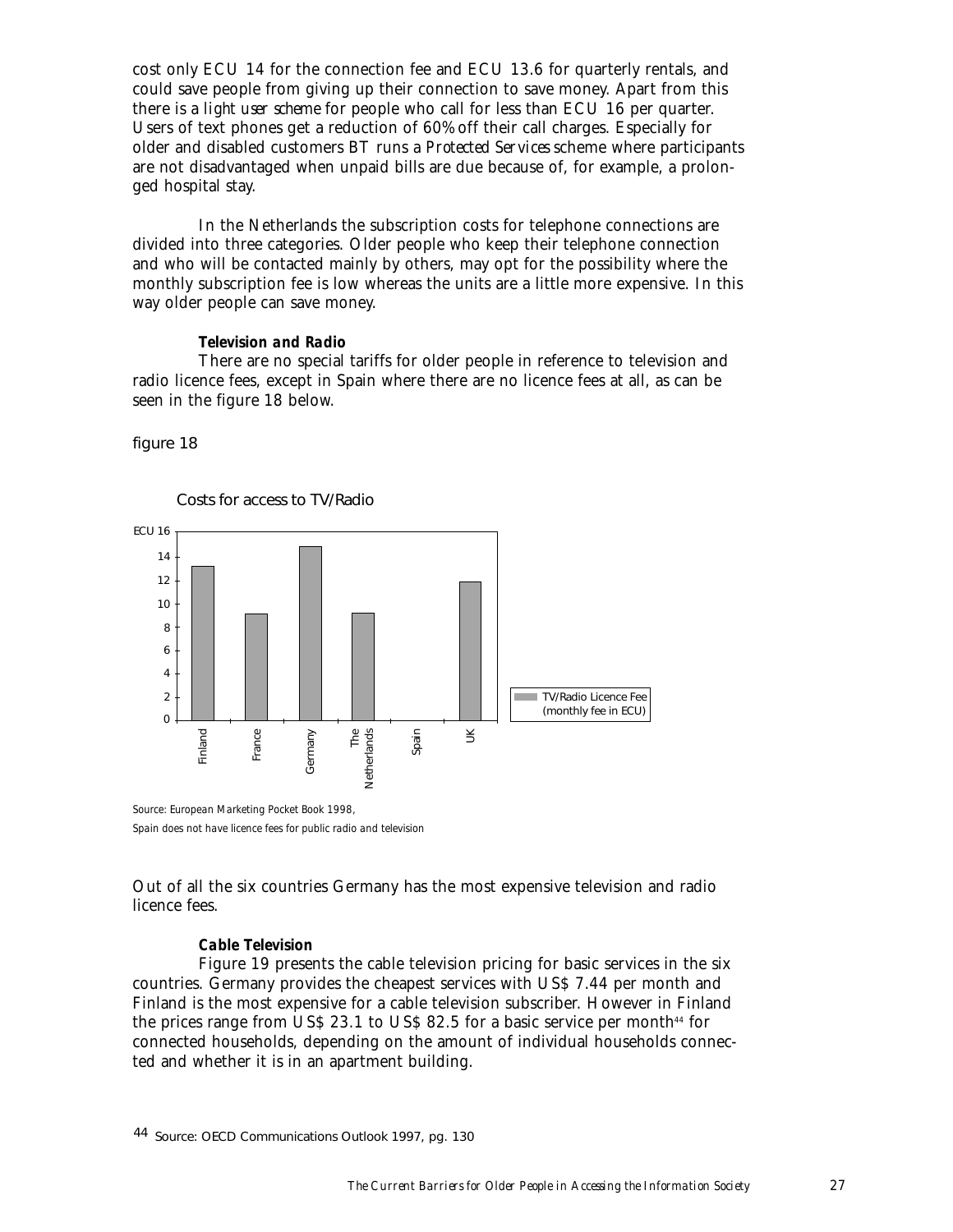Cable television pricing, 1995



*Source: OECD, Communications Outlook 1997, Data for Spain not available*

#### *Digital Television*

In France, Germany and Spain digital television has already been introduced and in the United Kingdom it is expected to happen in the near future. The costs involved in digital television are however considerable and are a real barrier for older people. The price of a digital TV set in the UK will be over ECU 1500 and the alternative of a set top box would be some ECU 300. In addition, there is the subscription fee to the service package which in France is between ECU 15 and 23 per month depending on the package of channels you select, and it is possible to rent the decoder which costs ECU 8 per month. In the UK prices for digital services have not been formally announced, but they are expected to be around ECU 264.7 a year in subscription fees. In the UK special interest groups are already actively campaigning to ensure that the possibilities of digital television are used to improve access for older people, for example in choosing a font type for subtitling that can be easily read by those with poor vision. However when taking the financial requirements into consideration, it means that access for the majority of older people will be very limited.

#### *Internet subscription*

Internet subscriptions vary between the countries and depend on the telecom company or the cable operator in question. However there are no special tariffs for Internet subscriptions for older people. Figure 20 shows the off-peak Internet access basket for the six countries with Finland offering the lowest rates with US\$ 26.13 for 20 hours access per month. In reference to the UK, Videotron, a cable communications company, allows its customers to call other Videotron subscribers, which include a number of IAPs (Internet Access Providers) at no charge during off-peak hours45. However Videotron is not included in the OECD average for the UK in figure 20 below.

<sup>&</sup>lt;sup>45</sup> Source: OECD Communications Outlook 1997, pg. 116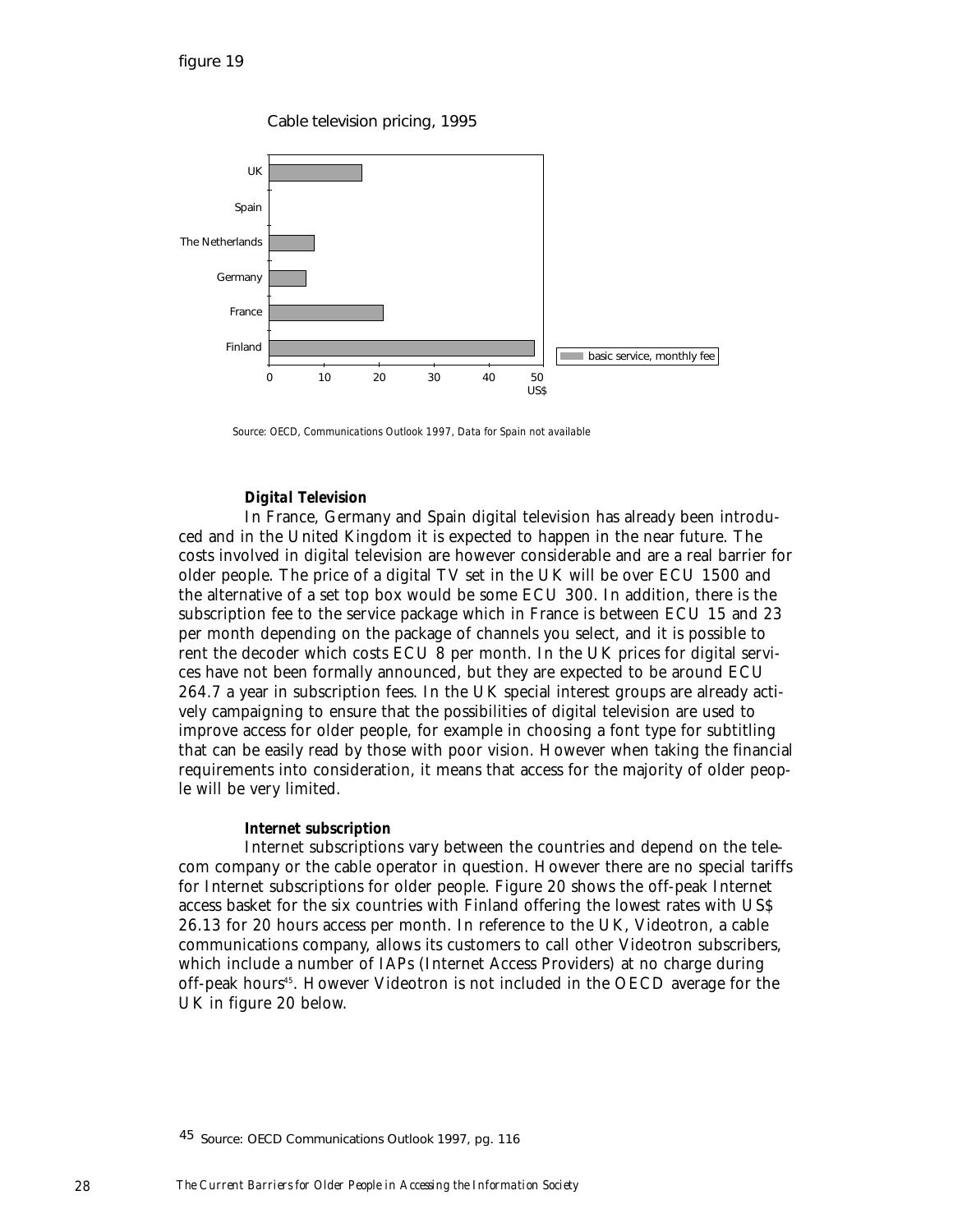

Off-peak rate Internet access basket, August 1996

*Source: OECD, Communications Outlook 1997*

The following are a few examples of Internet subscription fees amongst the various countries. In Finland the costs of providing the Internet connection vary a lot depending on the telecom company used. PersonalEunet represents the standard fees in Finland, with a subscription fee of ECU 41.3 (FIM 249) and the monthly payment is ECU 6.07 (FIM 36,60). In the UK most Internet providers charge a flat fee for unlimited access, which can be as low as ECU 17.36 (£11.75) plus call charges (Demon Internet), others charge a usage fee and a monthly fee, such as ECU 7.39 (£5) per month plus usage fee (BT Internet). In most cases in Spain there is no fee to register with Internet service providers, otherwise rates charged range from ECU 11.9 - ECU 29.8 (PTA 2,000 - 5,000) which include a month's service with no time limit. In the Netherlands a fixed rate for access to the Internet through the local cable operator costs around ECU 45 per month, including e-mail address and WWW access. Because Internet access through cable does not need a telephone connection this can mean a considerable cost saving to frequent Internet users.

However when referring to Internet access, it must be remembered that it is not just the fees to the Internet providers that have to be paid. One of the main cost barriers to the Internet is the purchase of an Internet capable computer, which once again is out of reach for many older people.

#### *Information kiosks*

All electronic information kiosks offered to the public to date are free of charge. Most of the initiatives that include the installation of electronic information kiosks are on an experimental basis as a new way of delivering information. In the UK public kiosks (also known as touch screen terminals) are particularly common in the transport and travel industry. Despite their ease of use and inexpensive nature (they are usually publicly-owned), awareness and usage of touch screen terminals is even less common than computers' across all ages in the UK as can be seen in figure 21.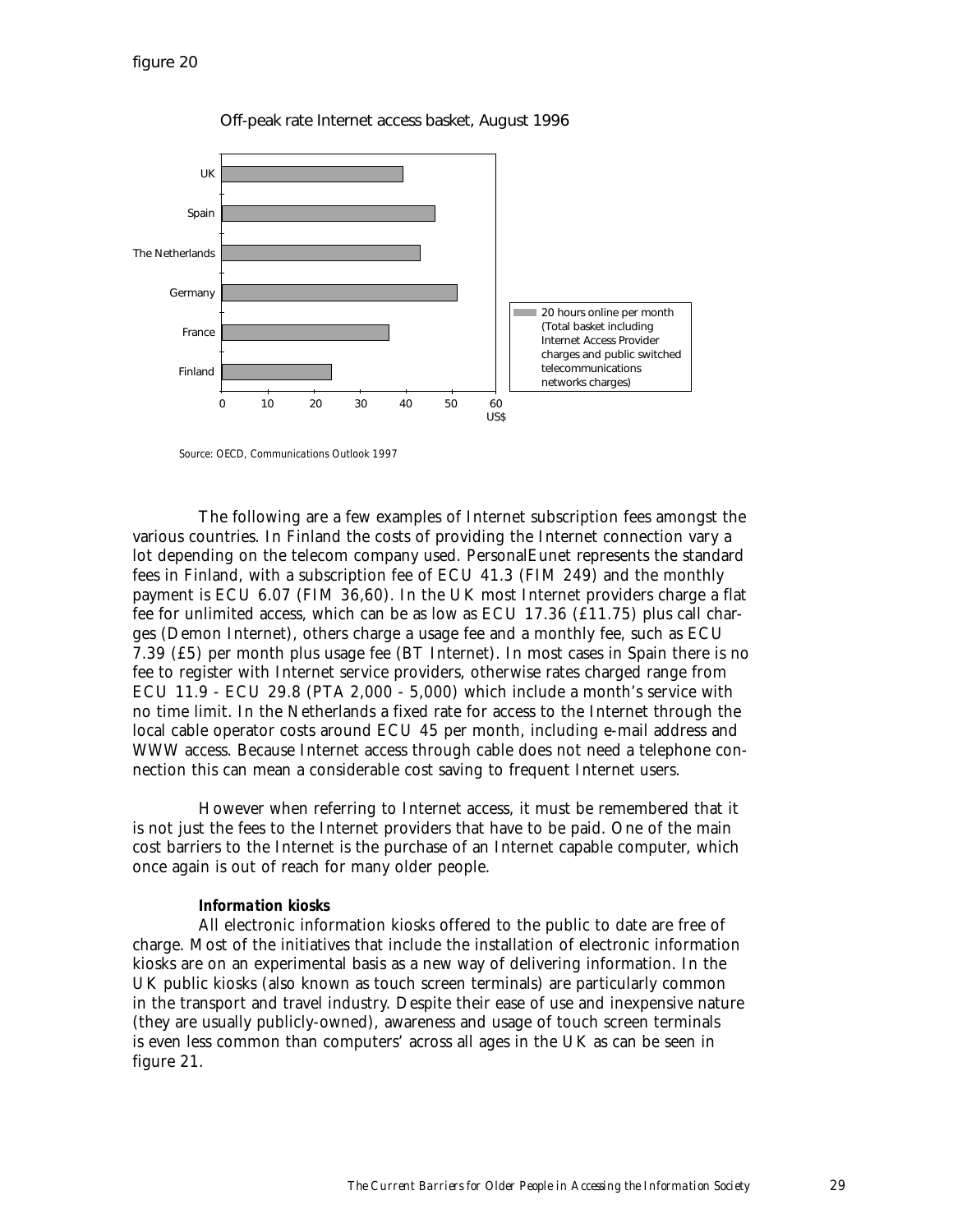

*Source: NOP survey for IBM, June 1997*

In Amsterdam, the local authorities, together with several business partners, have installed outdoor public Internet terminals in several central squares in the city. By inserting the regular telephone card access is given to the World Wide Web and e-mail can be sent. However, there are no statistics available on how many older people use these terminals.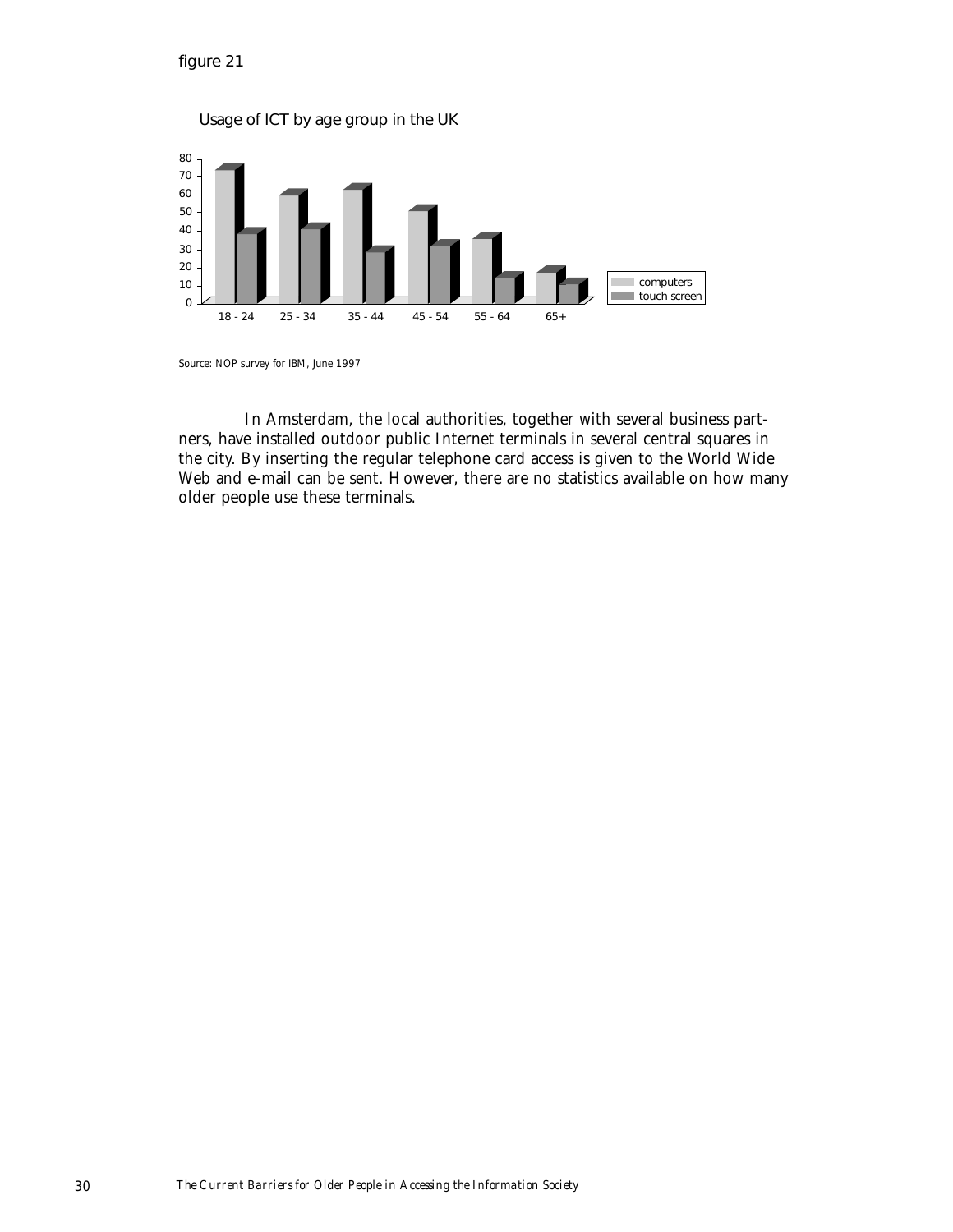# **5 Media/computer literacy**

Access to the information society for older people is not just inhibited by cost barriers. Media and computer literacy are key factors in determining the access of older people to the evolving information society. This chapter will present the problems that older people face in relation to ICT and the solutions that have been developed so far in order to overcome these obstacles.

#### **5.1 EDUCATIONAL BACKGROUND**

As can be seen already from the report, older people's access to information and communications technologies is very much based on their economic and social environment. General education varies greatly among older people, not only depending on their age but also on the country in which they live. For example in Spain there is a substantial percentage of older Spanish people who have never learned to read or write. A large proportion of this group has never completed primary education and women make up the largest part of this illiterate population $46$ , thus reinforcing the gender problem. For this group computer literacy is even further away, as learning how to read and write is their first priority. On the other hand, in such a situation multimedia computers are used to help illiterate people with reading and writing programmes.

#### **5.2 LANGUAGE BARRIER**

Language is a very important barrier to access to ICT, and in fact this counts not only for older people. Particularly in Germany, France and Spain, the general knowledge of English is not sufficient to feel at ease with the software and hardware vocabulary, the Internet general language and the jargon that is practically all in English. For example in Spain, regarding language used in Internet documents, only 1.78% of them are written in Spanish, while two thirds are in English and almost one third is in German. Software that has been translated into different European languages still uses terminology taken directly from English.

#### **5.3 ATTITUDES OF OLDER PEOPLE TO ICT**

There have been three interesting research studies into the current awareness and literacy of older people and ICT, in the UK, in the Netherlands and in France.

In the UK, the IT for All initiative<sup>47</sup> found that attitudes to new technologies vary considerably according to age and sex, and segmented the sample according to their approach to ICT. Five different categories were created:

> Enthusiasts 17% Acceptors 25% Unconvinced 23% Concerned 17% Alienated 18%

46 INE: Census 1991 47 Source: UK country report pg. 5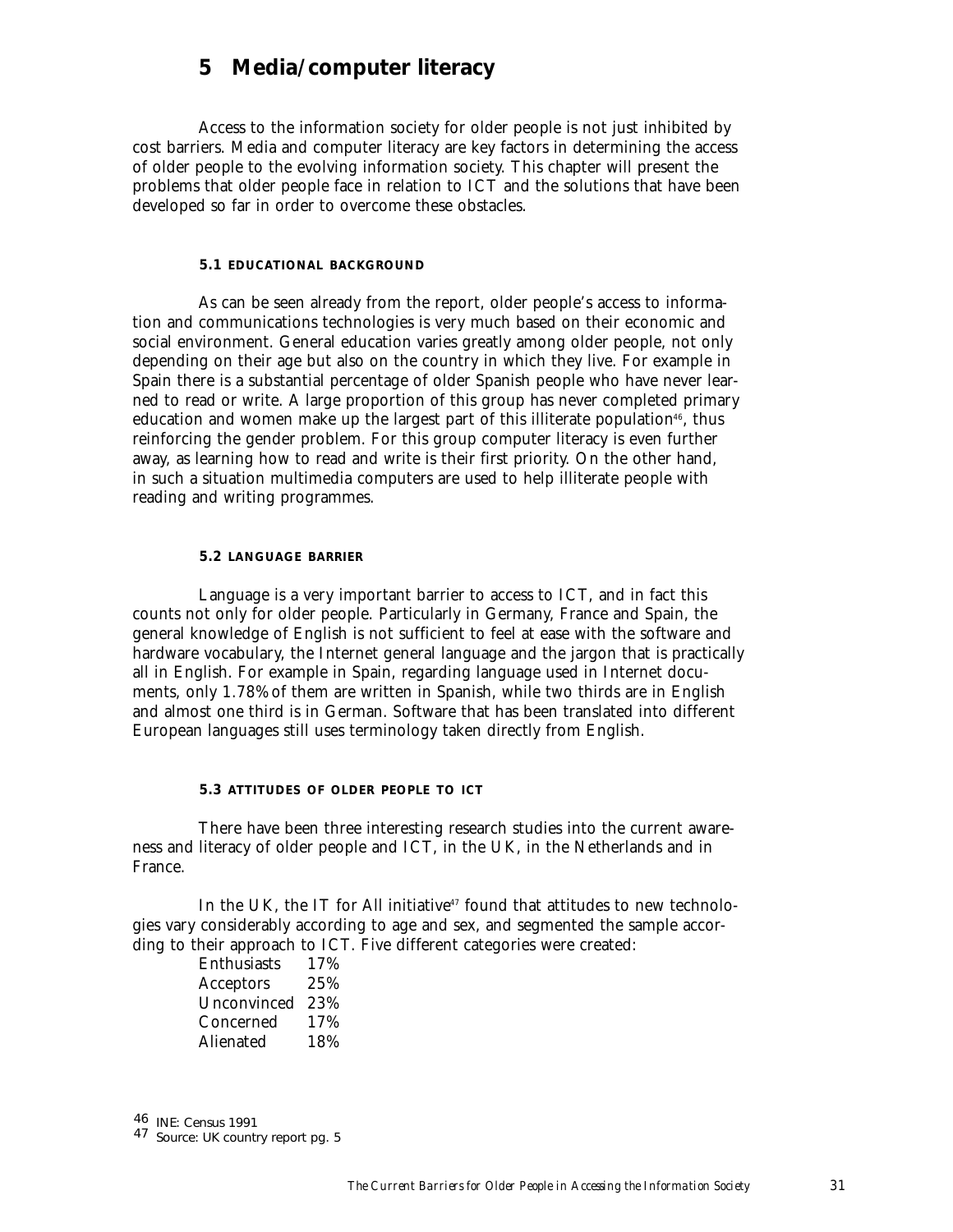The Concerned and Alienated clusters are mainly made up of older people (45+) and are predominantly female. Where the Concerned still keep a desire to remain up-to-date and are worried about being left behind, the Alienated are very little aware of IT and its use, and show little interest in becoming more involved. The latter group have the oldest age profile.

In the Netherlands, the CINOP survey<sup>48</sup> asked people not owning a certain device if they would have liked to buy it but did not do so, because the purchase and/or use of it would be too complicated. Fourteen percent of the respondents replied that this was the case for a PC and 9% found the VCR too complicated. Even though many people already own a PC or VCR, around 23% and 12% respectively never use it because it is too complicated for them. The CINOP research also reported that in the Netherlands almost half of the population has difficulty working with a PC. Among the young age groups, this is just more than a third, but for the oldest age group (64-70 years) this was over 80%.

The CINOP study<sup>49</sup> in the Netherlands also highlighted the fact that not only do many people not know how to use ICT applications like a PC, Internet, a VCR or a cash withdrawal machine, but that they think that being able to use this application is important. In this sense one could speak of a 'shortcoming' in this field. The figures presented were quite astonishing: 60% of the respondents experience some or large shortcomings with the PC and more older than younger people experience this shortcoming. For the VCR, 25% find it important to be able to use a VCR but did not have the skills to do so. In this case there was almost no difference between young and old.

Other research in the Netherlands has shown that the age of 70 is a turning point for having an interest in ICT. This group has less interest, a lower level of education and a substantially lower income than their younger counterparts. All respondents in this research complained about the lack of information, training, user-friendliness and the costs and content of ICT applications.

A consumer survey by  $CREDOC^{50}$  in France shows that among older people there is a potential interest in multimedia and its applications. Interest in new possibilities for communications, education, leisure activities and home shopping were recognised in particular as can be seen in table 7. On the other hand the survey showed that only a few older people acknowledged the usefulness of the Internet in these services and in fact the largest percentage, over 18%, of these people said they did not know of what benefit the Internet could be to them.

<sup>48</sup> Source: the Netherlands country report pg. 15<br>49 Source: the Netherlands country report pg. 16<br>50 Source: French country report pg. 14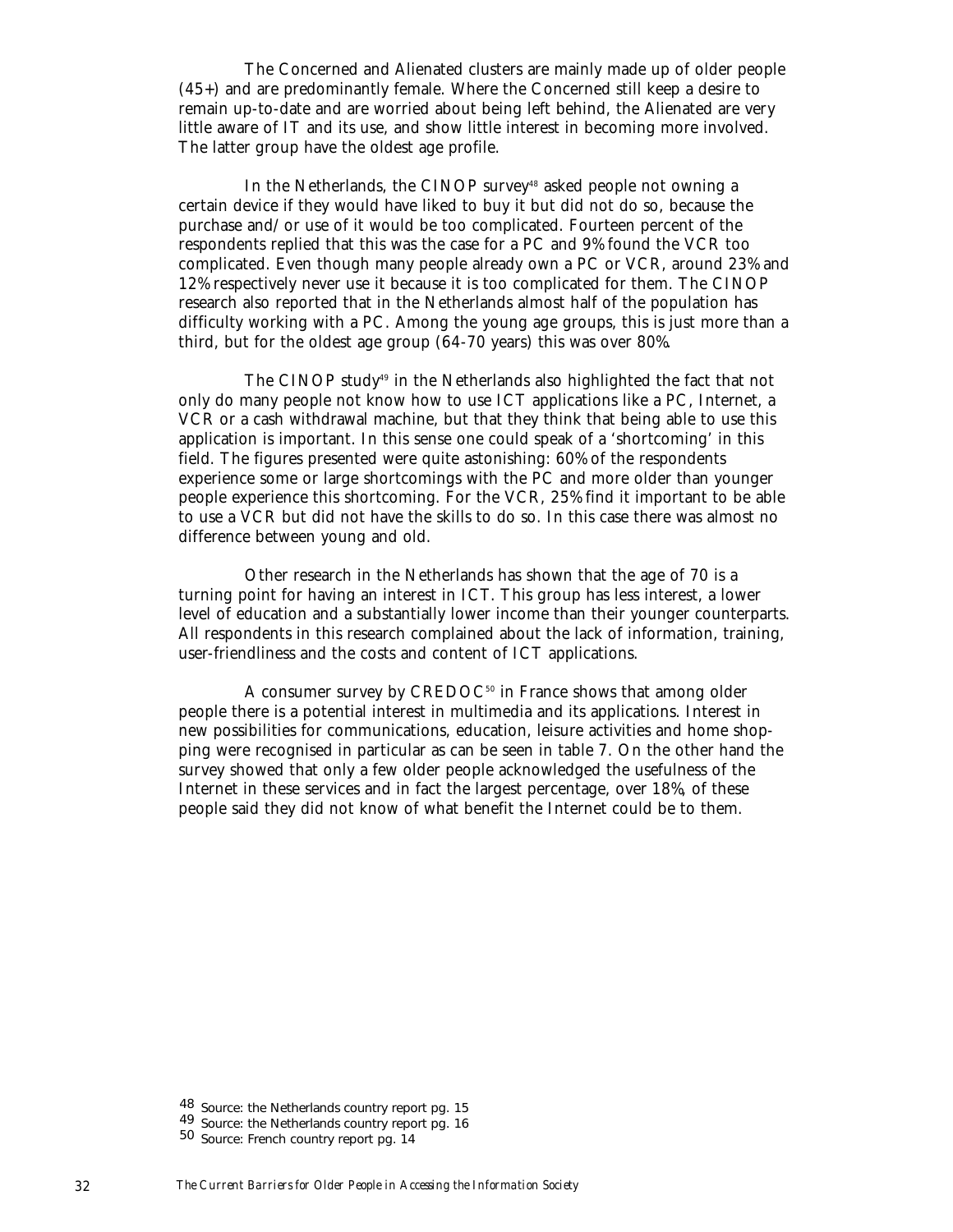| possible uses                        |             | Multi-media              |      |                | Internet                 |      |
|--------------------------------------|-------------|--------------------------|------|----------------|--------------------------|------|
|                                      | 55-64 years | over 65 years total pop. |      | $55-64$ years  | over 65 years total pop. |      |
| communication                        | 21.7        | 4                        | 27.5 | 4.4            | 3.2                      | 8.3  |
| information                          | 6.9         | 7.6                      | 9.1  | 2.2            | 3                        | 5    |
| telecommuting                        | 12.4        | 11.6                     | 22.9 | 2.8            | $\overline{2}$           | 5.6  |
| home purchase                        | 37.7        | 39.5                     | 39.4 | 7              | $\overline{2}$           | 5.6  |
| reserving transport                  | 10.7        | 0                        | 7.4  | $\overline{0}$ | $\Omega$                 | 0.5  |
| don't know                           | 11.3        | 14.5                     | 6.5  | 18.7           | 18.4                     | 11.9 |
| working at home                      | 7.8         | 4                        | 4.4  | N/A            | N/A                      | N/A  |
| training                             | 14.3        | 22.9                     | 23.1 | N/A            | N/A                      | N/A  |
| entertainment                        | 26          | 11.6                     | 19   | N/A            | N/A                      | N/A  |
| everything                           | $\Omega$    | $\Omega$                 | 1.8  | N/A            | N/A                      | N/A  |
| learning computing                   | N/A         | N/A                      | N/A  | $\Omega$       | $\Omega$                 | 0.3  |
| following sport                      | N/A         | N/A                      | N/A  | 2.4            | 1.2                      | 3.5  |
| self cultivation                     | N/A         | N/A                      | N/A  | 5.1            | 6.1                      | 7.1  |
| Source: CREDOC, consumer survey 1996 |             |                          |      |                |                          |      |

**What consumers think they can do more often at home in the coming years with computers and their new applications in France**

In France CREDOC also concluded that practices relating to the use of ICT are much more linked to generation than to age. Thus older people use primarily the media of information that they discovered when they became adults, for example mail is the media preferred by older people in distance purchasing. Older people feel a certain apprehension in relation to the new technologies, notably those which are the most publicised (Internet for example), but they know how to make use of equipment corresponding to their real needs, like television remote controls.

### **5.4 TECHNICAL BARRIERS**

There are some technical barriers which hinder the access of older people to ICT. Many older people are physically disabled in one form or another and require equipment which is designed according to their specific needs. Availability of suitable equipment is a crucial factor in making the information society accessible to all citizens. In this context, application of the "design for all" principle on the part of the telecommunications industry can make mainstream equipment accessible to a larger number of people, and thus increase the market for new services. In the  $UK<sup>51</sup>$ the needs of those with hearing and vision difficulties have been recently brought to general attention by pressure group such as DIEL (the Advisory Committee on Telecommunications for Disabled and Elderly People) and COST219 (an EU pressure group involving Age Concern in Britain), who are concerned that these needs are addressed during the design phase of new terminal equipment and interfaces such as touch screen terminals, digital TV sets, Electronic Programme Guides and so on. These groups point out that better design of general services can minimise the need (and cost to society) for special equipment.

<sup>51</sup> Source: UK country report pg.8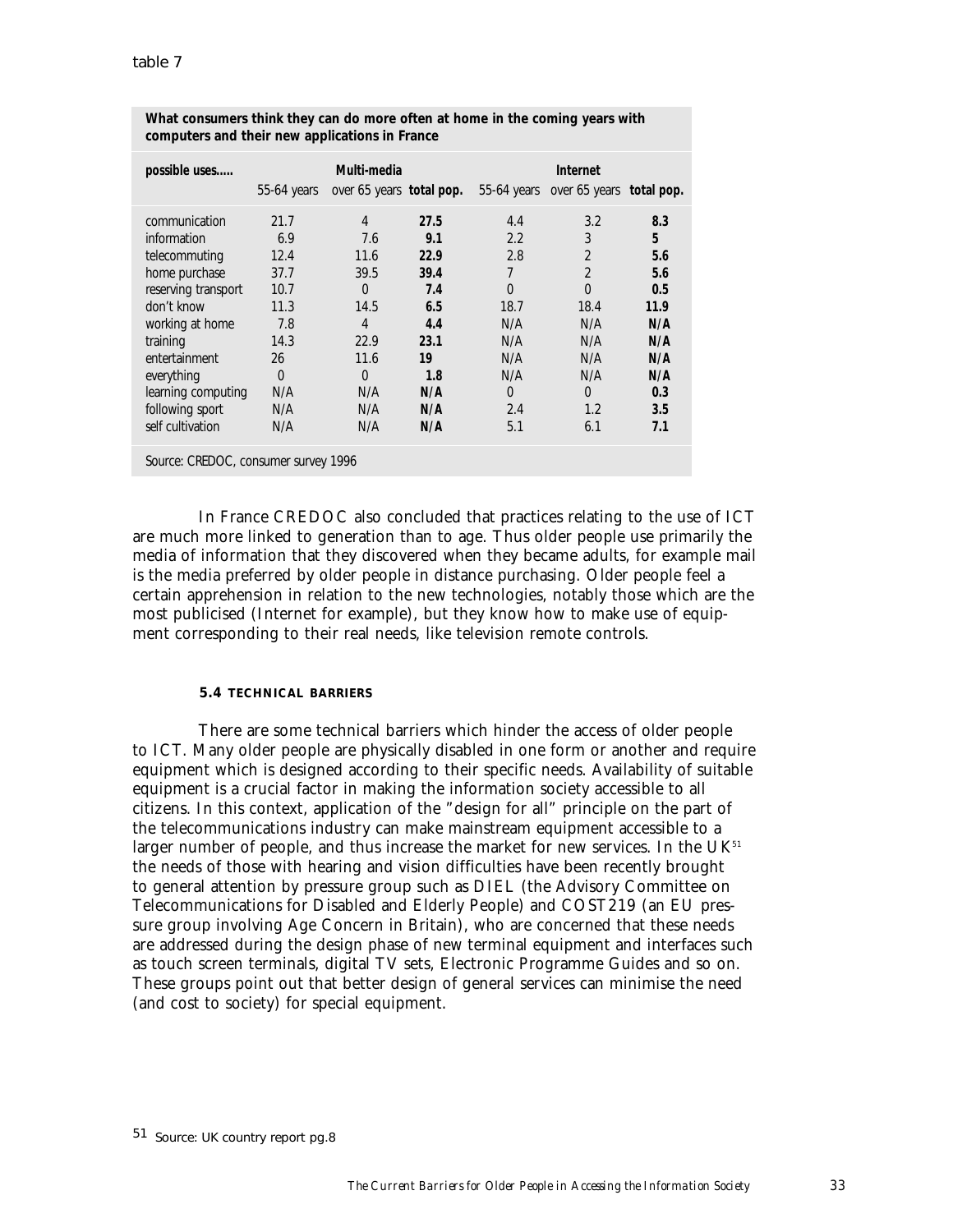#### **5.5 GENDER ISSUE**

Not only do older women have a lower educational level and a lower level of financial resources, they also have less interest in ICT in comparison to their male counterparts. Men have had more opportunities and more support in getting to know about new technology whereas women are less confident and more sceptical towards it. This is mainly due to the history of the current generation of older people where men have often worked outside the home and therefore learned more about technological development and IT, whereas women have taken care of the household and family. However, at the same time women are more prepared to learn from others such as through a course, which would explain the higher number of female participants in most of the PC courses for older people so far. Men prefer to try to work their way through something new by themselves and in fact ICT allows this self-teaching method.

It would be interesting to research which older people overcome the barriers to access ICT nowadays. This group may already have a wide social contact and a fairly large input of information and is thus seeking to reinforce it's current position. Or on the other hand the motivation for overcoming the barrier may come from a group that seeks to compensate for a certain lack of information input and social contact.

#### **5.6 LACK OF INFORMATION**

In the case of older people, a general lack of knowledge concerning the use of new technologies appears to be a major reason for avoiding use of ICT. In turn, older people tend to have prejudices against new media and often do not see the necessity of getting in contact with new services.<sup>52</sup>

To some extent there are reservations on the part of older people referring to ethical aspects related to new media. Many older people refuse to get in contact with new services because they claim that they contain ethically dubious information, e.g. pornography<sup>53</sup>. As mentioned in chapter two of this report, television, radio and newspapers are the most popular forms of media among older people. Therefore it is more difficult for older people to believe what they read on the Internet, when they have had a lifetime experience with their highly reliable traditional media sources.

#### **5.7 RAISING AWARENESS AND TRAINING**

At present it is not yet clear to many older people what ICT precisely is, even though most of the time they are facing and using it every day. First of all, older people need to be informed about the development of the information society in Europe and about the benefits of the new ICT services and applications which are being developed to their daily lives. Then older people need to be trained to use IT efficiently so as to achieve its maximum potential.

<sup>52</sup> see Neufeld 1998, German country report pg. 20<br>53 see Trautwein 1998, German country report pg. 29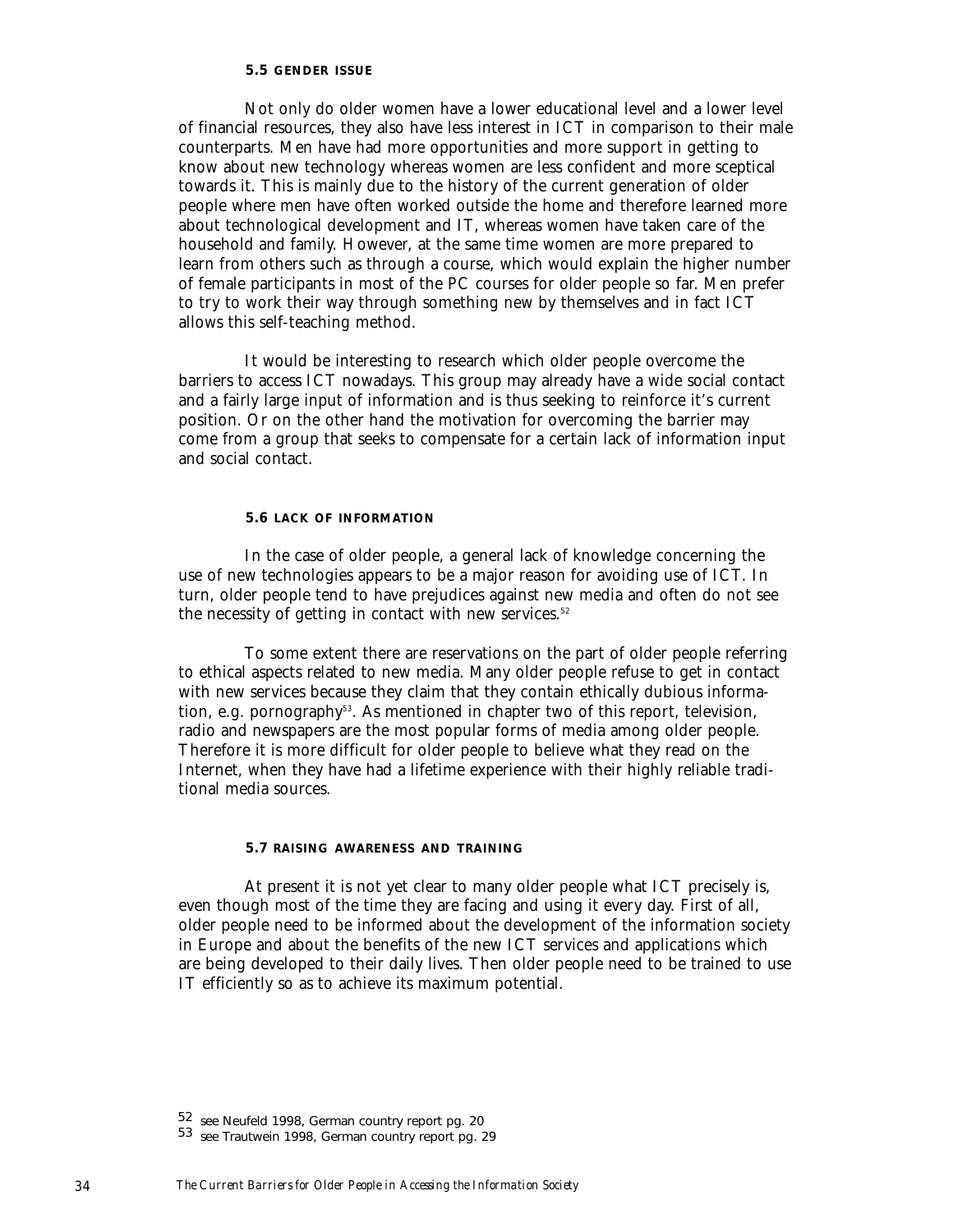An example of such an approach is the 'IT for All' campaign<sup>54</sup> which was started in the UK in 1996. The initiative aims to promote awareness of ICT and increased usage among the general public. In co-operation with the private sector and voluntary organisations, it sets up several "gateways" for people to be introduced to ICT.

Raising awareness is however not a task which has to be taken up solely by an institutionalised structure such as through a government educational campaign or through the national education system. A very important part of this educational work will in fact be carried out by the social community around older people, such as their children and grandchildren, and above all by the pioneers in their peer groups, who have already introduced ICT into their lives. Without any real research carried out in this field many older people who are now for instance connected to the Internet indicate that it was their grandchildren that stimulated and showed them the first steps. The training programmes that have been organised so far for instance in Finland (Stakes) and the Netherlands (Seniorweb) have shown that education by peers, and other enthusiastic older people, is the most successful way of passing knowledge onwards.

Finally, a remarkable but possibly quite effective way of raising interest in ICT was put into practice in the BBC soap series "Eastenders". The oldest character in the series becomes a frequent user of the Internet and uses it to discover some uncomfortable truths about her son.

#### **5.8 INITIATIVES TO IMPROVE ICT LITERACY**

In many countries the concept of Life Long Learning is slowly being integrated into the educational policies and it is hoped to include training courses in the use of ICT by older people in the future. It seems to be important to develop new learning strategies, e.g. according to the concept of life-long learning, in order to win over older people as users of new information and communication techno $logy^{55}$ .

Furthermore, study and use of the Internet offers an excellent antidote against dementia and helps to maintain mental skills.

In all countries of study apart from France, there have been several opportunities for older people to learn about ICT. However these initiatives have been taking place on a very small scale and are very fragmented with regards to time and place. The next section focuses on a few examples of courses especially designed to introduce older people to ICT in the different countries.

In the Netherlands several courses have been set up for older people to learn how to deal with new technological devices in general including PCs and the Internet. A very successful initiative was the start of a technological practice centre in Rotterdam (TOER)<sup>56</sup> where training is given in  $TV/VCR/h$ i-fi, microwave, PC (Windows and Internet), electronic payment and telecommunications (telephone programming and answering machine). All courses are booked well in advance and are positively evaluated by its participants. However it is true these type of courses are still quite rare, and hardly ever have a long term financially secure position to guarantee continuity.

<sup>54</sup> Source: UK country report pg. 5<br>55 see Stadelhofer 1998, German country report pg. 29<br>56 Source: Netherlands country report pg.17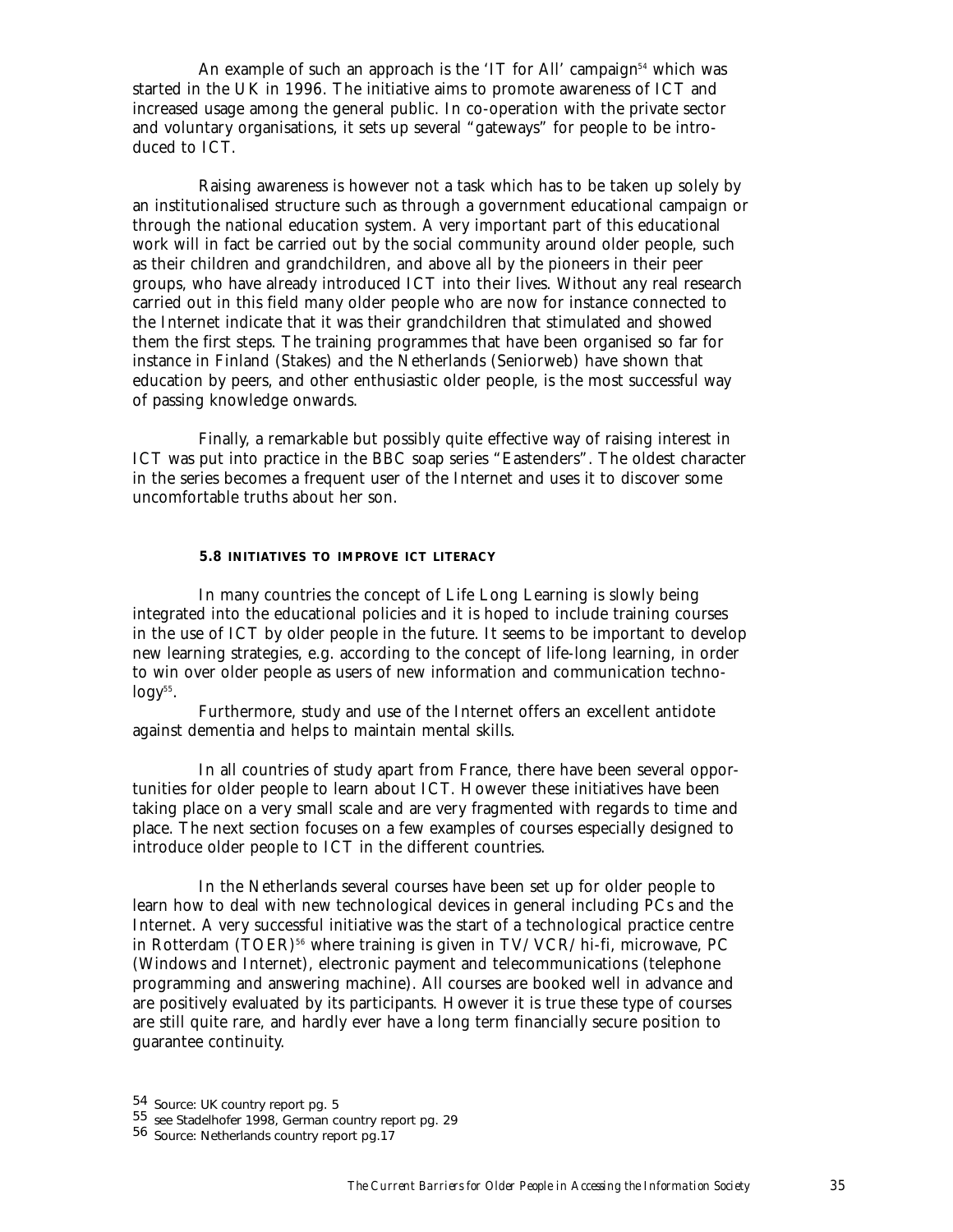Seniorweb in the Netherlands has set up and trained a network of 250 voluntary 'ambassadors' to set up courses in their own local environment. Together with local sponsoring and facilities offered by libraries, schools and other welfare organisations it looks as if Seniorweb has found the ideal infrastructure for setting up such courses, locally integrated and co-ordinated on a national level.

In Germany since the beginning of this year a non-profit organisation (Verein Senioren und Seniorinnen in der Wissensgesellschaft e.V) supported by the Bundesministerium für Bildung, Wissenschaft, Forschung und Technologie (Federal Ministry of Research) and various private companies has run a mobile Internet café which is available on request for demonstration and training purposes. This initiative is specifically aimed at older people, and the computer equipment has been installed within the so called Senior-Info-Mobil<sup>57</sup> (a two-level omnibus). Additionally, a further computer network is available which can be used inside buildings. Interested communities and ageing organisations can request the equipment together with training staff for a week's stay.

Another example of the increasing number of private initiatives in Germany which aim at supporting people in using computer technology in an honorary capacity, is Peter's Senior Page<sup>58</sup>. This is a private home page providing information to older people on how to use a computer in general and how to utilise the Internet in particular.

In the UK, apart from courses and initiatives by the National Initiative for Adult Continuous Education, the BBC has engaged itself in a campaign entitled "Computers don't bite"59. Although the campaign is not aimed at older people in particular, the BBC has identified them as a core group to involve, and is promoting the initiative with indents close to programmes targeted to an older audience. Some 20% of the total number of people that called the information number featured in the promotion were over 55 years old. Through familiar celebrities, some of them over 55, information is offered to the target audience about events in their neighbourhood that can introduce them to ICT, - so called "taster sessions". In several corners of the country special taster sessions buses were visiting outlying villages and regional centres to reach people who could not normally experience IT in their daily lives.

As a follow up to the initiative taken by the Finnish organisation  $STAKES<sup>60</sup>$ to start a computer course for older people, the national association -Enter ry- was founded to speak up for older people in the information society and to make sure their voice is heard in further developments and decision taking.

In Finland the general computer course is more institutionalised since the introduction of the Finnish Computer Drivers Licence<sup>61</sup>. Approximately 10% of the FCDL holders are over 50 years of age. Currently this Computer Drivers Licence is being translated for implementation in many other European countries with the assistance of the European Commission.

<sup>57</sup> Source: German Country report pg. 18<br>58 http://www.albnet.de/~pk1/senioren2.htm<br>59 Source: UK country report pg. 24<br>60 http://www.stakes.fi

<sup>61</sup> Source: Finnish country report pg.19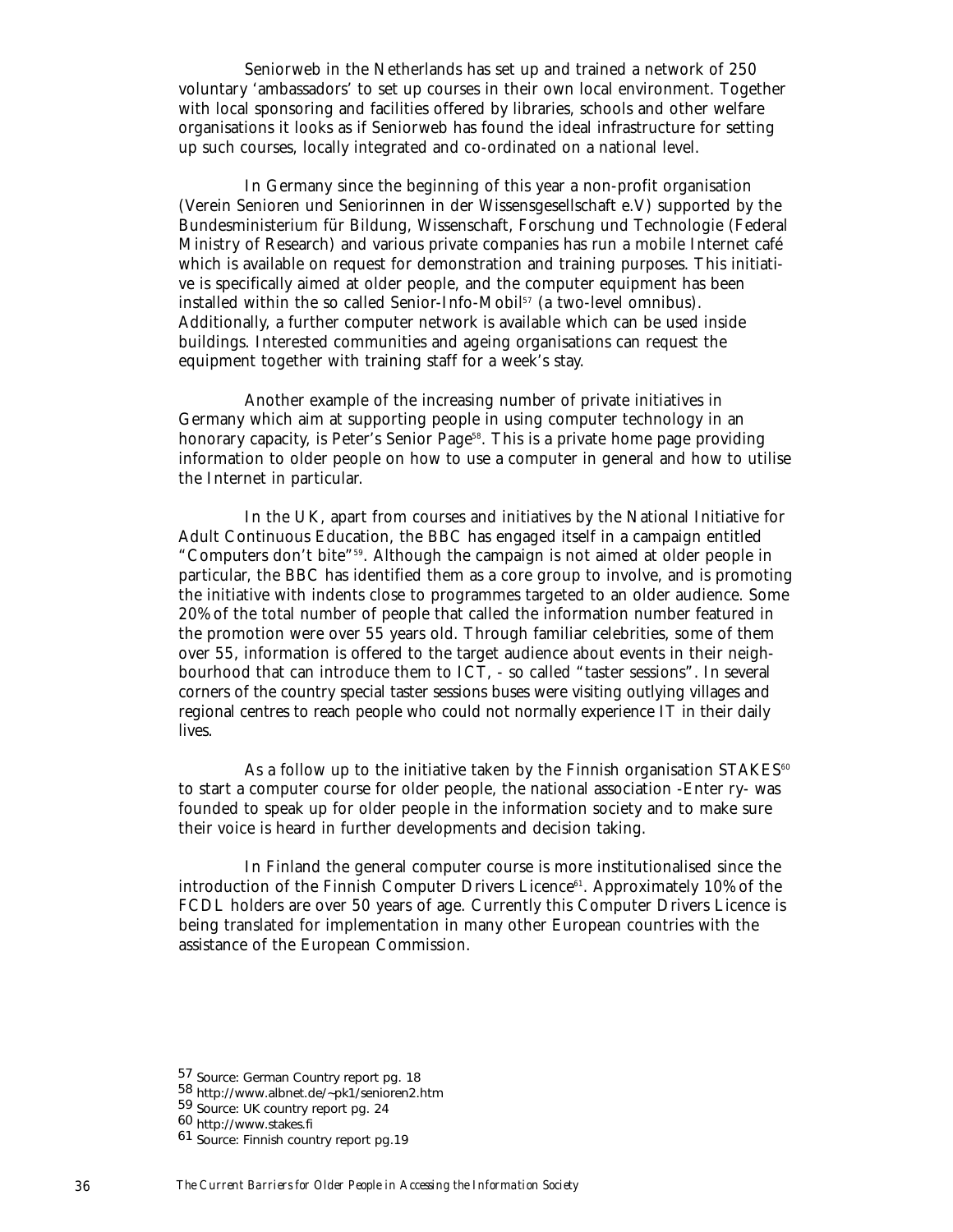In Spain in 1997, Fundació "La Caixa"62 initiated introduction courses to Informatics and Internet for retired people in collaboration with Universitat Oberta de Catalunya, UOC (Catalonia's Open University). At present, the Fundació has 27 informatics classrooms scattered all over Spain. It was expected that by June 1998 about 3,000 people would have attended courses through these classrooms.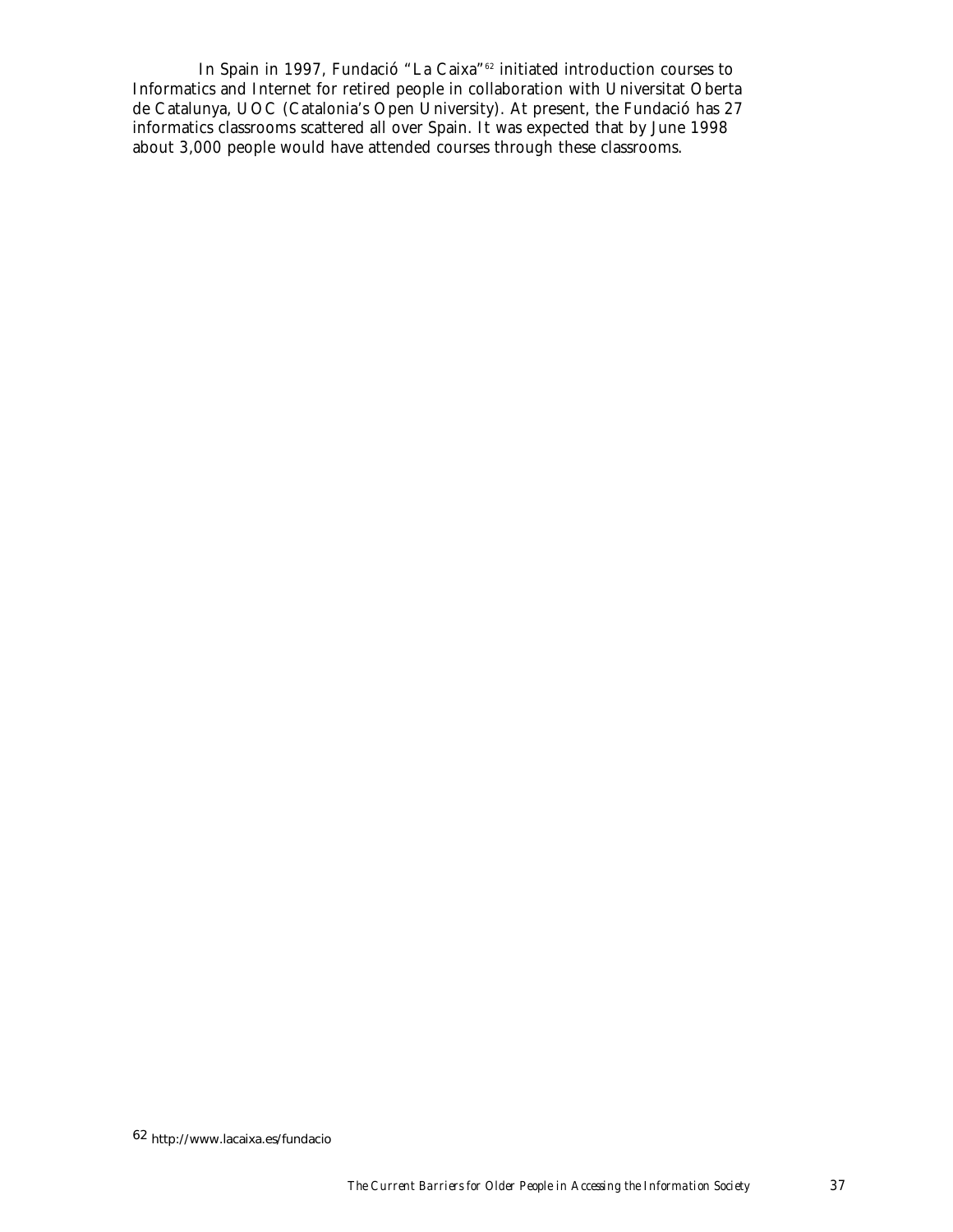# **6 Content of new services**

In general there appear to be few services particularly for older people in the area of ICT. However the question also is, are special services really necessary for older people? There has been very little research on the opinion of older people regarding the content offered by ICT, probably because there are only very few older people active in ICT to date.

It is however likely that offering special content for older people may help them to overcome the initial barrier of gaining access and "having a place to go" or "feeling at home/among their peers" in the beginning. As soon as they are more at ease with the application they will become users like any other user; using ICT as a tool to enlarge their own interests and hobbies and to communicate in this new way.

In 1996 in the Netherlands the research bureau Willems and van Wildenberg<sup>63</sup> carried out a study on the interests of older people regarding the content of ICT. The research showed that the interest of older people in the "electronic highway" is mainly in services with a relationship to the "real world". Virtual services such as games were in fact described as being a negative result of the digital revolution. Apart from this, local content came out as being much more appealing than global or national content.

#### **6.1 SPECIAL SERVICES FOR OLDER PEOPLE**

In all countries some services have been especially targeted at older people. The following are some examples from the different countries of new and existing services which assist older people in coping with everyday life.

#### *Seniorweb*

New services based on the Internet include Seniorweb which was launched in the Netherlands in 1996 and in Germany in 1997.

**Seniorweb**<sup>64</sup> in the Netherlands was established by the Netherlands Platform for Older People and Europe, the National Committee of the Day of Older People and the Netherlands Institute of Gerontology. Its aim is to improve the social participation of older people by using information and communication technology. Part of their on-line activities is the maintenance of a website by and for older people. Off line Seniorweb is involved in establishing courses for older people on the use of the computer and the Internet. It offers *shopping pages* (Winkelweb) and several types of news on older people's issues and Seniorweb itself. In addition "*Webcontact*", is a facility to get in contact with others using Seniorweb. E-mail discussion lists, links to other relevant websites, leisure activities and much more are offered on Seniorweb. The popularity of Seniorweb was highlighted by the total number of visits which exceeded 50,000 during the trade fair for 50+ people in September 1997. This made the Seniorweb site the most popular site of all Dutch NGOs.

<sup>63</sup> Willems & van den Wildenberg bv (1996). *Haalbaarheidsstudie 'Ouderen en de elektronische snelweg'.* <sup>64</sup> http://www.seniorweb.nl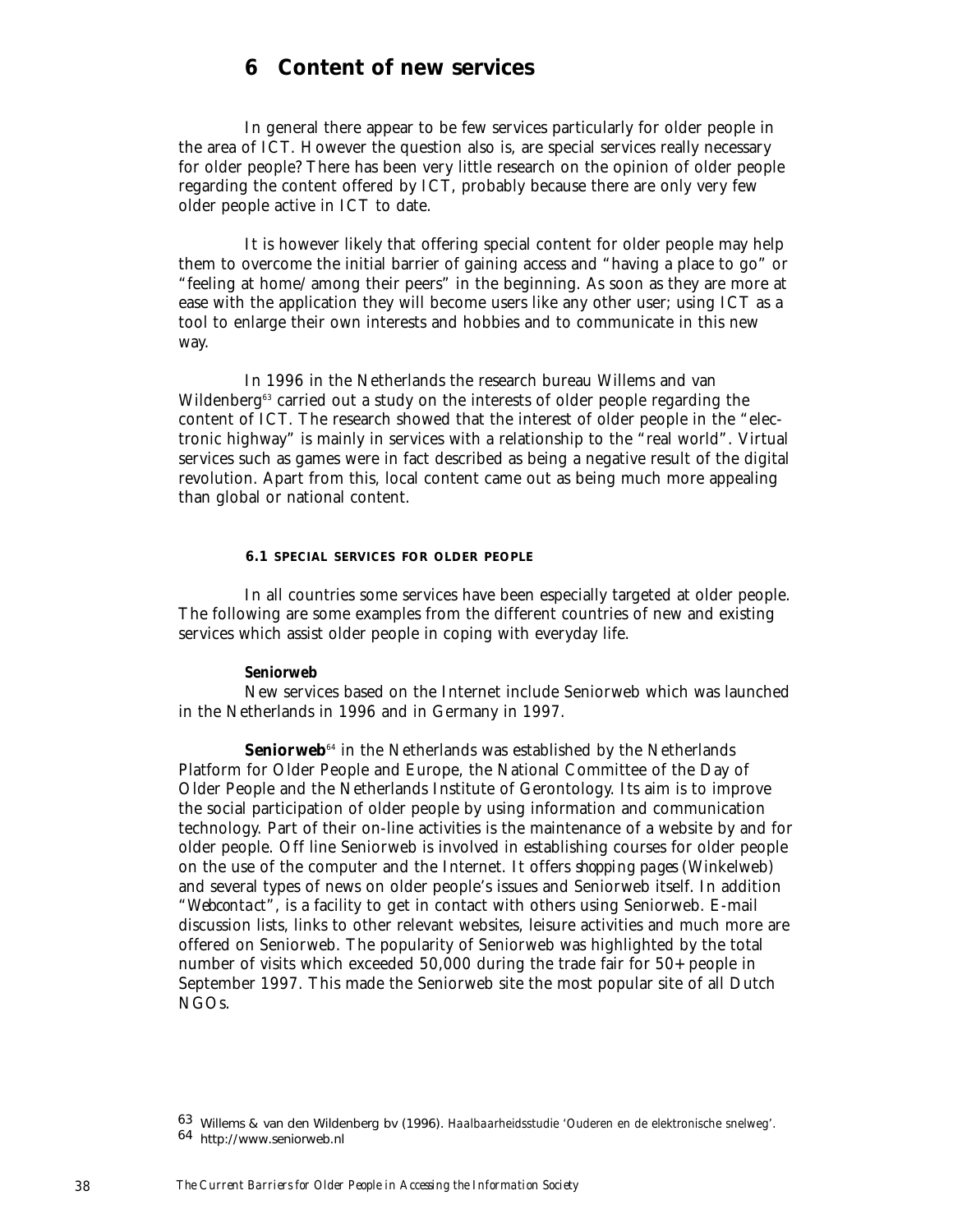In Germany **Seniorweb**<sup>65</sup> is a non-profit service which is supported by the Bundesministerium für Familie, Senioren, Frauen und Jugend (Ministry of Family Matters, Senior Citizens, Women and Youth). It is closely related to BAGSO (Bundesarbeitsgemeinschaft Seniorenorganisationen/National Working Group of Senior Organisations). It offers chat groups, TV tips and book reviews. It presents other services to older people such as travel services, timetables for events and offers support services, for example in the area of further education. It also gives links to many other important information sources.

#### *TURTLE Project*

In the area of teletext an interesting project know as the **TURTLE** project<sup> $66$ </sup> has been implemented in the north eastern city of Newcastle in the UK, and has been very effective in the area of transport information technologies over the past nine years. The TURTLE concept, as developed by a consortium of public and private bodies, aimed to demonstrate the viability of affordable, real-time public transport information for the widest possible cross-section of the community, both in the home and in the street. Their task was made easier by the changes to broadcasting regulation that occurred during this period. Technological infrastructure became available because of the award of Newcastle's first cable franchise in 1989, giving the area possibly 70 extra teletext channels. The first trials of the service were carried out using the teletext format, chosen mostly for its popularity and large installed base, but the success of the Internet led to an additional service being run on kiosks and the world wide web.

At all stages consultation was encouraged with the relevant parties, including older and disabled people, who contributed significantly to the development of designs and interfaces. Users were extremely satisfied with the results: 91% said that they would use TURTLE on teletext again in the future, while 89% felt confident in using it on kiosks in the future. TURTLE has provided a model for public service provision utilising new technology which is now being tested for other services.

#### *HÁBITAT Project*

In Spain one of the very few projects identified which envisages the use of the new technologies in order to improve the living conditions of older people is the **HÁBITAT** Project<sup>67</sup>. The project is still in progress; at present they are carrying out the fieldwork, therefore the results cannot be anticipated yet.

The HÁBITAT Project is part of the PITER Project, *Proyecto Integrado en Tecnologías de la Rehabilitación* (Integrated Project on Rehabilitation Technologies), within the III R&D National Plan. The project is sponsored by different organisations and companies, and implies a qualitative, technological and service-related leap which goes beyond the present conception of distance care. The project's aim is to integrate different telematics systems now available on the market (digital telephony, mobile telephony, video conference, remote detection, cable services etc.) in order to provide a number of services (basic services: advanced distance care, environment control, the administration at home; and complementary services: telecatering, distance leisure activities, teleshopping etc.) with a view to improving the living conditions of disabled people and older people, by meeting their needs easily and at affordable prices. Likewise, the project is open to the new technologies and services which are gradually appearing on the market. Therefore this project is a model of integration in the information society and a service which goes beyond and extends the concept of distance care.

<sup>65</sup> http://www-ispi.psychologie.uni-bonn.de/bagso/bagso.htm 66 Source: UK country report pg. 27 67 Source: Spanish country report pg. 44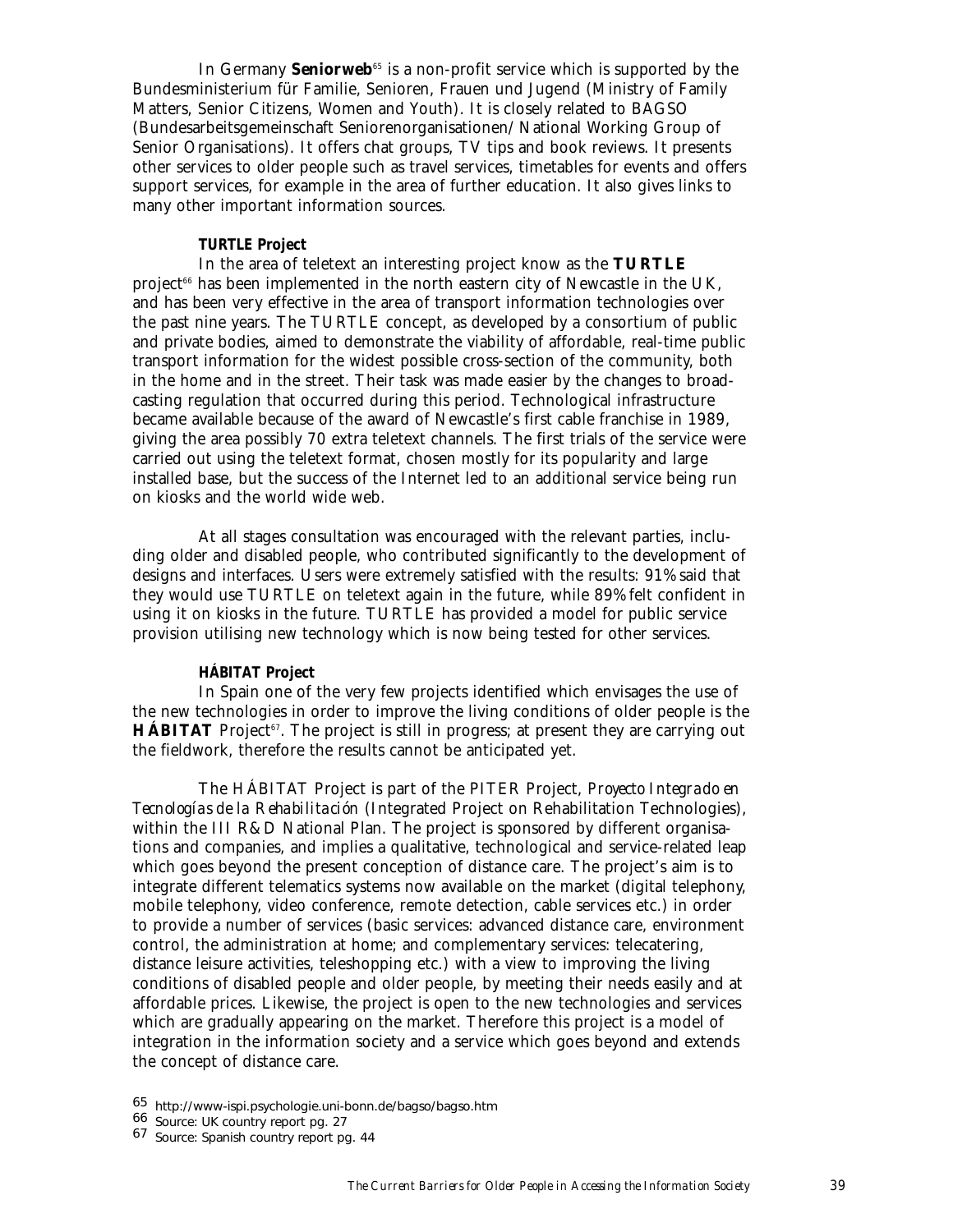#### *Minitel Services*

As already mentioned in chapter three of this report, the **Minitel** remains the most widespread tool of access to ICT in France. Three minitel sites are targeted at older people and are as follows<sup>68</sup>:

- 3615 PAST, a site created by the National Syndicate of Gerontology, which offers legal, tax and social information to older people;
- 3615 3X20 ANS, a fairly complete directory of retirement homes and clubs for older people;
- 3615 BLEU BONHEUR, a site for home shopping operated by a mail order enterprise specialised in older people.

#### *Grannie's Corner project*

In Finland a project known as Grannie's Corner (Mummon kammari)<sup>69</sup>, has become the leading recruiter of volunteer workers in the social and health sectors in the city of Tampere over the last nine years. In 1995, the Grannie's Corner´s help exchange provided services for 4,000 people in need of assistance in private households. With this background Grannie´s Corner started its courses on computing skills for older people. Grandpa's Net Garage takes place on Fridays, and the success has been huge. As a result of the courses older people, most of whom are over 60 years of age, started their own on-line magazine with the help and support of the local media company Aamulehti<sup>70</sup>.

#### *University of the Third Age*

The **University of the Third Age** deserves special mention as it encourages learning in later life and offers new services to older people. For example in Finland, the University of the Third Age, Ikäihmisten yliopisto or Ikääntyneiden yliopisto<sup> $71$ </sup>, is a learning co-operative of older people which enables members to share many educational, creative, social and recreational activities. At the moment there are nine universities offering education for older people in over 30 municipalities. Recently the University of the Third Age of Helsinki started IKIS Internet, a series of courses on Internet services, which have proved to be very popular.

### *LILL network*

In Germany the European network **LILL**<sup>72</sup> (Learning in later life) is a co-operation of universities, continuing education institutions, universities of the third age and other institutions from 18 European countries which deal with science-orientated training for older people. It was initiated by the ZAWiW (Zentrum für Allgemeine Wissenschaftliche Weiterbildung/Centre for General Scientific Continuing Education) at Ulm university. It provides an overview of relevant addresses and offers relevant studies from different European countries as well as information on new publications and relevant meetings. A working group called "Seniorinnen/Senioren im Internet" (Seniors in the Internet) has been initiated.

<sup>68</sup> Source: French country report pg. 8<br>69 Source: Finnish country report pg. 17<br>70 http://www.aamulehti.fi/mummonkammari/lehdet/uusi

<sup>71</sup> Source: Finnish country report pg. 18 <sup>72</sup> http://www.uni-ulm.de/LiLL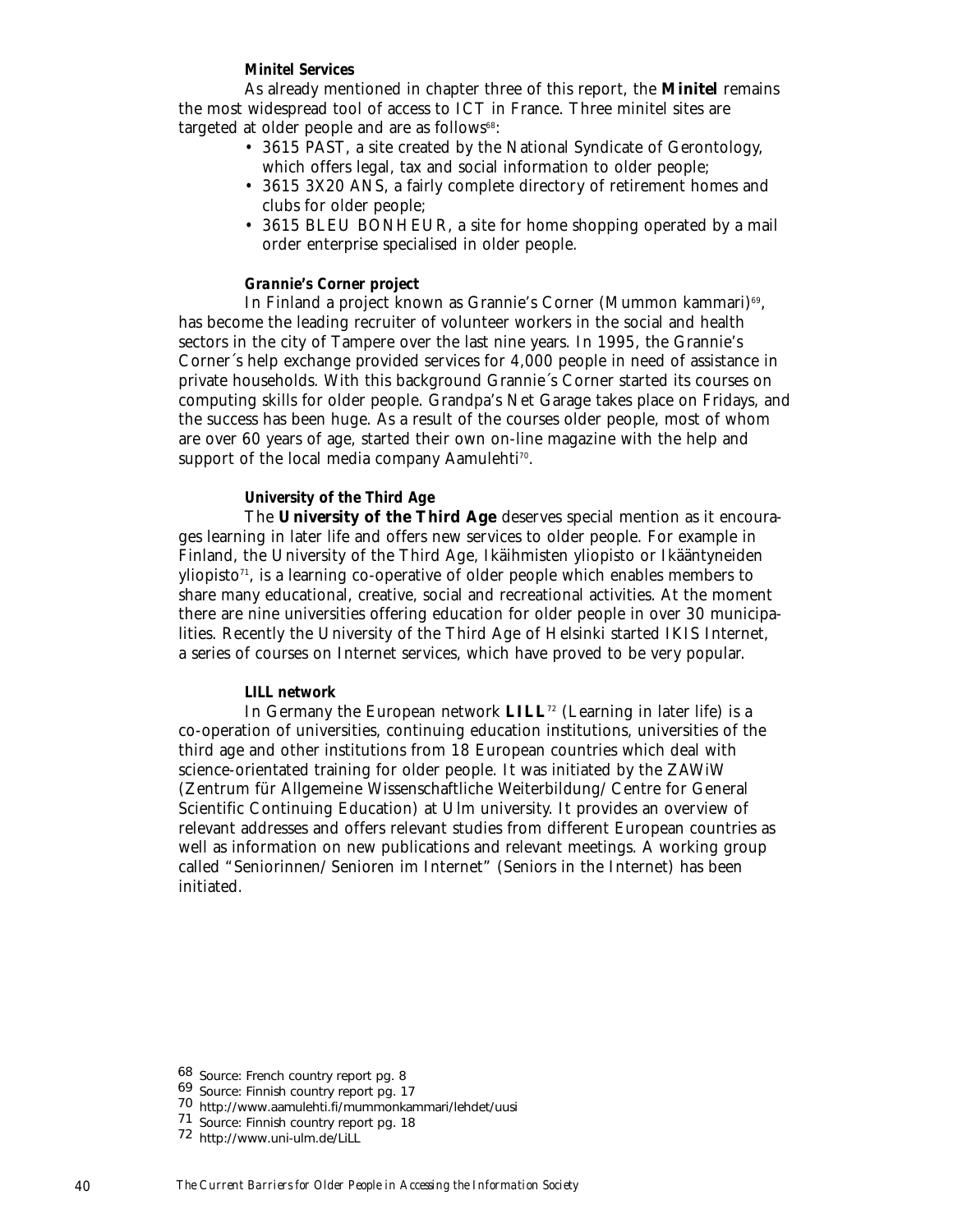# **7 Conclusions**

Very little research has been done in the area of older people and ICT in all the countries, mainly because the whole concept of the information society has only become a topic of debate in recent years and younger people have been much more interested and active in this area. However as all countries are experiencing an ageing population, it is obvious that older people and ICT is an area that needs to be further researched in the future, so that concrete results can draw more public support to this debate.

Economic, social and cultural differences among the six countries affect not only older people's attitude towards ICT, but also their access to the emerging information society. Even regional differences within the same country, for example in Spain, where Cataluña and Madrid are much more advanced in the development of ICT than the rest of the country, act as a barrier for all people in accessing the information society.

In the UK, income is by far the most important barrier to ownership of information and communication technologies, however in other countries such as the Netherlands, the lack of insight into the usefulness of new applications seems to be a greater barrier to purchase. In Germany the 55+ age group represents the highest number of users of cable networks at home for the whole country, thus proving that the income level of older people is not always the main barrier to ICT applications. Telecommunications is the only area where older people get special tariffs in accessing ICT, and the UK offers a number of services in this area.

Technical infrastructure is still very different among the six countries. However a few basics are definitely within reach of older people, such as televisions and fixed telephony, which have a very high penetration in older households. The convergence of the Internet with the television would lead to a considerable improvement in the Internet literacy of older people. However the introduction of WebTV in Europe has not taken place yet and in the meantime the practical use of a television is very different to that of a PC. Very few older people possess a PC and even in the Netherlands, where there exists a high penetration rate of computers, 50% of the over 55 age group who do not use a computer at home or in their leisure time are not interested in learning how to use a PC.

General literacy, especially in Spain, is a barrier that older people must first overcome before computer literacy can be achieved. In addition language is a major barrier in France, Spain and Germany, as the majority of Internet documents and computer jargon is in English. The design of terminal equipment and interfaces, proves to be a barrier in particular for older people who are physically disabled.

Gender is also an issue, as older men have a higher level of education, a higher level of financial resources and are more interested in new ICT applications in comparison to their female counterparts. Therefore special attention needs to be paid to older women in order to ensure equal access to all in the older age groups.

The attitude of older people to ICT is an important factor to take into consideration when examining their access to the information society. Most older people are not interested in new ICT services as they do not know the benefits that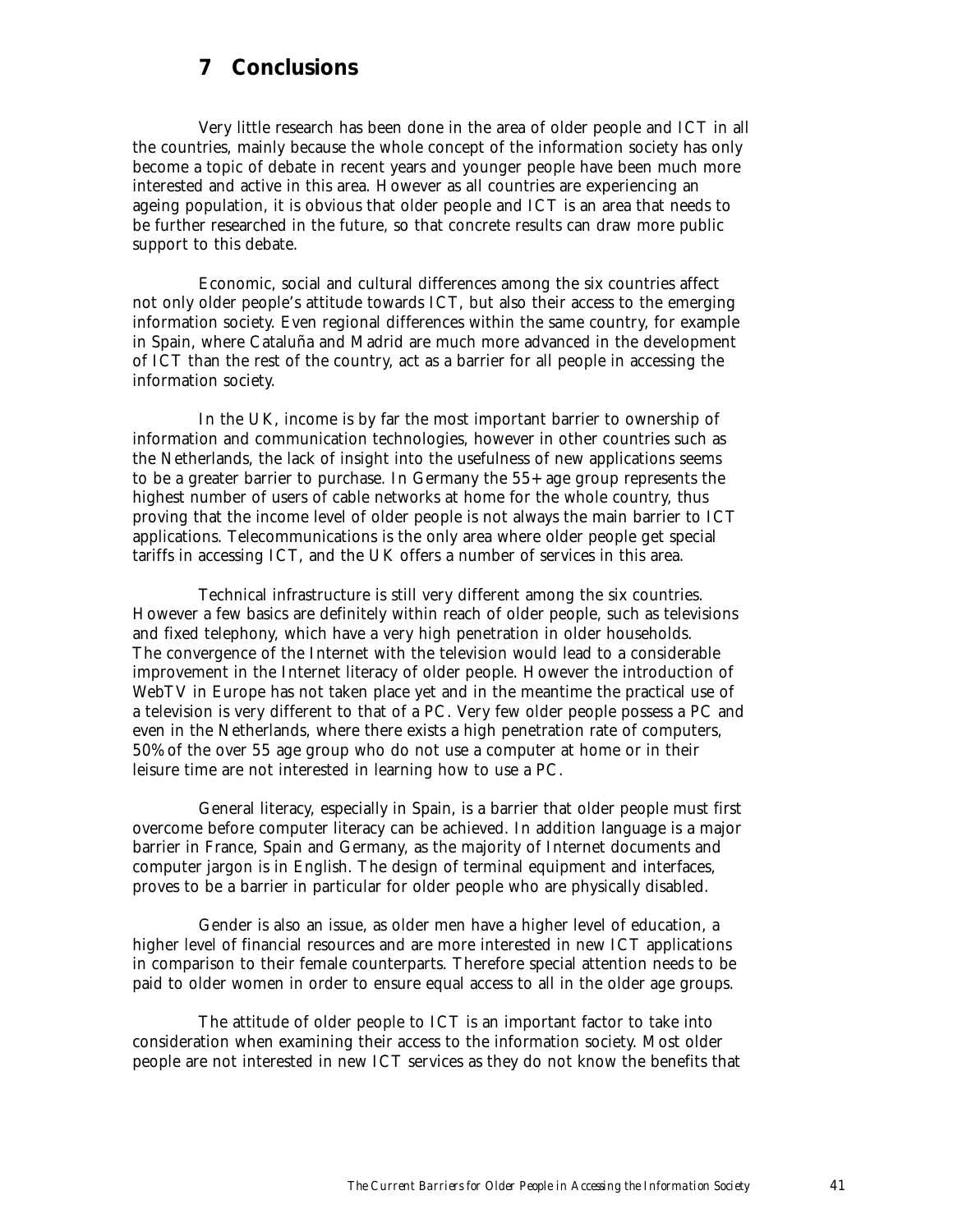these services will bring to them. Therefore there is an urgent need to raise awareness of the usefulness and practice of ICT applications among the older age groups, as the information society will profoundly change the daily lives of everyone in society, including older people.

Training programmes for older people appear to be more successful when they are tailor made for that particular audience, for example taking their background, learning speed and social context into account when designing a course. In all countries apart from France training courses have been introduced however, all current practice is on an ad hoc basis, with temporary financing. Therefore an infrastructure is required where the expertise gained from existing courses for older people and ICT is used to assist in the organisation of new courses so that similar mistakes are avoided, for example through the establishment of a national co-ordinating body.

The public authorities have always had a strong influence on ICT in France, with the introduction of the Minitel in the early 1980s. However they have a specific vision of older people and have pushed the supply of services towards fulfilling the needs of assistance and dependence much more than those of personal consumption and interactivity.

Finally even in Finland, which has one of the most developed telecoms market in Europe, technological advances and international competitive capacity have been the priority before the special needs of older people or the contents of services.

Europe is experiencing a demographic change and the population is ageing. Society has to recognise this fact and take appropriate measures in order to ensure that this sector of the community is not isolated through the development of the information society. Older people are capable of learning new ICT applications. However the various barriers as described in this report would first of all have to be overcome, before older people's participation in the information society will reflect their percentage of the total population.

In order to ensure that older people participate actively in the European information society, it is important that more research is carried out in order to determine the needs of older people and the content of services offered by ICT, that could be of particular interest to older age groups. There is also a lack of knowledge among older people concerning the use of new technologies, and this sector of society needs to be better informed of the possible benefits of the information society.

Telecom companies, cable operators and Internet providers should be encouraged to take older people into consideration when deciding their policies regarding costs for access to their technical infrastructure. There is also a lack of statistical information regarding older people's usage of ICT in all of the countries studied, and this is an area that needs to be further researched in the future. Furthermore, more research needs to be carried out into the design of equipment in the ICT industry in Europe.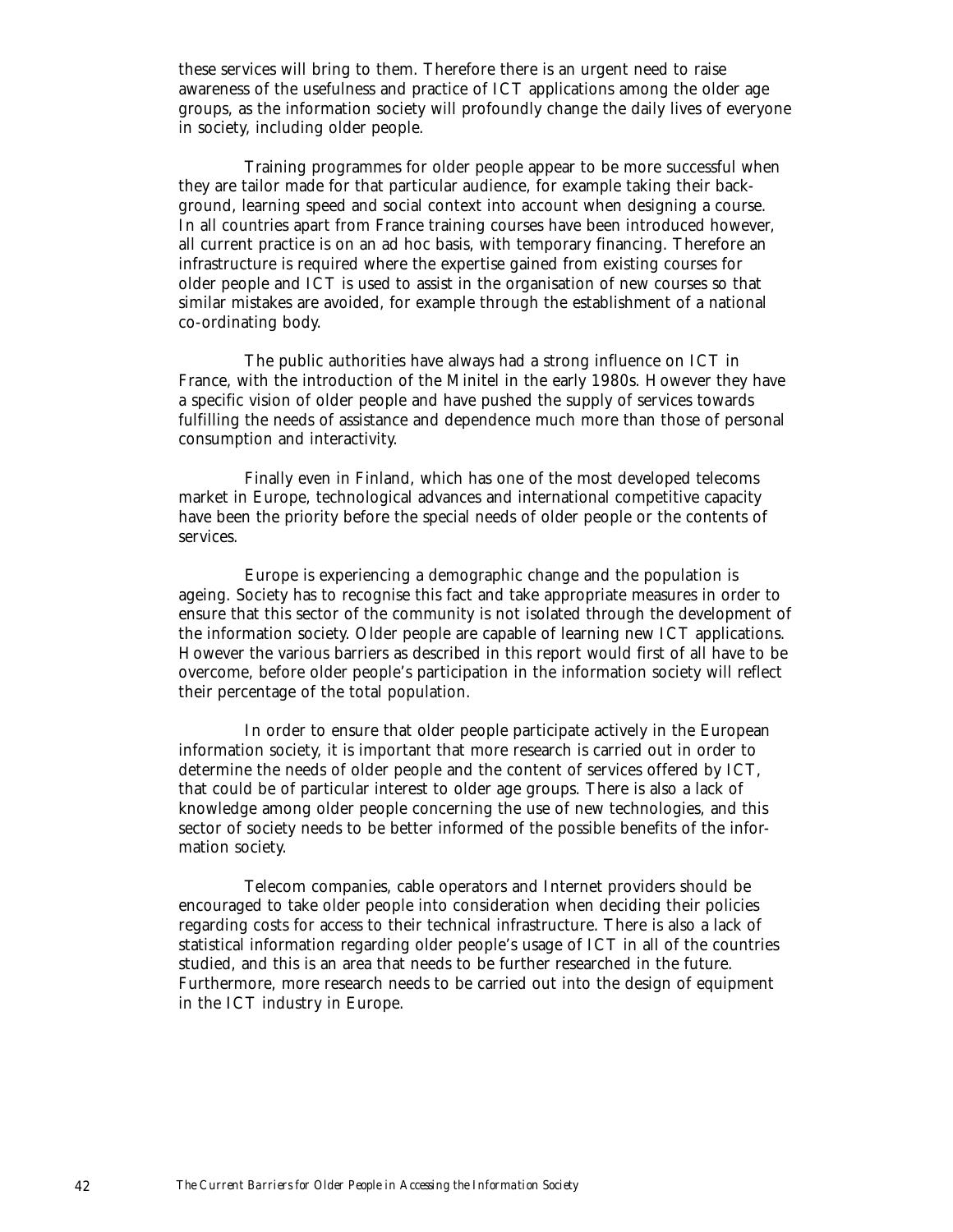Until now many non-governmental initiatives have been established regarding the training of older people and ICT. However there is a need for more support at national and European level. What are the policies and initiatives of the different governments on developing the information society within their own countries? Are older people taken into consideration when new policy is being formulated? Are older people represented in practical governmental initiatives? Are initiatives at EU level designed to ensure equal access for all to the information society? To what extent will policy and legislation help to overcome the access barriers for older people identified in this report?

The above mentioned questions will be examined in the second phase of this project, and the results will be published in the following project report.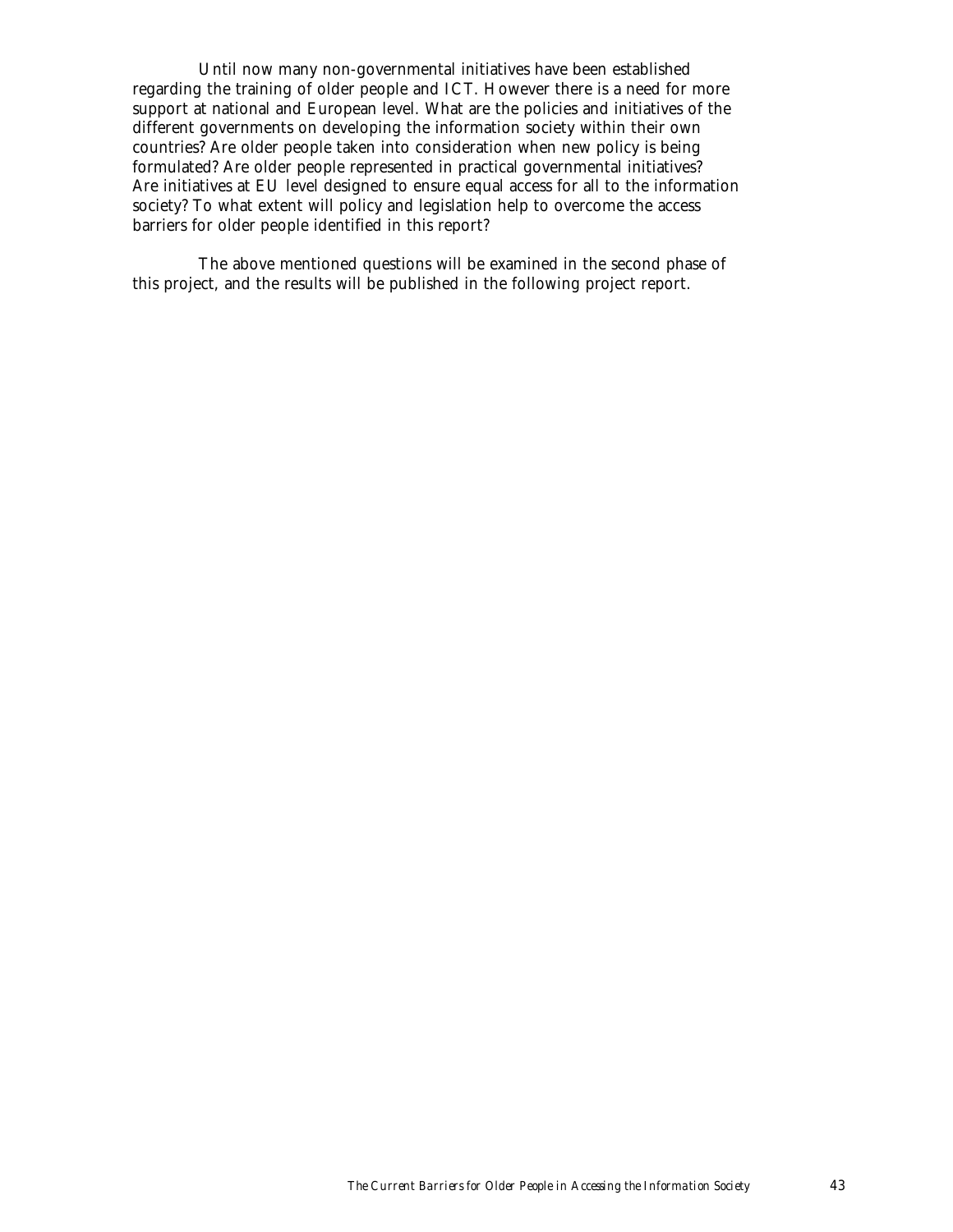# **Bibliography**

- Abellan, A. (Coord.): *Envejecer en España. Manual estadístico sobre el envejecimiento de la población*. Madrid: Fundación Caja de Madrid, 1996.
- Aberson, D. (1997). *Eindrapportage Project Feedbackgroepen.* Seniorweb; Utrecht (not published).
- Ackermans, M. (1997). *Digitaal voor late beginners. Kennismaking met computers en nieuwe media.* Boom;Amsterdam.
- Anunci de Teleline (del grupo Telefónica) intentant trencar el mercat dels ISPs**.** *Revista WEB.* Marzo 1998.
- Babayou, P. La consommation en 1997, vers le cyber consommateur. *Cahiers de Recherche* CREDOC, May 1997, no. 99.
- Baromètre Minitel/Audiotel 1996 (most recent available), France Télécom.
- Bouchayer, Françoise & Rozenkrier, Alain. Les implications réciproques du vieillisement de la population et des évolutions technologiques. *Revue Française des Affaires Sociales*. special edition October 1997.
- Bouchayer, Françoise & Rozenkrier, Alain. Technologies, vieillissement et vie quotidienne: l'émergence d'un nouveau champ de recherche. *Gérontologie et société*, no. 79, 1996.
- Brouns, M.L.M. (1998). Leeftijd en sekse in een digitale wereld. *Facta, 1,* p.6-8.
- BT *The BT Guide for Disabled People* 1998/99.
- Bundesministerium für Wirtschaft (Hrsg.): *BMWI Report: die Informationsgesellschaft*, Bonn 1997.
- Caradec, Vincent. Usage des technologies et vieillissement. In: Programme évolutions technologiques, dynamique des ages et vieillisement de la population, premiers résultats *Cahiers de recherche de la MIRE*, no. 1, April 1998.
- CBS (1998) *Statistisch Jaarboek 1998.*
- Colectivo IOE/IMSERSO/CIS: *Cuidados en la vejez. El apoyo informal.* Madrid: Ministerio de Trabajo y Asuntos Sociales. Instituto de Migraciones y Servicios Sociales, 1995.
- Collerie de Borely, A. L'innovation technologique commence à séduire les seniors., "Consommation et Modes de vie", number 124, CREDOC, February 28, 1998
- Cornella, Alfons "¿Incrementa Internet la productividad?". *(ExtraNet).* Marzo 1998.
- Cornella, Alfons "Economia de la información: pero ¿Cuántos somos en España?". *(ExtraNet).* Enero 1998.
- *Cursusboek. Ouderen achter de PC.* Unie KBO (1997).
- *Cursusboek. Ouderen en Internet.* Unie KBO (1997).
- Deibel, R.G. (1997). *Ouderen gaan Europees. Lijnen van Nederland naar Europa over ouderenbelangen en ouderenbeleid.* Nederlands Platform Ouderen en Europa;Utrecht.
- Department for Trade and Industry and Information Society Initiative "*Read all about IT*" December 1996.
- Department for Trade and Industry and Information Society Initiative "*The Latest Findings Concerning Attitudes Towards IT*" January 1998.
- Deutscher Bundestag (Hrsg.): Medienkompetenz im Informationszeitalter. Enquete-Kommission "Zukunft der Medien in Wirtschaft und Gesellschaft. Deutschlands Weg in die Informationsgesellschaft." Bonn 1997.
- Developing a Finnish Information Society. Decision in principle (1995) Council of State, Finland. Painatuskeskus. Helsinki.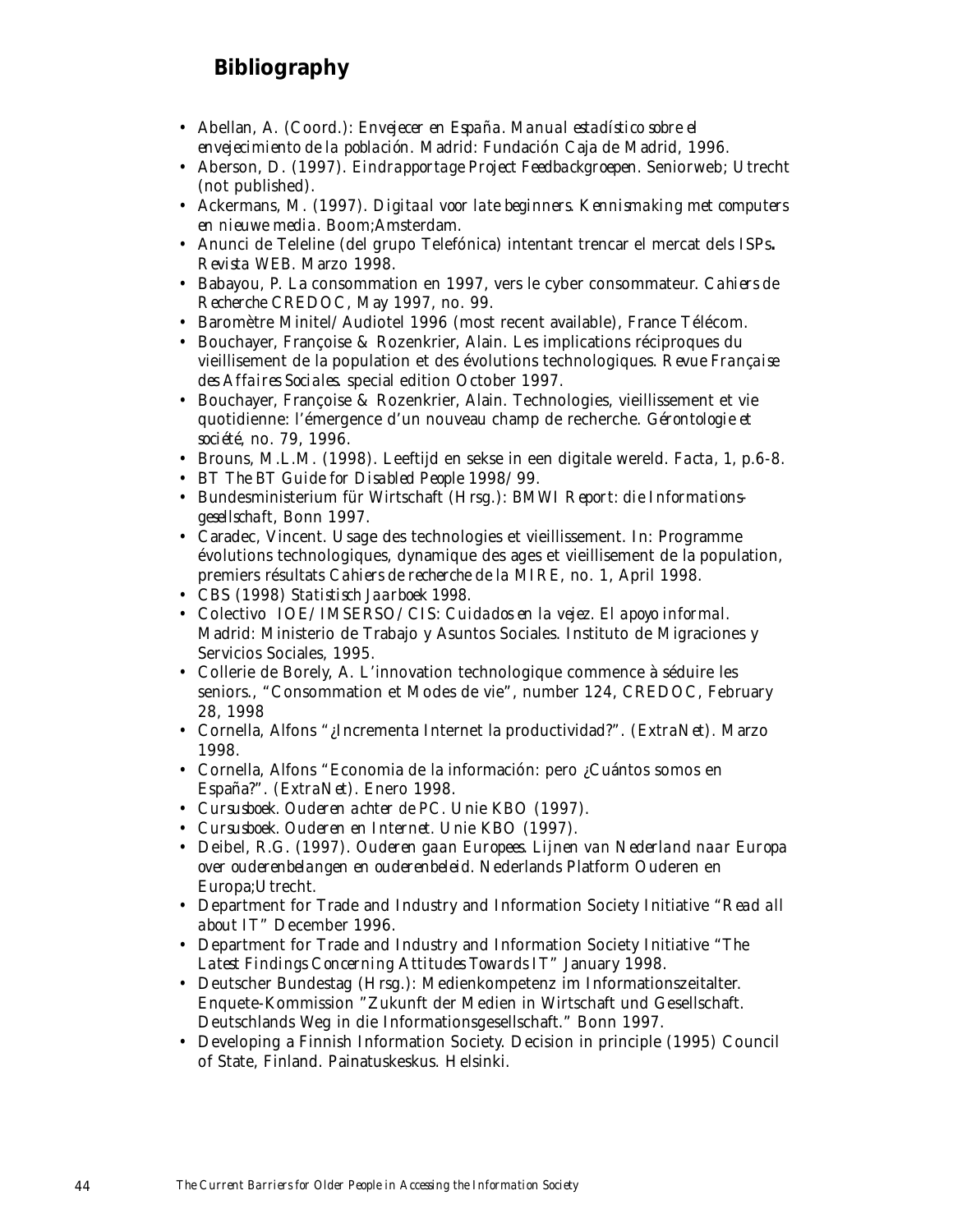- Developments in Education 1992-1994. Finland (1994) International Conference on Education. Forty-fourth session, Geneva, 1994. National report from Finland by the Ministry of Education. Painatuskeskus. Helsinki.
- DIEL (The Advisory Committee on Telecommunications for Disabled and Elderly People) *Information Pack* 1998.
- Doets, C. & Huisman, T. (1997). *Digitale vaardigheden. De stand van zaken in Nederland.* CINOP's Hertogenbosch.
- El número de usuarios en Internet se ha triplicado desde 1996, según la AIMC". *Diario El Mundo.* Febrero 1998
- Empirica gmbh: Trends in the use of mobile communications implications for personal mobile telecommunications. First results from a three-year survey at a major international technology fair, Bonn 1995.
- Encuesta Internet*. EGM/AIMC*. Noviembre 1997.
- *Entrevista a Florenci Bach:* "La llamada local subirá pero luego bajará**".** Revista WEB. Marzo 1998
- Epinay, Bénédicte. Les seniors, un marché, pas un eldorado. *Les Echos* June 27, 1997.
- España es el duodécimo país del mundo en usuarios de Internet. *Diario El Mundo.* Enero 1998.
- Estado de las T.I. en España. *Revista PC World.* 1998.
- European Information Technology Observatory (EITO) 98, Frankfurt/Main 1998.
- Finland in Figures (1997) Statistics Finland. Oy Edita Ab. Helsinki.
- Finland´s Way to the Information Society. The National Strategy and its Implementation (1996). Ministry of Finance. Oy Edita Ab. Helsinki.
- Freitas, Diamantino & Gjöderum, John: Mobile Telephony. In: Roe, Patrick R.W. (ed.): Telecommunications for all. Cost 219, Luxembourg 1995, pp. 137-157.
- Fundació "La Caixa": *Servicio de Información para Personas Mayores. Libro de bolsillo de Punto Azul.* Barcelona: Fundació "La Caixa", 1998.
- Gascon, P. Los mayores en Internet.  $60 \text{ y } M\acute{A}S$ , N° 153, enero 98, pag. 24 a 28. Madrid. Ministerio de Trabajo y Asuntos Sociales. Instituto de Migraciones y Servicios Sociales. 1998.
- Globus Kartendienst GmbH, 1997-1998, Hamburg.
- Grajczyk, Andreas, Klingler, Walter & Zöllner, Oliver: Fernsehverhalten älterer Menschen. Daten zur Fernsehnutzung 1997 der ab 50jährigen, in: Mediaperspektiven 4/98, S. 190-205.
- Hakala, Juha (ed.)(1996): State-of-the-Art of Information Technologies in Finnish Libraries. Automation Unit of Finnish Research Libraries. Helsinki University Library.
- Heinonen, Olli-Pekka (1995): The Role of Education and the Research in the Future in Finland. In: Lehtisalo, Liekki (ed.): Sivistyksessä Suomen tulevaisuus. Culture and Education - the Future of Finland. Ministry of Education. Helsinki.
- IBM UK "*The Net Result: Social Inclusion in the Information Superhighway*", 1997
- IP. (1997) *Television 97 European Key Facts.*
- Jokitalo, Päivi (1996): Tiedot talot. Internetin käyttöönotto Suomen yleisissä kirjastoissa 1995. Suomen Kirjastoseura. BTJ Kirjastopalvelu Oy. Gummerus. Saarijärvi.
- Joven, soltero, calvo e informado: así es el internauta español, según el EGM". *Diario El Mundo.* Febrero 1998.
- Kamp. M. van der & Scheeren, J. (1996). *Functionele taal- en rekenvaarigheden*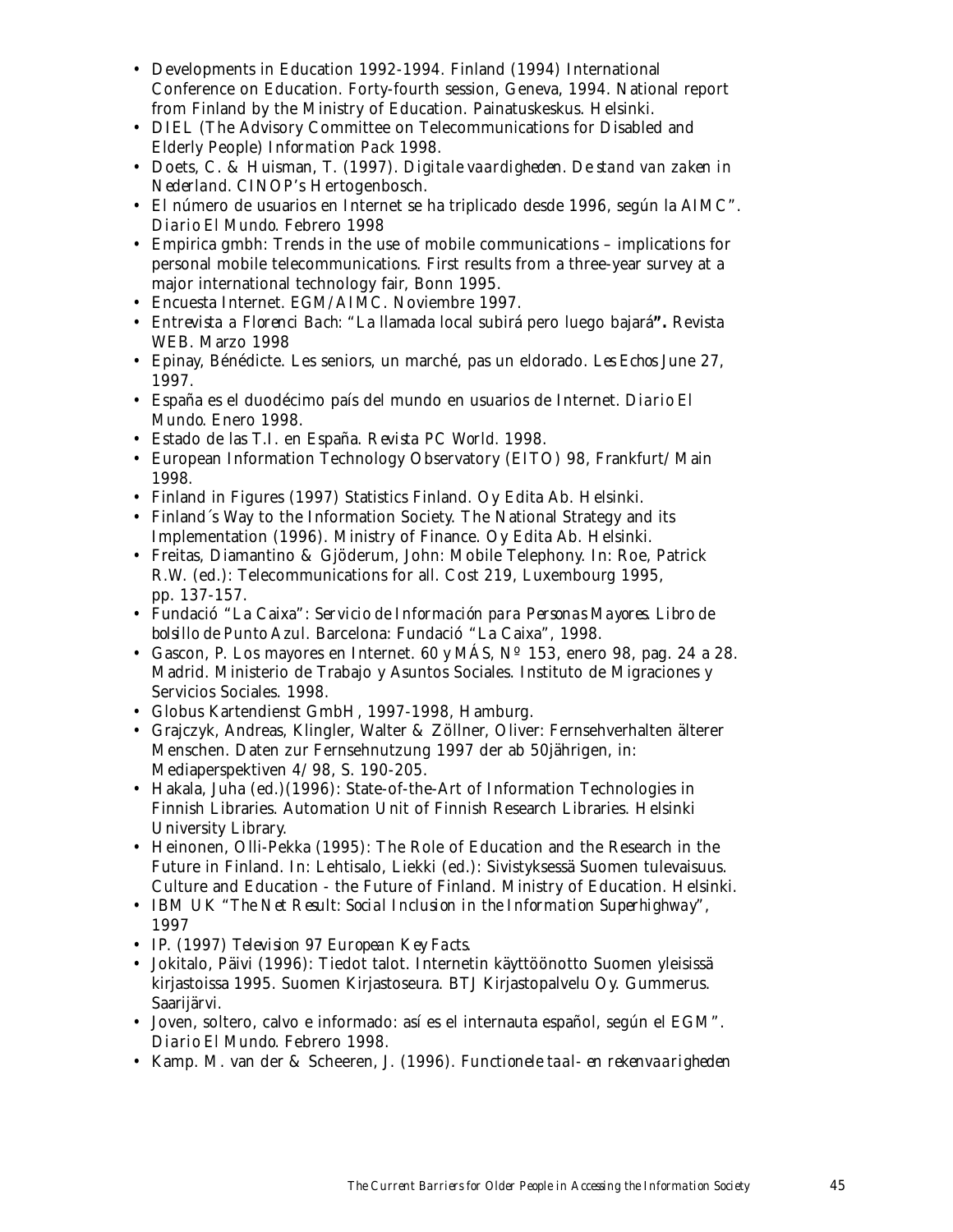*van oudere volwassenen in Nederland.* Max Goote Kenniscentrum;Amsterdam.

- Kirjastojen tietotekninen tulevaisuusskenaario 1997-2006 (1997) Helsingin yliopiston kirjasto. BTJ Kirjastopalvelu Oy. Gummerus. Saarijärvi.
- Kuluttajat ja multimediapalvelut (1997) Digitaalisen median raportti 1/97. Teknologian kehittämiskeskus. Paino-Center Oy. Sipoo.
- Kuntapuntari 3/97 (1997) Tietoyhteiskunta. Tilastokeskus, International Business Center. Oy Edita Ab. Helsinki.
- Kuntapuntari 4/95 (1995) Liikenne ja tietoliikenne. Tilastokeskus, Lähialuepalvelut. Painatuskeskus. Helsinki.
- La PYME española se acerca poco a INTERNET. *Revista PC World.* 1998
- Lehtisalo, Liekki (ed.)(1995): Sivistyksessä Suomen tulevaisuus. Culture and Education - the Future of Finland. Ministry of Education. Helsinki.
- Les enjeux du multimedia. *Futurible*, no. 191, October 1994,.
- Llistat de proveïdors internet, amb preus/velocitats/serveis**.** *Revista WEB.* Marzo 1998.
- LUNTZ RESEARCH. "The Digital Citizen". *Revista Wired*. 1998.
- Malbosc, F., Dost, F., Blancher, P. 1994. Innovation technologique et émergence d'un nouveau service urbain: la téléassistance. Economie et humanisme research.
- Maña, F*. "L'ús i els usuaris de la informació electrònica a Catalunya: Una aproximació a l'estat de la qüestió".* Barcelona: Institut Català de Tecnologia, 1997.
- Mart 1.2: Final report on: Telecommunications Requirements of Assistive Technology Applications. Dublin: Work Research Centre 1995a.
- Mart 2.2: Final report on: The Existing and Emerging Telecommunications Situation in Europe of Importance for Assistive Technology Applications. Dublin: Work Research Centre 1995b.
- Mart 3.1: Final report on: Social Policy Issues of Importance for the Telecommunications-based Assistive Technology Marketplace and Strategic Options for the Future. Dublin: Work Research Centre 1995c
- Mart 4.1: Final synthesis report: Prospects for a European Market for Telecommunications-based Applications of Assistive Technology. Dublin: Work Research Centre 1996.
- Megy, Corinne. Le vrai visage des seniors. *Pleine Vie*/Editions Taitbout Communications, Paris, 1997.
- Meyer, Sibylle & Schulze, Eva: Sind Technik und ältere Menschen "kompatibel" oder: was wollen eigentlich die Nutzer? In: Erkert/Salomon (Hrsg): Seniorinnen und Senioren in der Wissensgesellschaft, Bielefeld 1998.
- Meyer, Sibylle & Schulze, Eva: Technikfolgen für Familien, Berlin 1993.
- Meyer, Sibylle; Schulze, Eva & Müller, Petra: Das intelligente Haus selbständige Lebensführung im Alter, Frankfurt/New York 1997.
- Ministerio de Trabajo y Asuntos Sociales. Instituto de Migraciones y Servicios Sociales: *Centro Estatal de Autonomia Personal y Ayudas Técnicas* (CEAPAT). Madrid (folleto): Ministerio de Trabajo y Asuntos Sociales, 1998.
- Mollenkopf, Heidrun: Soziale Akzeptanz, in: Erkert/Salomon (Hrsg): Seniorinnen und Senioren in der Wissensgesellschaft, Bielefeld 1998.
- Moussis, N. *Handbook of the European Union*, 3rd revised edition, 1996.
- Neufeld, Hildegard: "Lebenslanges Lernen" aus Sicht einer Seniorin, in: Erkert/Salomon (Hrsg): Seniorinnen und Senioren in der Wissensgesellschaft, Bielefeld 1998.
- NOP Solutions *Electronic Government UK* unpublished NOP fieldwork for Charles Barker Plc UK.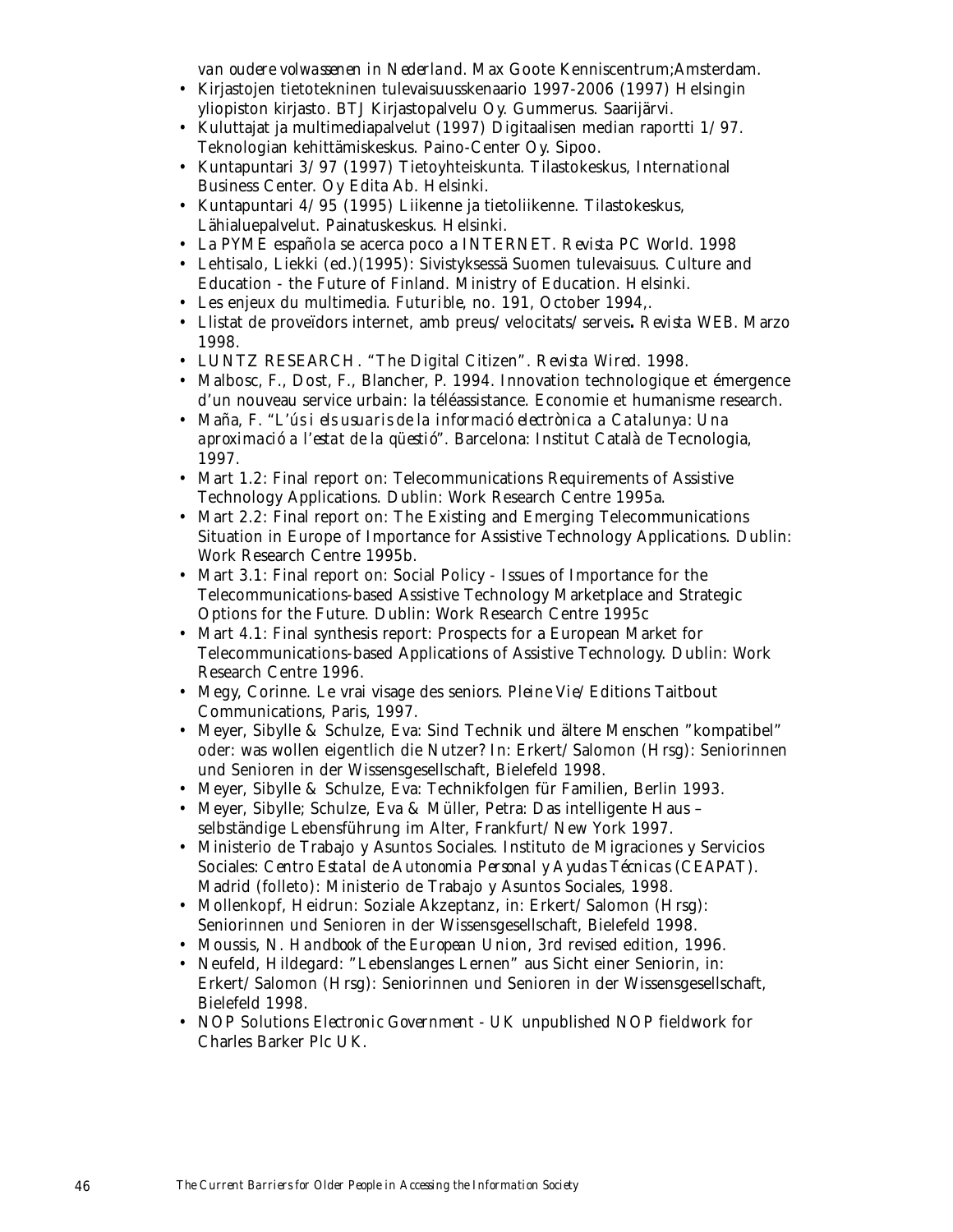- Nurmela, Juha (1997): Suomalaiset ja uusi tietotekniikka. Katsauksia 1997/7. Tilastokeskus. Yliopistopaino. Helsinki.
- Office for National Statistics "*British Households are Getting Connected*." November 1997.
- Office for National Statistics "*Family Spending; a report on the 1996-1997 Family Expenditure Survey*." London 1997.
- Oftel *Telecommunication Services for People with Disability: a Consumer Guide* 1997.
- On the Road to the Finnish Information Society (1997) Statistics Finland. Painocenter. Helsinki.
- Poquet, Guy. Le pouvoir et le role économique des plus de cinquante ans. *CRE DOC*, November 1996.
- Resolución de 26 de marzo de 1.998 de la Secretaria General Técnica. *Boletín Oficial del Estado nº 97*. 23 de abril de 1998.
- Rijsselt, R.J.T. van & Weijers, T.C.M. (1997). *Ouderen en de informatiesamenleving. Een verkenning van opvattingen over aansluiting en uitsluiting.* Den Haag;Rathenau Instituut.
- Rijsselt, R.J.T. van & Weijers, T.C.M.(1997). *Uitsluiting van ouderen de dreiging verkend -. Evaluatie van de hoorzittingen.* Den Haag;Rathenau Instituut.
- Rochefort, Robert. Revenus et consommation des retraités. *Gérontologie et société*, no. 76, Le marché des seniors, 1996.
- Rodrigues, P. (coord.): *Teleasistencia Domiciliaria. Evaluación del Programa IMSERSO/FEMP*. Madrid: Ministerio de Trabajo y Asuntos Sociales. Instituto de Migraciones y Servicios Sociales, 1996.
- Sólo el 1,78% de los documentos que hay en Internet están escritos en español. *Diario El Mundo*. Enero 1998.
- Spérandio, Jean Claude et al. Impact du vieillissement des persons handicapées ou non sur l'utilisation d'objets techniques. In: Programme évolutions technologiques, dynamique des ages et vieillisement de la population, premiers résultats *Cahiers de recherche de la MIRE*, no. 1, April 1998.
- Stadelhofer, Carmen: Neue Kommunikationstechnologien und ältere Menschen, in: Erkert/ Salomon (Hrsg): Seniorinnen und Senioren in der Wissensgesellschaft, Bielefeld 1998.
- Statistisches Jahrbuch für die Bundesrepublik Deutschland 1997, Stuttgart.
- Suomen tilastollinen vuosikirja 1997 Statistical Yearbook of Finland 1997 (1997) Statistics Finland. Volume 92 (new series). Karisto. Hämeenlinna.
- Target Group Gmbh: Mc online monitor 1995 und 1996, Nürnberg 1996.
- Technologie au quotidien, Actes de l'Atelier COST A5 Paris, February 8 and 9, 1995. *Gérontologie et société,* no. 75, 1995,
- The Ageing Population and Technology: Challenges and Opportunities", ETAN Working paper, DG XII/AS-RTD actions, February 1998.
- The Information Society in Finland. The Information Strategies of the Ministry of Education and Their Implementation (1997) Erweko Painotuote. Helsinki.
- Trautwein, Reinhardt: Schöne neue Welt eine gute Welt?, in: Erkert/Salomon (Hrsg): Seniorinnen und Senioren in der Wissensgesellschaft, Bielefeld 1998.
- Tuominen, Kirsti (1997): Children, Libraries and Information Technology. Results of User Need Analyses. The Association of Finnish Local and Regional Authorities. Kuntaliiton painatuskeskus. Helsinki.
- Työssä käyvän aikuisväestön tietotekniikan perusvalmiudet ja koulutustarve (1993) Tietotekniikan kehittämiskeskus ry. Tietotekniikan liitto. Helsinki.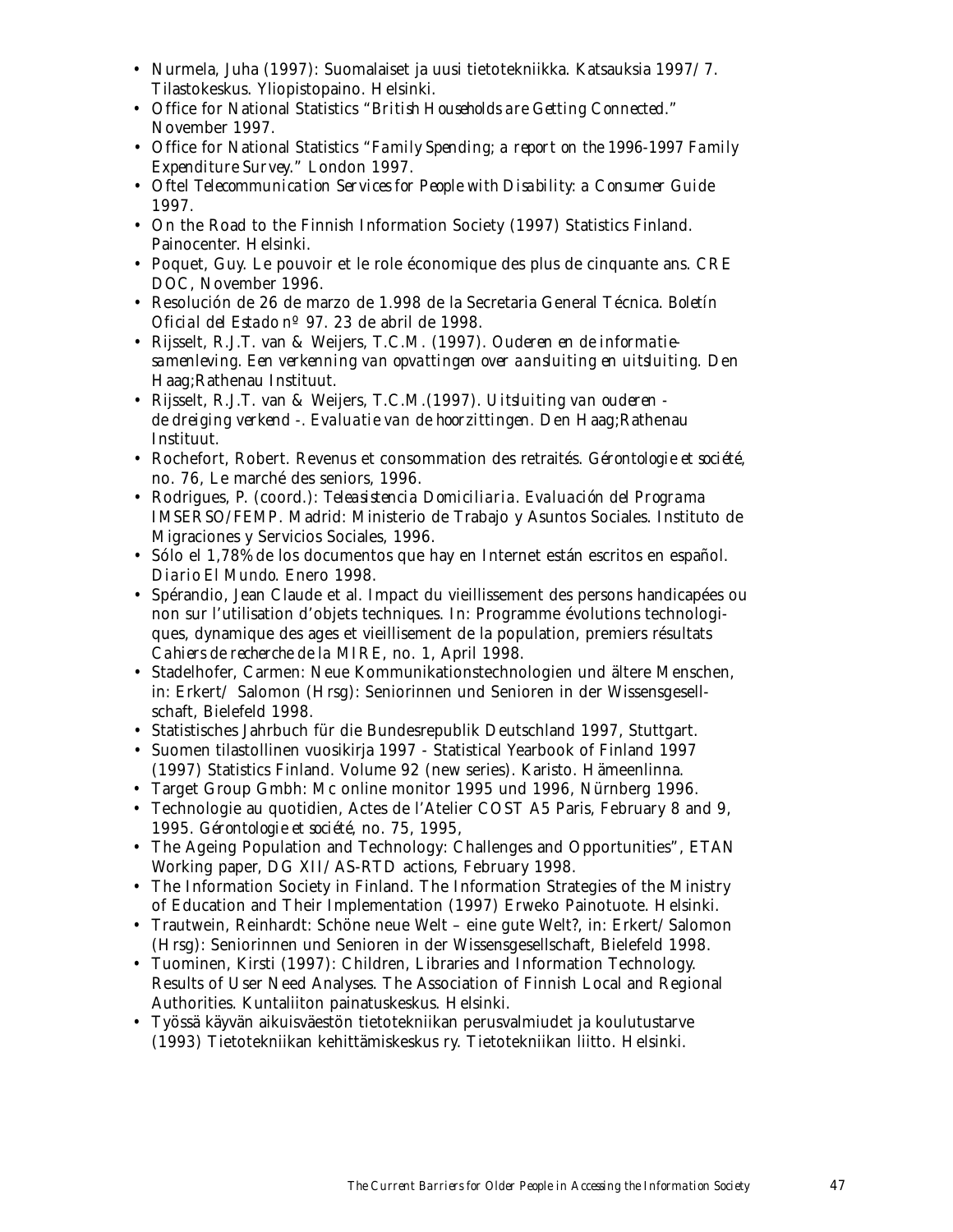- Un marché économique et politique, les systèmes de sécurité pour personnes agées. Economie et humanisme research, 1990.
- Warnik, J. & Kanters, E. (1998). *Ouderen en het Internet. Verslag van de expertmeeting 6 maart 1998).* TOER;Rotterdam.
- Willems & van den Wildenberg bv (1996). *Haalbaarheidsstudie 'Ouderen en de elektronische snelweg'.*
- Worldwide Way to Wisdom. Developing information networks in Finland (1997) Ministry of Transport and Communications Finland, Information Network Unit. Lönnberg Oy. Finland.

# **Statistics**

All statistics are compiled by the EIM based on the following sources:

CIA World Fact Book 1997 European Marketing Pocket book 1998 Flash Eurobarometer 49 (1995) Eurobarometer 47.0 (1997) ESIS-ISPO The European Advertising and Media Handbook 1998 Nua Internet Surveys OECD, Communications Outlook 1997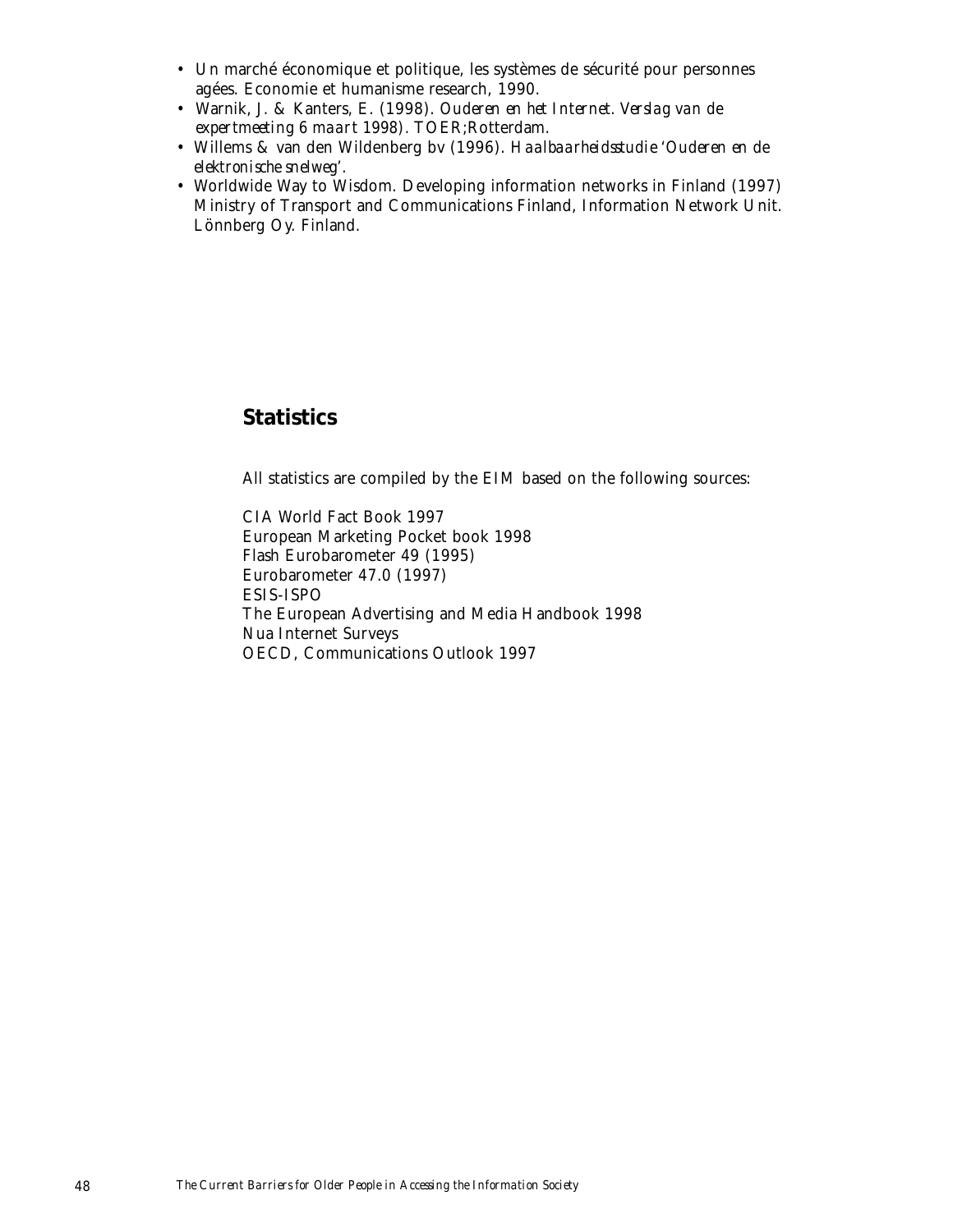|                                                            |                                                                                                  |                                                                                                                                                                                                                                              |                                                                                                                                                                                                                                                                                                             |                                                                                                                                                                                                                                                                       |                                                                                                                                                                     | <b>Annexes</b><br>ANNEX I:<br><b>Country profiles</b>                                                                                                                            |
|------------------------------------------------------------|--------------------------------------------------------------------------------------------------|----------------------------------------------------------------------------------------------------------------------------------------------------------------------------------------------------------------------------------------------|-------------------------------------------------------------------------------------------------------------------------------------------------------------------------------------------------------------------------------------------------------------------------------------------------------------|-----------------------------------------------------------------------------------------------------------------------------------------------------------------------------------------------------------------------------------------------------------------------|---------------------------------------------------------------------------------------------------------------------------------------------------------------------|----------------------------------------------------------------------------------------------------------------------------------------------------------------------------------|
| Pop. per sq.km<br>Pop. in million<br>Area in sq.km.        | 338,145<br>Finland<br>5.132<br>16.8                                                              | 543,965<br>France<br>58.495<br>107.5                                                                                                                                                                                                         | Germany<br>356,974<br>229.2<br>81.34                                                                                                                                                                                                                                                                        | The Netherlands<br>15.566<br>41,526<br>457                                                                                                                                                                                                                            | 504,750<br>Spain<br>39.27<br>77.8                                                                                                                                   | 244,100<br>58.39<br>240.9<br>$\leq$                                                                                                                                              |
| Pop. of Capital<br>Population<br><b>Regions</b><br>Capital | 516000<br>Helsinki                                                                               | $\frac{2.2}{9}$ million<br>Paris                                                                                                                                                                                                             | 3.5 million<br>Berlin<br>$\overline{ }$                                                                                                                                                                                                                                                                     | Amsterdam<br>742,000<br>ഹ                                                                                                                                                                                                                                             | 3.0 million<br>Madrid<br>$\infty$                                                                                                                                   | 7.0 million<br>London                                                                                                                                                            |
| by region                                                  | South West 25.2%<br>South East 14.4%<br>North: 10.9%<br>South 26.0%<br>West: 13.8%<br>East: 9.6% | Provence-Languedoc: 13.6%<br>Bourgogne-Auvergne: 8.3%<br>Normandie-Bretagne: 8.5%<br>Touraine-Charentes: 10.7%<br>Champagne-Alsace: 9.5%<br>Region Parisienne: 17,3%<br>Pyreness-Aquitaine: 9.5%<br>Nord-Picardie: 12.9%<br>Alpes-Jura: 9.7% | lolstein/Niedersachsen: 15.8%<br>lamburg/Bremen/Schleswig-<br>Nordrhein-Westfalen: 21.9%<br>Saarland: 13.6%<br>Baden-Württemberg: 12.6%<br>Mecklenburg-Vorpommern/<br>Thüringen/Sachsen: 8.7%<br>lessen/Rheinland-Pfalz/<br>Sachsen-Anhalt: 8.7%<br>Bayern: 14.7%<br>Brandenburg/<br>Berlin: 4.3%<br>ᆍ<br>ᆍ | The Hague & Surrounds: 14.8%<br>Holland/Utrecht (West): 29.5%<br>Zeeland/Noord Brabant/<br>Limburg (South): 24.5%<br>Flevoland (East): 20.7%<br>Amsterdam/Rotterdam/<br>Drenthe (North): 10.5<br>Overijssel/Gelderland/<br>Groningen/Friesland/<br>Noord Holland/Zuid | Barcelona Metropolitan: 9.8%<br>Madrid Metropolitan: 12.7%<br>North West: 11.5%<br>North East: 11.4%<br>South: 20.4%<br>North: 10.5%<br>Center: 9.6%<br>East: 14.1% | Wales/West & Westward: 10.2%<br>Lancashire: 13.3%<br>Midlands: 15.1%<br>Yorkshire: 10.7%<br>Tyne Tees: 5.0%<br>Southern: 8.1%<br>London: 22.0%<br>Scotland: 9.0%<br>Anglia: 6.5% |
| GDP (ECU billion) 112.22<br>Per capita income              |                                                                                                  | 1,409.32                                                                                                                                                                                                                                     | 2,149.03                                                                                                                                                                                                                                                                                                    | 358.38                                                                                                                                                                                                                                                                | 533.61                                                                                                                                                              | 1,033.19                                                                                                                                                                         |
| (ECU/year)                                                 | 16,567                                                                                           | 18,388                                                                                                                                                                                                                                       | 9,819                                                                                                                                                                                                                                                                                                       | 17,750                                                                                                                                                                                                                                                                | 13,017                                                                                                                                                              | 17,750                                                                                                                                                                           |
|                                                            |                                                                                                  | Source: The Media Map of Western Europe 1997, European Marketing Pocket Book 1998                                                                                                                                                            |                                                                                                                                                                                                                                                                                                             |                                                                                                                                                                                                                                                                       |                                                                                                                                                                     |                                                                                                                                                                                  |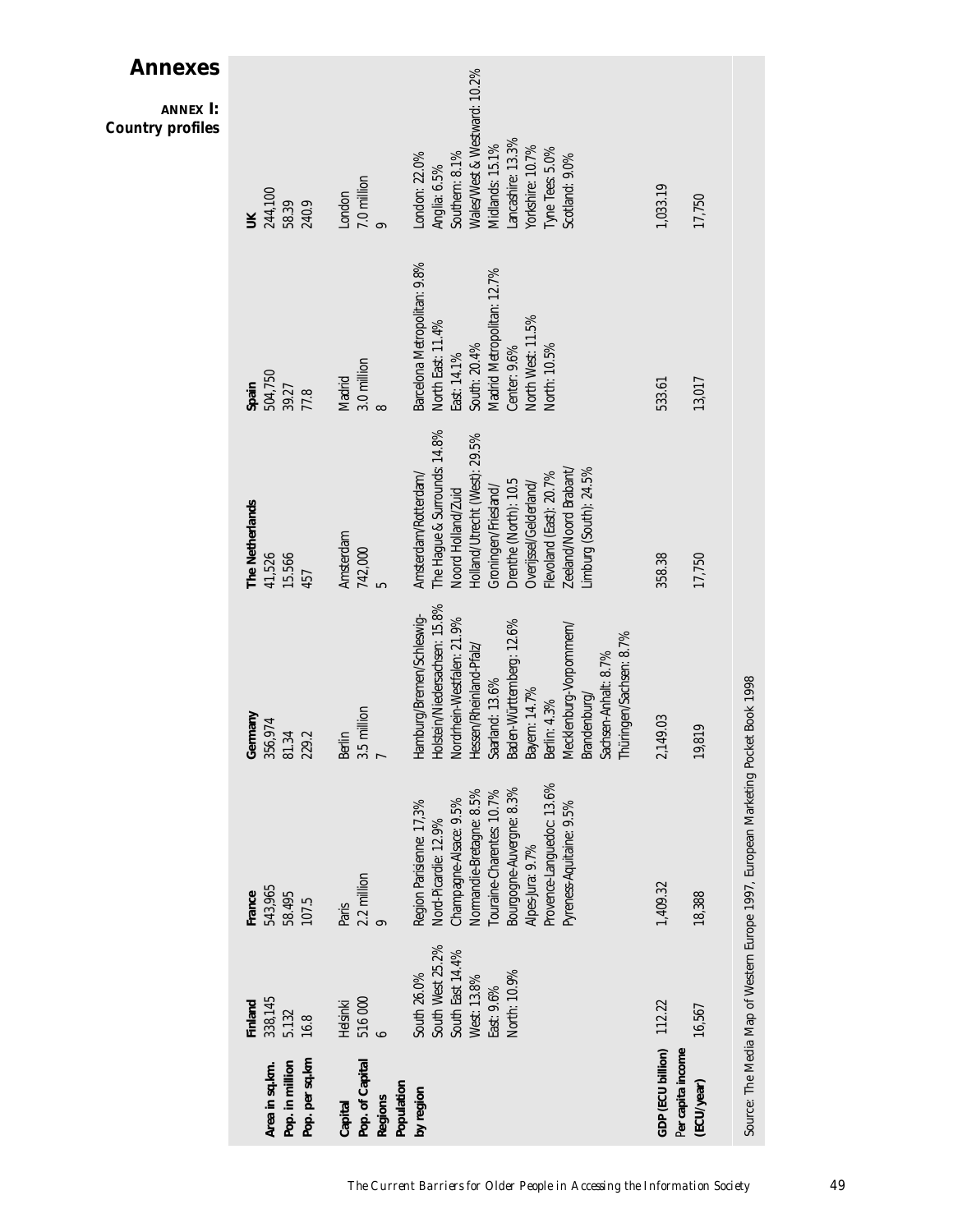# **ANNEX II:** *Home/leisure usage of ICT in the 55+ age group and the national average usage (%)*

| Home/Leisure<br>age of | EU<br>average average 55+<br>$(55+)$ | Finland |      | France<br>average 55+ |      | Germany<br>average 55+ |      | average $55+$ | The Netherlands | <b>Spain</b><br>average 55+ |      | UK<br>average 55+ |      |
|------------------------|--------------------------------------|---------|------|-----------------------|------|------------------------|------|---------------|-----------------|-----------------------------|------|-------------------|------|
| Cable                  | 23.6                                 | 28.9    | 21.5 | 7.9                   | 15.5 | 57.2                   | 32.1 | 92.2          | 24.6            | 5.6                         | 18.0 | 11.5              | 21.1 |
| Satellite              | 13.0                                 | 20.5    | 15.7 | 4.8                   | 24.5 | 35.0                   | 30.6 | 4.8           | 21.3            | 7.2                         | 12.7 | 20.8              | 14.5 |
| <b>VCR</b>             | 54.9                                 | 69.1    | 20.2 | 74.3                  | 16.8 | 66.7                   | 23.8 | 75.4          | 18.9            | 74.0                        | 19.8 | 87.6              | 24.3 |
| Teletext               | 38.0                                 | 62.4    | 26.0 | 7.9                   | 14.3 | 56.7                   | 26.0 | 74.5          | 24.3            | 40.0                        | 15.1 | 65.1              | 22.3 |
| Internet               | 1.5                                  | 9.5     | 6.3  | 2.0                   | 9.5  | 4.4                    | 8.7  | 10.7          | 4.7             | 1.8                         | 6.7  | 5.9               | 10.8 |
| Computer               | 11.6                                 | 33.6    | 9.0  | 19.4                  | 7.5  | 26.2                   | 11.4 | 53.4          | 10.3            | 23.9                        | 8.5  | 37.6              | 12.2 |

Source: Eurobarometer 47.0, March 1997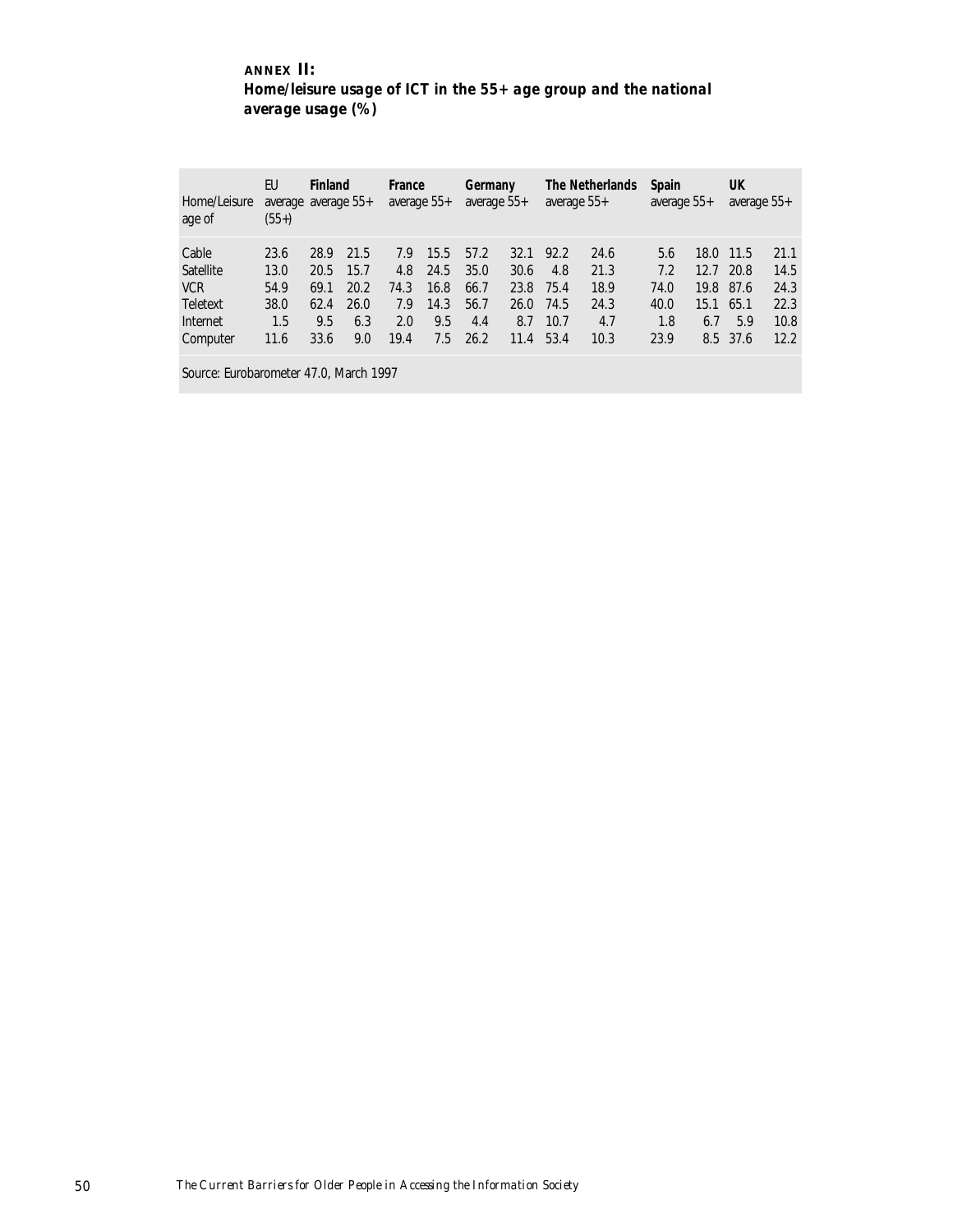### **ANNEX III:**  *Members of the advisory council*

# *1. Country correspondents*

| Finland:         | Eija Mäkinen, Helsinki                              |
|------------------|-----------------------------------------------------|
| France:          | Cyril Kretzschmar, Economie et Humanisme, Lyon      |
| Germany:         | Lutz Kubitschke, empirica Gesellschaft für Kommuni- |
|                  | kations-und Technologieforschung mbH, Bonn          |
| The Netherlands: | Prof. Herman Bouma, Scientific Director,            |
|                  | Institute for Gerontechnology, Eindhoven            |
| Spain:           | Lluisa Marrugat, c/o Fundacio CIREM, Barcelona      |
| UK:              | Cristina Murroni, Programme Director, Media and     |
|                  | Communication Institute for Public Policy Research  |
|                  | (IPPR), London                                      |

All of the above correspondents wrote the reports for their own countries, except for the Netherlands where the country report was written by Josephine Dries (NPOE).

## *2. Project partner representatives*

## **EIM (European Institute for the Media)**

| Penny Campbell:     | Project co-ordinator, researcher |
|---------------------|----------------------------------|
| Rosemarie Gilligan: | Researcher                       |

#### **NPOE (Netherlands Platform for Older People and Europe)**

Josephine Dries: Project co-ordinator, researcher Project advisor

### *3. PROMISE project representatives*

| Kevin Cullen:             | Work Research Centre, Dublin             |
|---------------------------|------------------------------------------|
|                           | Co-ordinator of the PROMISE project      |
| <b>Christine Marking:</b> | Eurolink Age, Brussels                   |
|                           | Member of the PROMISE project consortium |

#### *4. Other Representatives*

Heidrun Mollenkopf: Deutsches Zentrum für Alternforschung (DZFA), Heidelberg